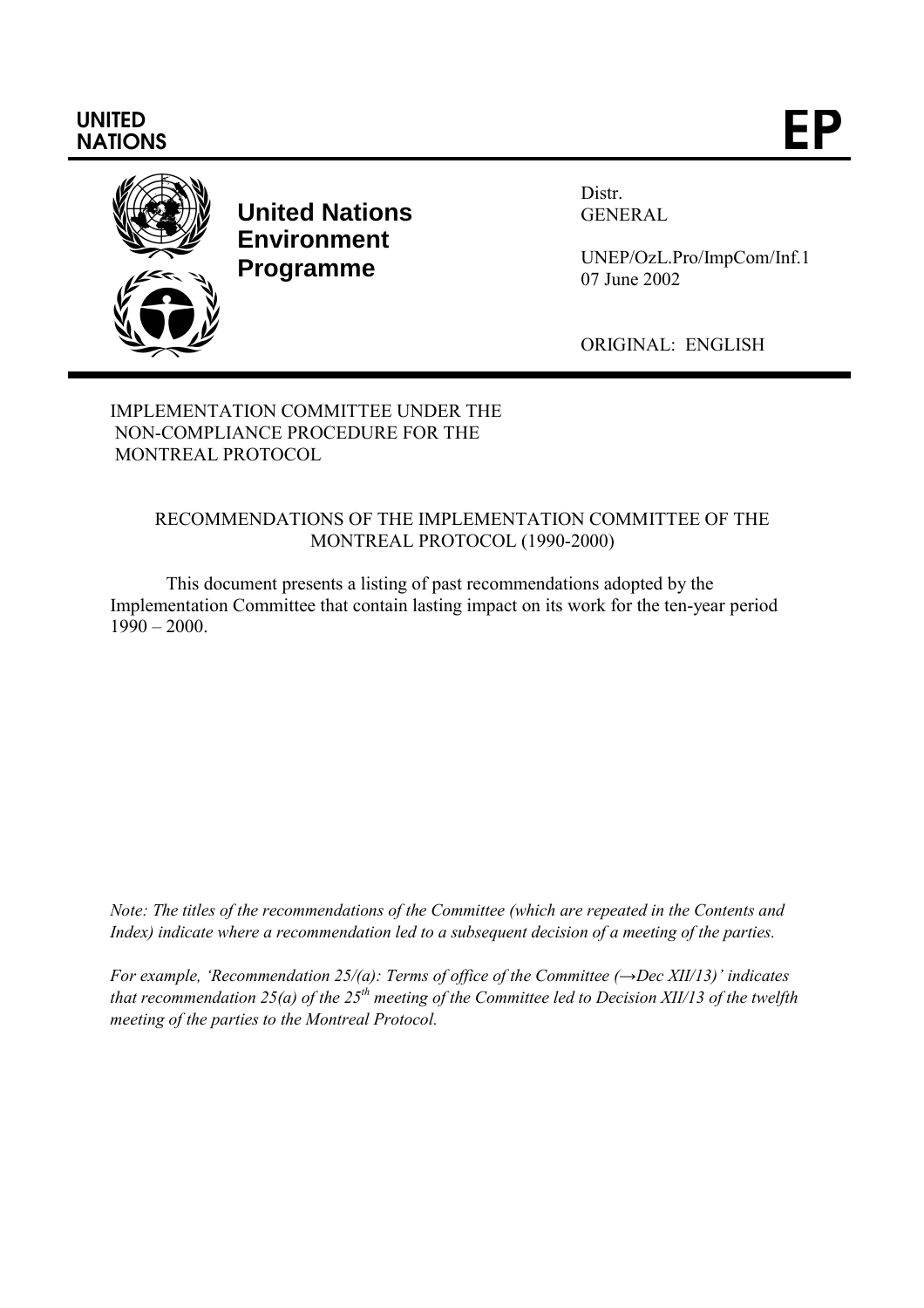# **Contents**

| 1                |                                                                                                              |  |  |
|------------------|--------------------------------------------------------------------------------------------------------------|--|--|
|                  |                                                                                                              |  |  |
|                  |                                                                                                              |  |  |
|                  |                                                                                                              |  |  |
|                  |                                                                                                              |  |  |
|                  |                                                                                                              |  |  |
|                  |                                                                                                              |  |  |
|                  |                                                                                                              |  |  |
|                  | Recommendation $5/(a)$ : Membership of the Committee ( $\rightarrow$ Non-compliance procedure (1998)) 11     |  |  |
|                  |                                                                                                              |  |  |
|                  |                                                                                                              |  |  |
|                  |                                                                                                              |  |  |
| $\boldsymbol{2}$ |                                                                                                              |  |  |
|                  | 2.1                                                                                                          |  |  |
|                  |                                                                                                              |  |  |
|                  |                                                                                                              |  |  |
|                  |                                                                                                              |  |  |
|                  |                                                                                                              |  |  |
|                  | 2.2                                                                                                          |  |  |
|                  |                                                                                                              |  |  |
|                  |                                                                                                              |  |  |
|                  |                                                                                                              |  |  |
|                  |                                                                                                              |  |  |
|                  | 2.3                                                                                                          |  |  |
|                  |                                                                                                              |  |  |
|                  |                                                                                                              |  |  |
|                  |                                                                                                              |  |  |
|                  | Recommendation $21/(a)$ : Inconsistencies in the timing for reporting data under Article 7 and the phase-out |  |  |
|                  |                                                                                                              |  |  |
|                  |                                                                                                              |  |  |
|                  | 2.4                                                                                                          |  |  |
|                  |                                                                                                              |  |  |
|                  |                                                                                                              |  |  |
|                  |                                                                                                              |  |  |
|                  |                                                                                                              |  |  |
|                  |                                                                                                              |  |  |
| 3                |                                                                                                              |  |  |
|                  |                                                                                                              |  |  |
|                  |                                                                                                              |  |  |
|                  |                                                                                                              |  |  |
|                  |                                                                                                              |  |  |
|                  |                                                                                                              |  |  |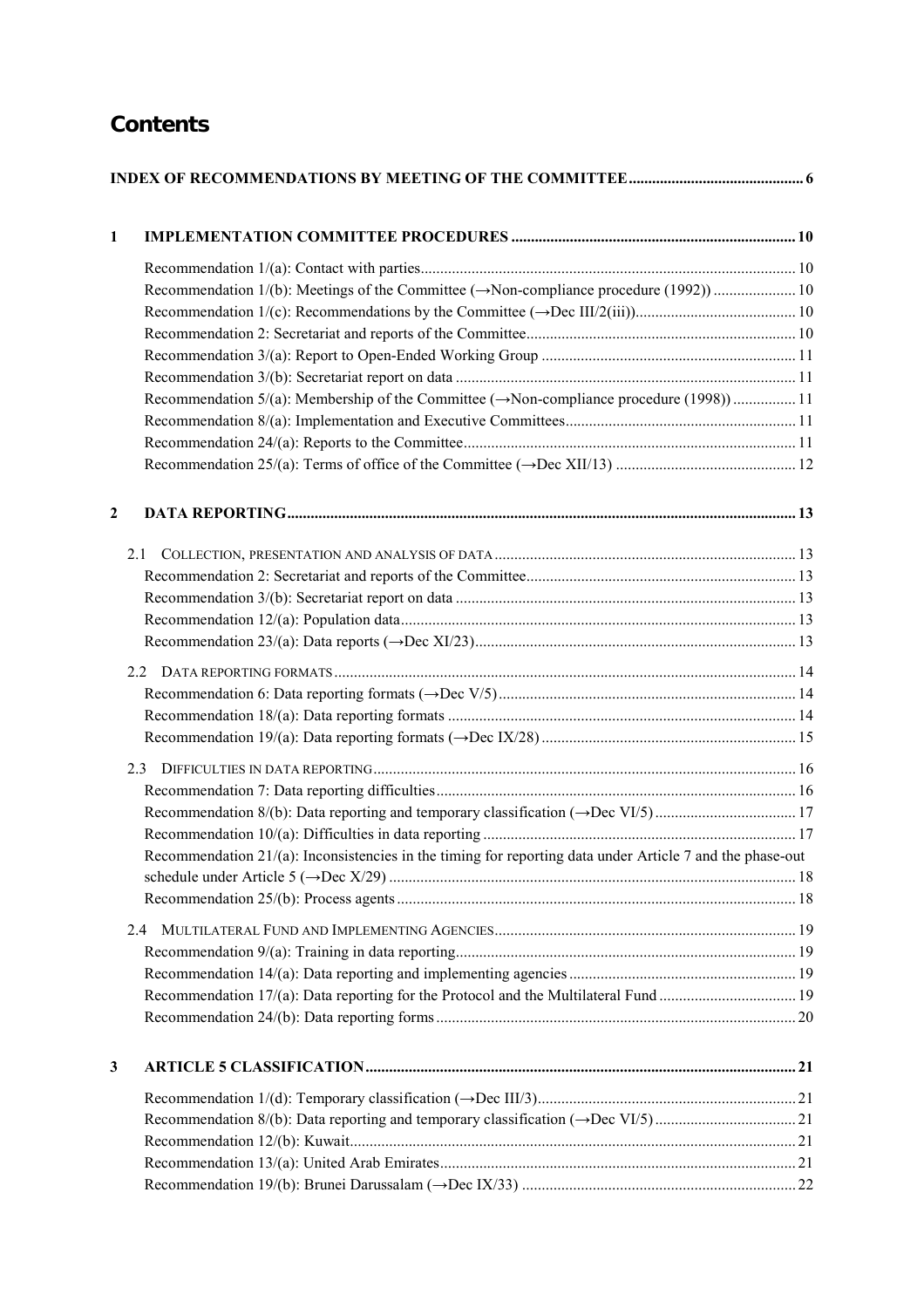| 4 |                                                                                                                 |  |
|---|-----------------------------------------------------------------------------------------------------------------|--|
|   |                                                                                                                 |  |
|   | 41                                                                                                              |  |
|   |                                                                                                                 |  |
|   | 4.2                                                                                                             |  |
|   |                                                                                                                 |  |
|   |                                                                                                                 |  |
|   | 4.3                                                                                                             |  |
|   |                                                                                                                 |  |
|   |                                                                                                                 |  |
|   |                                                                                                                 |  |
|   |                                                                                                                 |  |
| 5 |                                                                                                                 |  |
|   |                                                                                                                 |  |
|   |                                                                                                                 |  |
|   |                                                                                                                 |  |
|   |                                                                                                                 |  |
|   |                                                                                                                 |  |
|   | Recommendation 25/(d): GEF funding for countries with economies in transition $(\rightarrow$ Dec XII/14)29      |  |
| 6 |                                                                                                                 |  |
|   |                                                                                                                 |  |
| 7 |                                                                                                                 |  |
|   | 7.1                                                                                                             |  |
|   |                                                                                                                 |  |
|   | Recommendation 21/(b): Compliance with the Montreal Protocol by Azerbaijan $(\rightarrow$ Dec X/20)31           |  |
|   | 7.2                                                                                                             |  |
|   | Recommendation 11/(c): Compliance with the Montreal Protocol by Belarus ( $\rightarrow$ Dec VII/17)33           |  |
|   |                                                                                                                 |  |
|   | Recommendation 15/(a): Compliance with the Montreal Protocol by Belarus (→Dec VIII/25)  34                      |  |
|   |                                                                                                                 |  |
|   |                                                                                                                 |  |
|   | 7.3                                                                                                             |  |
|   | Recommendation 11/(b): Compliance with the Montreal Protocol by Bulgaria ( $\rightarrow$ Dec VII/16)35          |  |
|   |                                                                                                                 |  |
|   | Recommendation 23/(c): Compliance with the Montreal Protocol by Bulgaria $(\rightarrow$ Dec XI/21)36            |  |
|   | 7.4                                                                                                             |  |
|   | Recommendation 16/(a): Compliance with the Montreal Protocol by the Czech Republic ( $\rightarrow$ Dec VIII/24) |  |
|   |                                                                                                                 |  |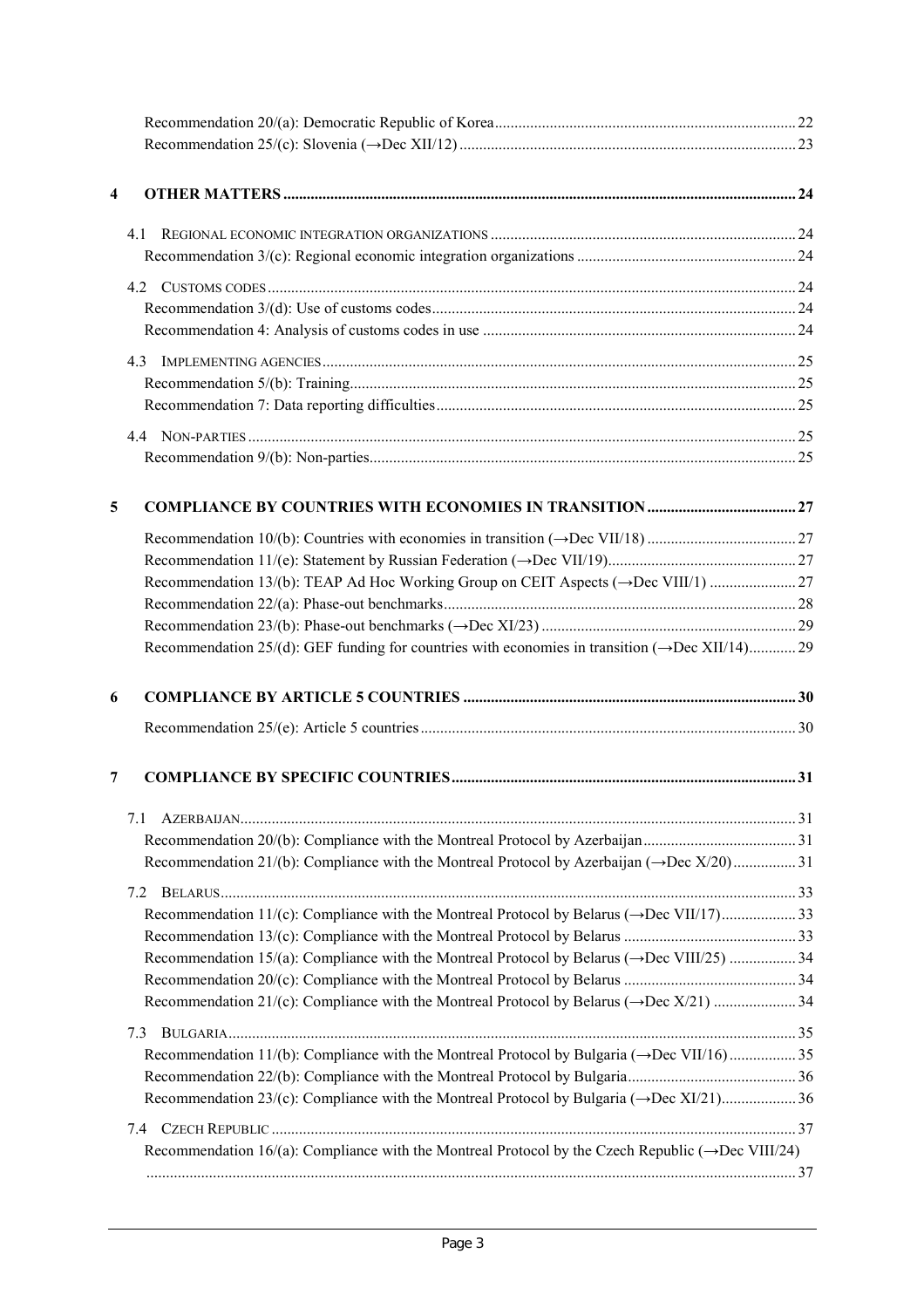| Recommendation 19/(c): Compliance with the Montreal Protocol by the Czech Republic ( $\rightarrow$ Dec IX/32). 38 |  |
|-------------------------------------------------------------------------------------------------------------------|--|
|                                                                                                                   |  |
| Recommendation 21/(d): Compliance with the Montreal Protocol by the Czech Republic ( $\rightarrow$ Dec X/22)38    |  |
| 7.5                                                                                                               |  |
|                                                                                                                   |  |
|                                                                                                                   |  |
|                                                                                                                   |  |
|                                                                                                                   |  |
|                                                                                                                   |  |
| Recommendation 25/(f): Compliance with the Montreal Protocol by the European Community 41                         |  |
|                                                                                                                   |  |
| 7.7                                                                                                               |  |
|                                                                                                                   |  |
| 7.8                                                                                                               |  |
|                                                                                                                   |  |
|                                                                                                                   |  |
|                                                                                                                   |  |
|                                                                                                                   |  |
|                                                                                                                   |  |
| Recommendation 20/(f): Compliance with the Montreal Protocol by the Democratic Republic of Korea  43              |  |
|                                                                                                                   |  |
|                                                                                                                   |  |
| Recommendation 14/(b): Compliance with the Montreal Protocol by Latvia $(\rightarrow$ Dec VIII/22)  44            |  |
|                                                                                                                   |  |
|                                                                                                                   |  |
|                                                                                                                   |  |
|                                                                                                                   |  |
|                                                                                                                   |  |
|                                                                                                                   |  |
|                                                                                                                   |  |
|                                                                                                                   |  |
|                                                                                                                   |  |
| Recommendation 14/(c): Compliance with the Montreal Protocol by Lithuania ( $\rightarrow$ Dec VIII/23) 50         |  |
|                                                                                                                   |  |
| Recommendation 18/(c): Compliance with the Montreal Protocol by Lithuania ( $\rightarrow$ Dec IX/30) 51           |  |
|                                                                                                                   |  |
| Recommendation 21/(g): Compliance with the Montreal Protocol by Lithuania $(\rightarrow$ Dec X/25)52              |  |
|                                                                                                                   |  |
|                                                                                                                   |  |
|                                                                                                                   |  |
|                                                                                                                   |  |
|                                                                                                                   |  |
|                                                                                                                   |  |
| Recommendation 10/(c): Compliance with the Montreal Protocol by the Russian Federation ( $\rightarrow$ Dec        |  |
|                                                                                                                   |  |
| Recommendation 13/(f): Compliance with the Montreal Protocol by the Russian Federation55                          |  |
| Recommendation 14/(d): Compliance with the Montreal Protocol by the Russian Federation  56                        |  |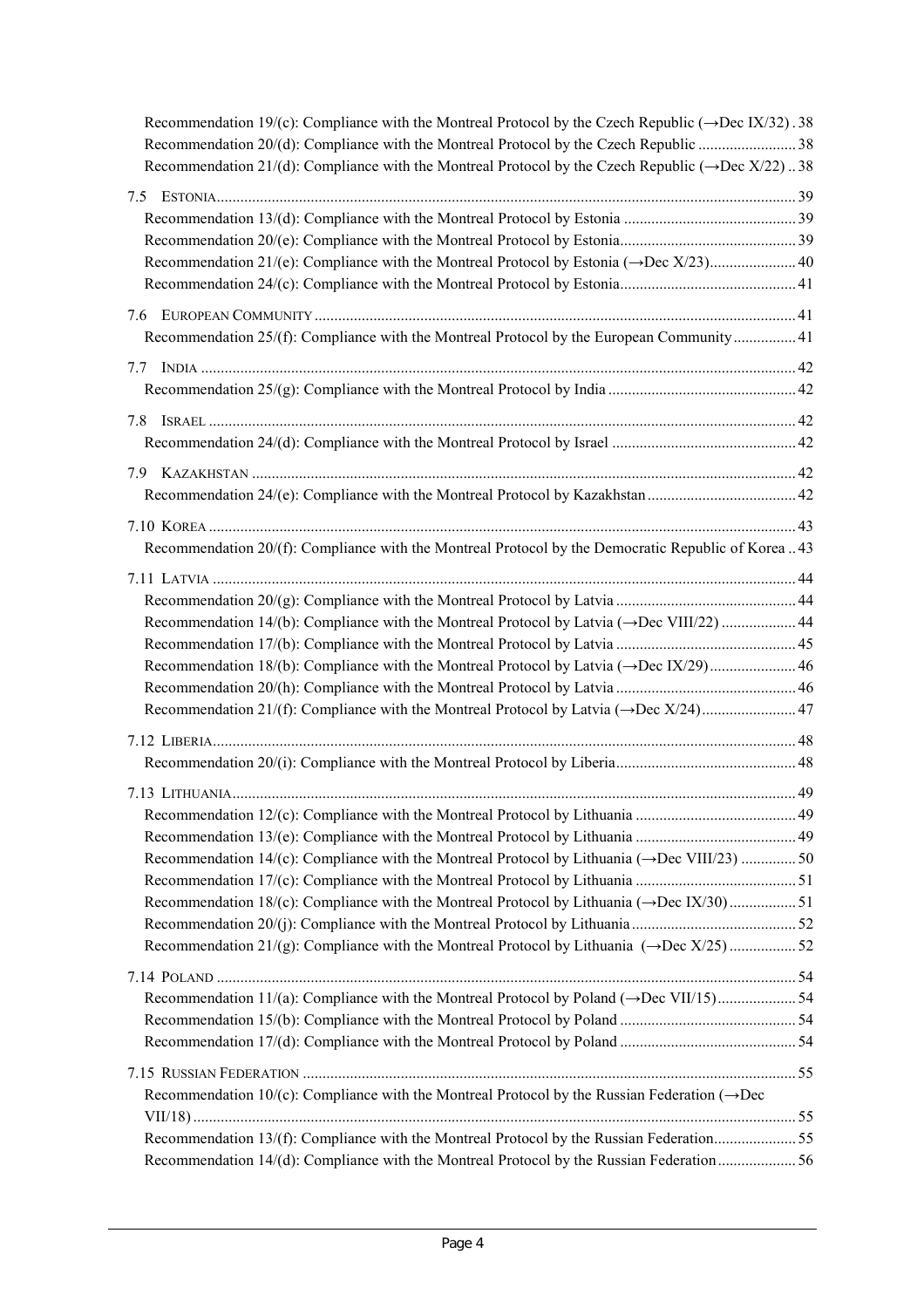| Recommendation 15/(c)/16/(b): Compliance with the Montreal Protocol by the Russian Federation ( $\rightarrow$ Dec |  |
|-------------------------------------------------------------------------------------------------------------------|--|
|                                                                                                                   |  |
| Recommendation 18/(d): Compliance with the Montreal Protocol by the Russian Federation59                          |  |
| Recommendation 19/(d): Compliance with the Montreal Protocol by the Russian Federation ( $\rightarrow$ Dec IX/31) |  |
|                                                                                                                   |  |
| Recommendation 20/(k): Compliance with the Montreal Protocol by the Russian Federation  60                        |  |
| Recommendation 21/(h): Compliance with the Montreal Protocol by the Russian Federation ( $\rightarrow$ Dec X/26)  |  |
|                                                                                                                   |  |
| Recommendation 25/(h): Compliance with the Montreal Protocol by the Russian Federation  62                        |  |
|                                                                                                                   |  |
|                                                                                                                   |  |
|                                                                                                                   |  |
|                                                                                                                   |  |
|                                                                                                                   |  |
| Recommendation 23/(d): Compliance with the Montreal Protocol by Turkmenistan $(\rightarrow$ Dec XI/25)63          |  |
|                                                                                                                   |  |
|                                                                                                                   |  |
|                                                                                                                   |  |
|                                                                                                                   |  |
|                                                                                                                   |  |
|                                                                                                                   |  |
|                                                                                                                   |  |
|                                                                                                                   |  |
|                                                                                                                   |  |
|                                                                                                                   |  |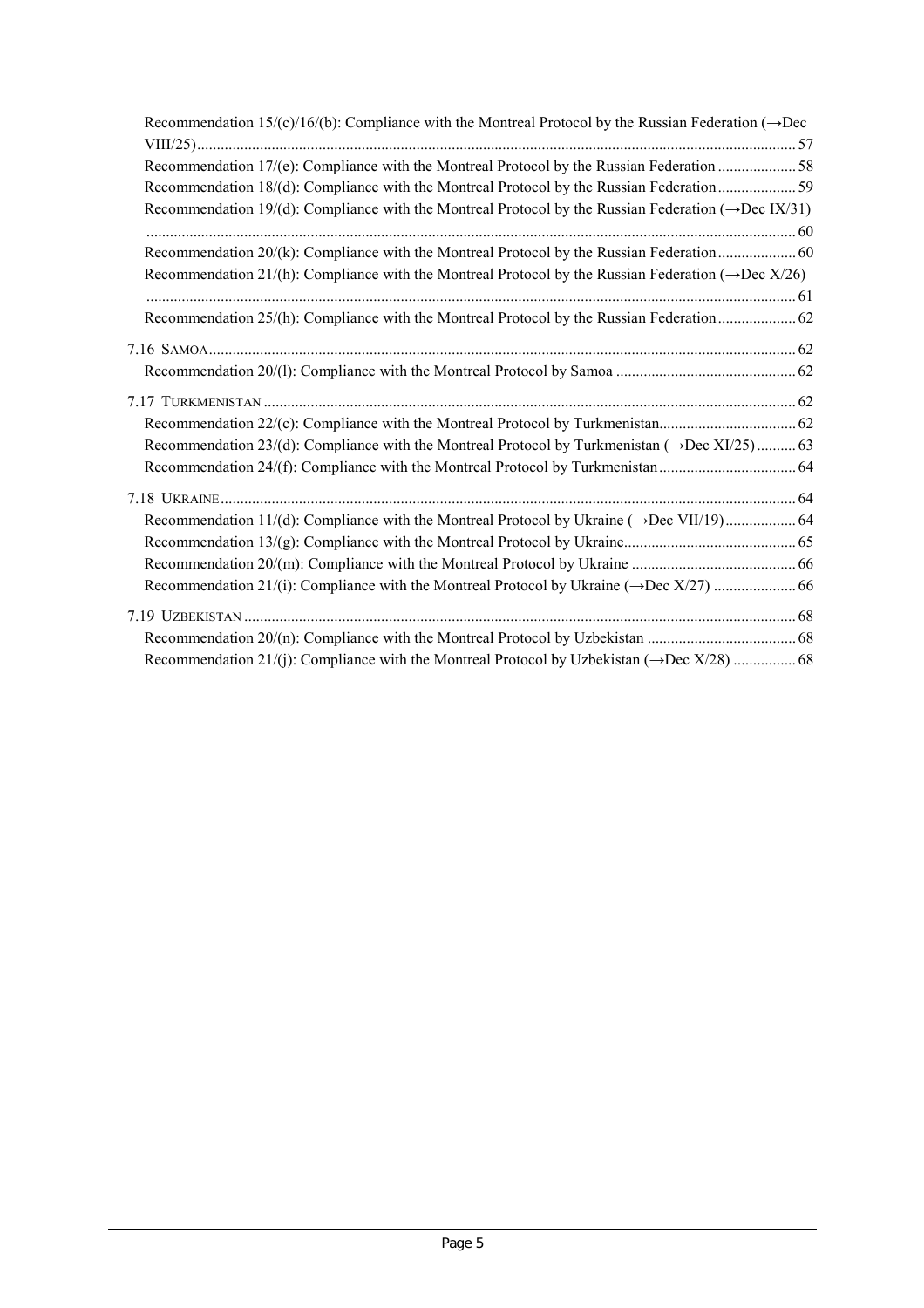# **Index of recommendations by meeting of the Committee**

## **FIRST MEETING OF THE IMPLEMENTATION COMMITTEE (NAIROBI, 10–11 DECEMBER 1990)**

## **SECOND MEETING OF THE IMPLEMENTATION COMMITTEE (GENEVA, 11–13 APRIL 1991)**

|--|--|

## **THIRD MEETING OF THE IMPLEMENTATION COMMITTEE (GENEVA, 11 APRIL 1992)**

# **FOURTH MEETING OF THE IMPLEMENTATION COMMITTEE (GENEVA, 14 SEPTEMBER 1992)**

|--|--|

#### **FIFTH MEETING OF THE IMPLEMENTATION COMMITTEE (GENEVA, 9 MARCH 1993)**

| Recommendation $5/(a)$ : Membership of the Committee ( $\rightarrow$ Non-compliance procedure (1998))11 |  |
|---------------------------------------------------------------------------------------------------------|--|
|                                                                                                         |  |

## **SIXTH MEETING OF THE IMPLEMENTATION COMMITTEE (GENEVA, 26 AUGUST 1993)**

|--|--|--|

## **SEVENTH MEETING OF THE IMPLEMENTATION COMMITTEE (BANGKOK, 16–17 NOVEMBER 1993)**

|--|--|--|

## **EIGHTH MEETING OF THE IMPLEMENTATION COMMITTEE (NAIROBI, 4 JULY 1994)**

## **NINTH MEETING OF THE IMPLEMENTATION COMMITTEE (NAIROBI, 3 OCTOBER 1994)**

#### **TENTH MEETING OF THE IMPLEMENTATION COMMITTEE (GENEVA, 25 AUGUST 1995)**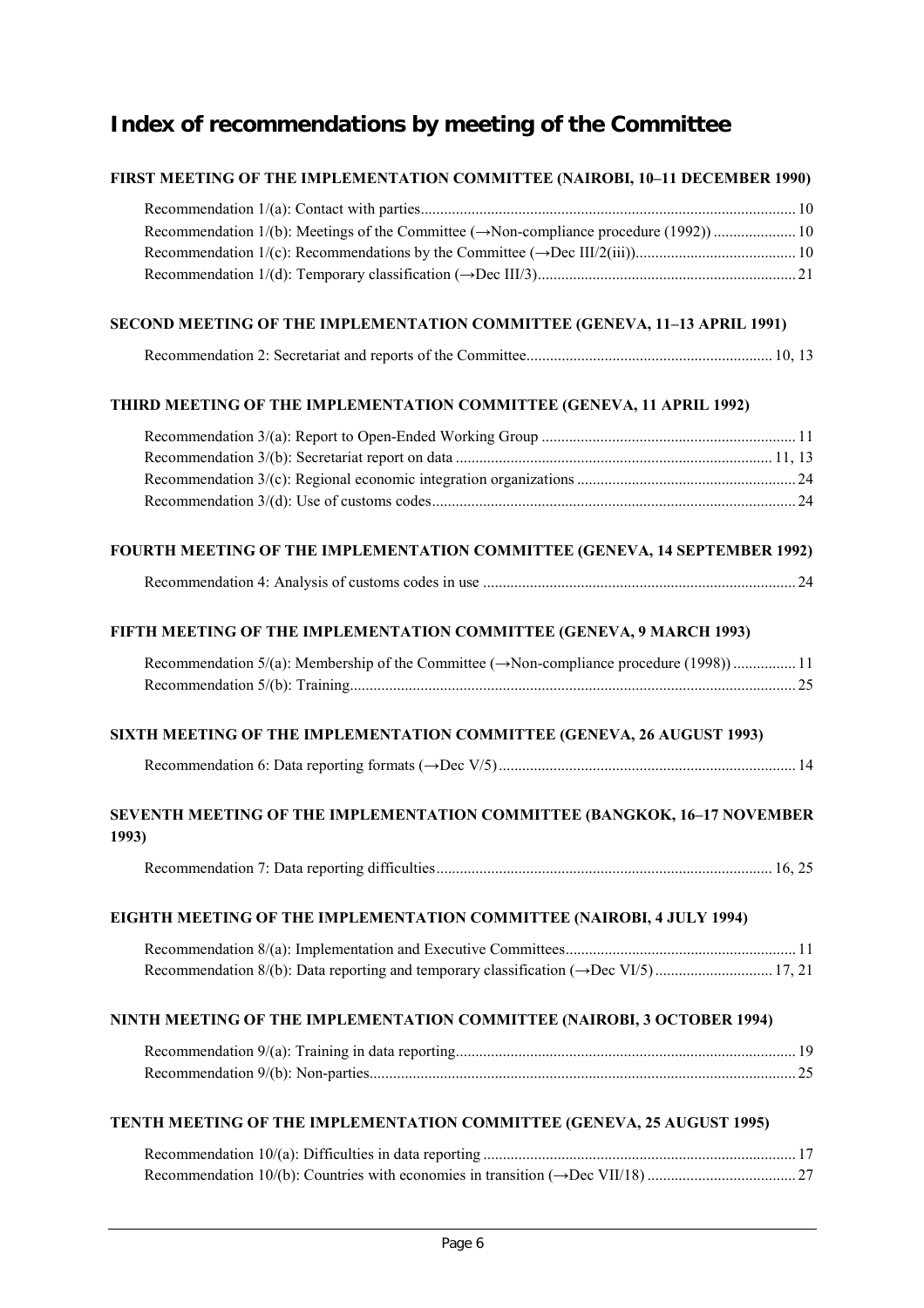| Recommendation 10/(c): Compliance with the Montreal Protocol by the Russian Federation ( $\rightarrow$ Dec |  |
|------------------------------------------------------------------------------------------------------------|--|
|                                                                                                            |  |

#### **ELEVENTH MEETING OF THE IMPLEMENTATION COMMITTEE (GENEVA, 31 AUGUST 1995)**

| Recommendation 11/(c): Compliance with the Montreal Protocol by Belarus ( $\rightarrow$ Dec VII/17)33 |  |
|-------------------------------------------------------------------------------------------------------|--|
|                                                                                                       |  |
|                                                                                                       |  |

#### **TWELFTH MEETING OF THE IMPLEMENTATION COMMITTEE (VIENNA, 27 NOVEMBER, 29 NOVEMBER AND 1 DECEMBER 1995)**

## **THIRTEENTH MEETING OF THE IMPLEMENTATION COMMITTEE (GENEVA, 18–19 MARCH 1996)**

| Recommendation 13/(f): Compliance with the Montreal Protocol by the Russian Federation55 |  |
|------------------------------------------------------------------------------------------|--|
|                                                                                          |  |
|                                                                                          |  |

## **FOURTEENTH MEETING OF THE IMPLEMENTATION COMMITTEE (GENEVA, 23 AUGUST 1996)**

Recommendation 14/(a): Data reporting and implementing agencies .......................................................... 19 Recommendation 14/(b): Compliance with the Montreal Protocol by Latvia (→Dec VIII/22) ................... 44 Recommendation 14/(c): Compliance with the Montreal Protocol by Lithuania (→Dec VIII/23) .............. 50 Recommendation 14/(d): Compliance with the Montreal Protocol by the Russian Federation.................... 56

#### **FIFTEENTH MEETING OF THE IMPLEMENTATION COMMITTEE (SAN JOSÉ, 18 NOVEMBER 1996)**

Recommendation 15/(a): Compliance with the Montreal Protocol by Belarus (→Dec VIII/25) ................. 34 Recommendation 15/(b): Compliance with the Montreal Protocol by Poland ............................................. 54 Recommendation  $15/(c)/16/(b)$ : Compliance with the Montreal Protocol by the Russian Federation ( $\rightarrow$ Dec VIII/25)......................................................................................................................................................... 57

## **SIXTEENTH MEETING OF THE IMPLEMENTATION COMMITTEE (SAN JOSÉ, 20 NOVEMBER 1996)**

Recommendation 16/(a): Compliance with the Montreal Protocol by the Czech Republic (→Dec VIII/24) ...................................................................................................................................................................... 37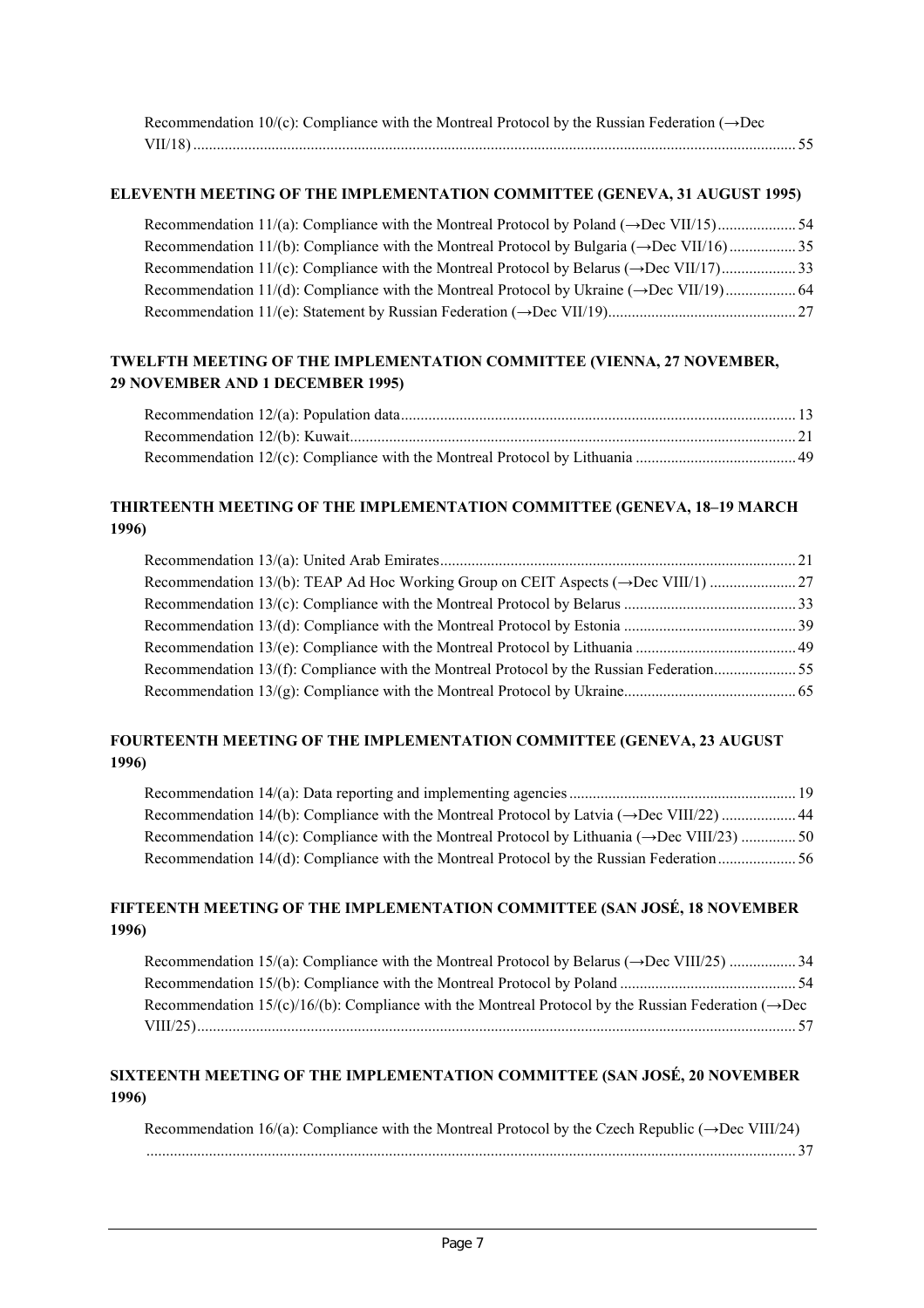| Recommendation 15/(c)/16/(b): Compliance with the Montreal Protocol by the Russian Federation ( $\rightarrow$ Dec |  |
|-------------------------------------------------------------------------------------------------------------------|--|
|                                                                                                                   |  |

## **SEVENTEENTH MEETING OF THE IMPLEMENTATION COMMITTEE (GENEVA, 15–16 APRIL 1997)**

## **EIGHTEENTH MEETING OF THE IMPLEMENTATION COMMITTEE (NAIROBI, 2 AND 4 JUNE 1997)**

Recommendation 18/(a): Data reporting formats ......................................................................................... 14 Recommendation 18/(b): Compliance with the Montreal Protocol by Latvia (→Dec IX/29)...................... 46 Recommendation 18/(c): Compliance with the Montreal Protocol by Lithuania (→Dec IX/30) ................. 51 Recommendation 18/(d): Compliance with the Montreal Protocol by the Russian Federation.................... 59

#### **NINETEENTH MEETING OF THE IMPLEMENTATION COMMITTEE (MONTREAL, 8–10 SEPTEMBER 1997)**

| Recommendation 19/(c): Compliance with the Montreal Protocol by the Czech Republic ( $\rightarrow$ Dec IX/32). 38 |  |
|-------------------------------------------------------------------------------------------------------------------|--|
| Recommendation 19/(d): Compliance with the Montreal Protocol by the Russian Federation ( $\rightarrow$ Dec IX/31) |  |
|                                                                                                                   |  |

#### **TWENTIETH MEETING OF THE IMPLEMENTATION COMMITTEE (GENEVA 6–7 JULY 1998)**

|                                                                                                  | 22 |
|--------------------------------------------------------------------------------------------------|----|
| Recommendation 20/(b): Compliance with the Montreal Protocol by the Democratic Republic of Korea |    |
|                                                                                                  |    |
|                                                                                                  |    |
|                                                                                                  |    |
|                                                                                                  |    |
|                                                                                                  |    |
|                                                                                                  |    |
|                                                                                                  |    |
|                                                                                                  |    |
|                                                                                                  |    |
|                                                                                                  |    |
|                                                                                                  |    |
|                                                                                                  |    |

#### **TWENTY-FIRST MEETING OF THE IMPLEMENTATION COMMITTEE (CAIRO, 16 NOVEMBER 1998)**

| Recommendation 21/(a): Inconsistencies in the timing for reporting data under Article 7 and the phase-out |  |
|-----------------------------------------------------------------------------------------------------------|--|
|                                                                                                           |  |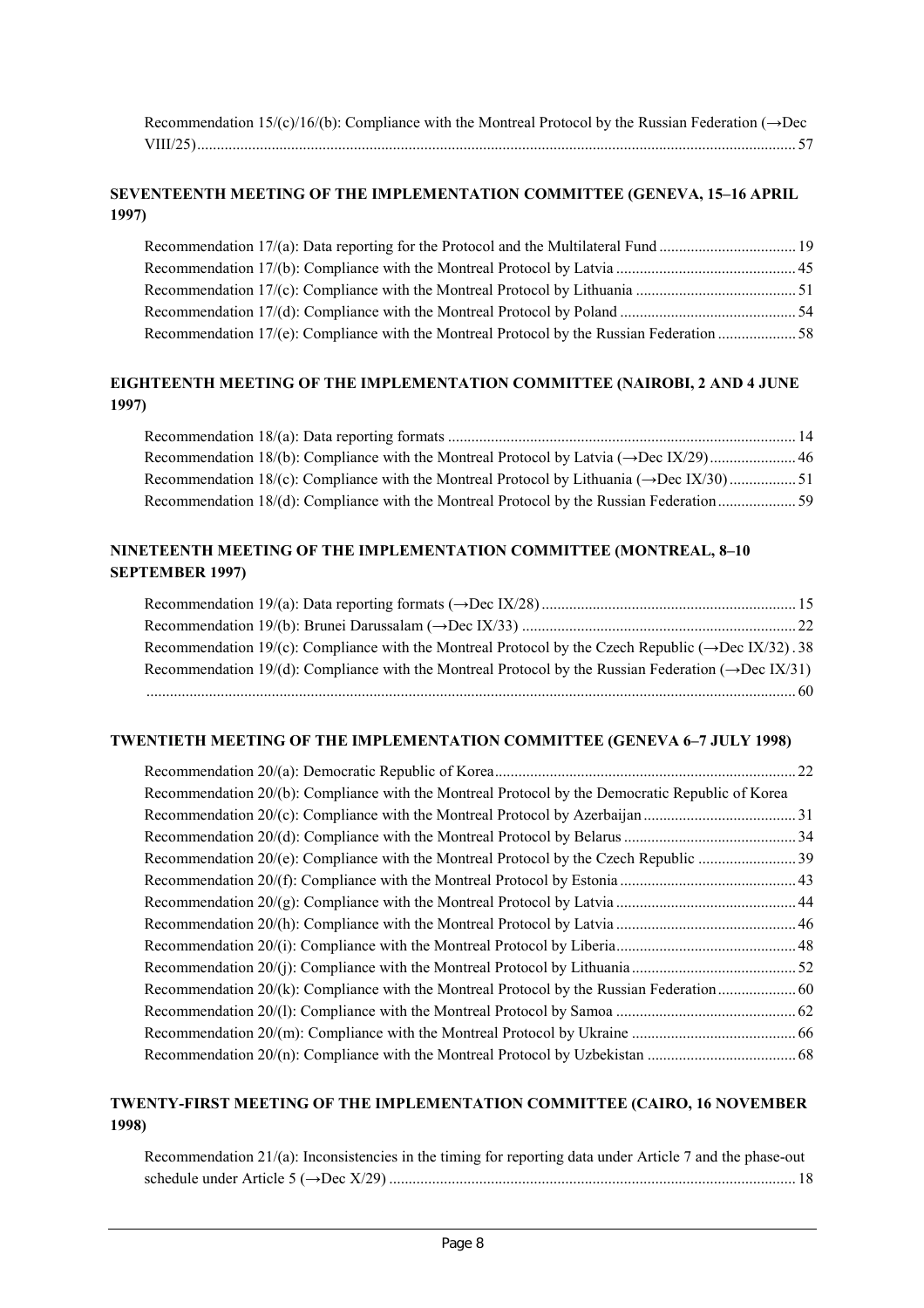| Recommendation 21/(d): Compliance with the Montreal Protocol by the Czech Republic ( $\rightarrow$ Dec X/22)38   |
|------------------------------------------------------------------------------------------------------------------|
|                                                                                                                  |
|                                                                                                                  |
| Recommendation 21/(g): Compliance with the Montreal Protocol by Lithuania $(\rightarrow$ Dec X/25)52             |
| Recommendation 21/(h): Compliance with the Montreal Protocol by the Russian Federation ( $\rightarrow$ Dec X/26) |
|                                                                                                                  |
|                                                                                                                  |
|                                                                                                                  |

## **TWENTY-SECOND MEETING OF THE IMPLEMENTATION COMMITTEE (GENEVA, 14 JUNE 1999)**

## **TWENTY-THIRD MEETING OF THE IMPLEMENTATION COMMITTEE (BEIJING, 27 NOVEMBER 1999)**

## **TWENTY-FOURTH MEETING OF THE IMPLEMENTATION COMMITTEE (GENEVA, 10 JULY 2000)**

## **TWENTY-FIFTH MEETING OF THE IMPLEMENTATION COMMITTEE (OUAGADOUGOU, 9 DECEMBER 2000)**

| Recommendation 25/(d): GEF funding for countries with economies in transition ( $\rightarrow$ Dec XII/14)29 |  |
|-------------------------------------------------------------------------------------------------------------|--|
|                                                                                                             |  |
| Recommendation 25/(f): Compliance with the Montreal Protocol by the European Community 41                   |  |
|                                                                                                             |  |
|                                                                                                             |  |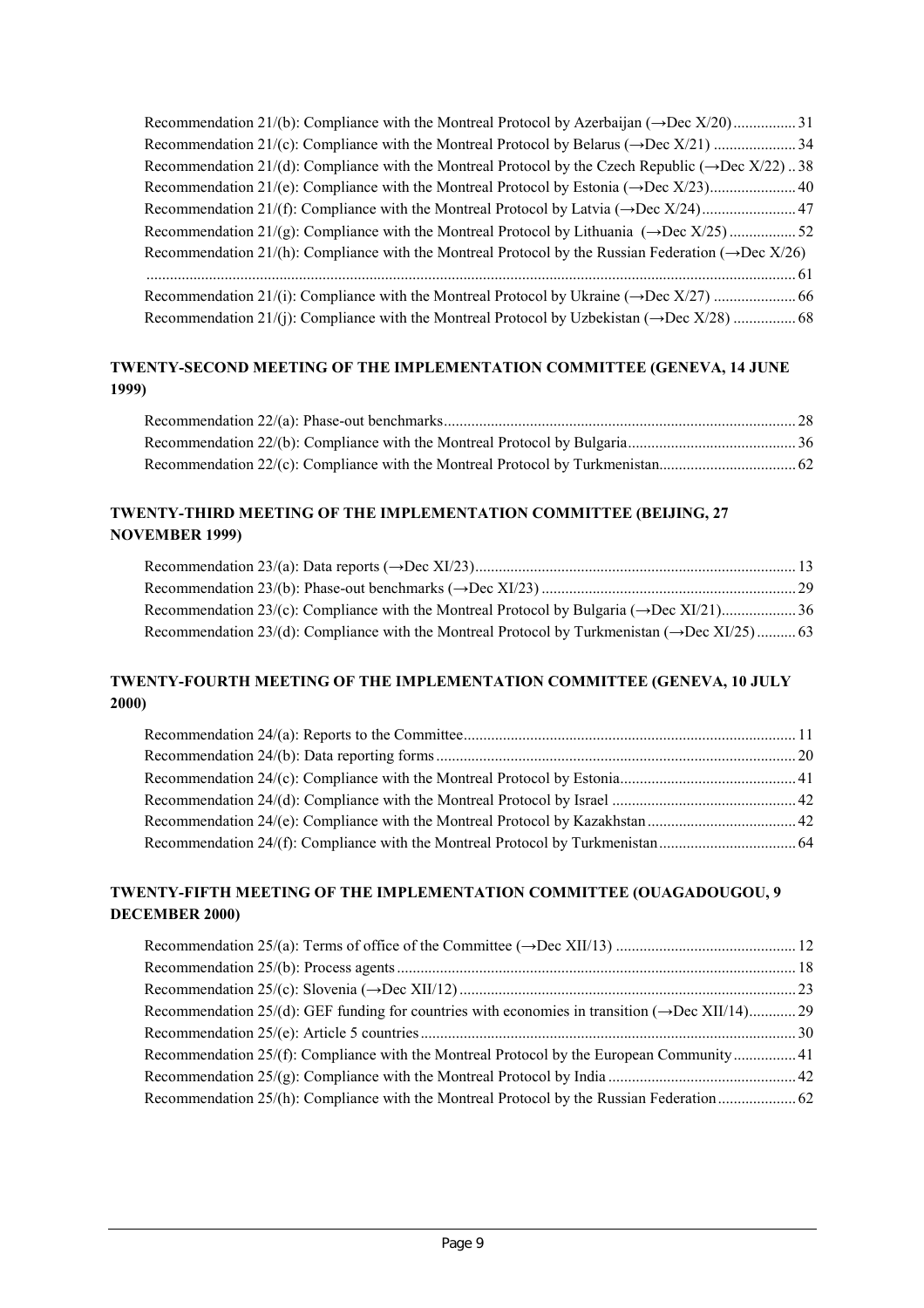# **1 Implementation Committee procedures**

## **Recommendation 1/(a): Contact with parties**

(a) The Implementation Committee proposed to have direct contacts with the Parties regarding matters of compliance, a matter that was later clarified that the Committee's mandate allowed it to approach the Parties directly.

*Action taken: It was confirmed to the Committee that, it was by the understanding of the Ad Hoc Working Group of Legal Experts on Non-Compliance at its meeting in July 1989 that the mandate of the Committee allowed it to approach the Parties directly.*

## **Recommendation 1/(b): Meetings of the Committee (→Non-compliance procedure (1992))**

 (b) The Committee suggested to have at least two meetings annually – one in connection with the reporting of the data by the Parties in accordance with Article 7 of the Protocol, and another prior to the annual Meeting of the Parties.

*Action taken: The suggestion was included in paragraph 6 of the Non-Compliance Procedure that was approved by the Parties in 1992.*

## **Recommendation 1/(c): Recommendations by the Committee (→Dec III/2(iii))**

(c) The Committee considered its role to be not only to report to the Meetings of the Parties but also to provide them with recommendations which could allow contracting Parties to take decisions.

*Action taken: Parties adopted decision III/2(iii) as recommended by the Committee.*

## **Recommendation 2: Secretariat and reports of the Committee**

- The Committee recognized the important administrative work by the Secretariat to assist the Committee in its work including such administrative measures as were necessary to provide the best and the most complete information to the Committee.
- The Secretariat was requested to expedite the collection of data and the revision of the analysis of such data so that the report could be made available to the Committee members at least four weeks before its meeting and the Meeting of the Parties.
- Data on production, import and exports to be treated as confidential.
- Reports of the Committee shall not be treated as restricted.

*Action taken: The Secretariat took note of the Committee's observations and implemented its request.*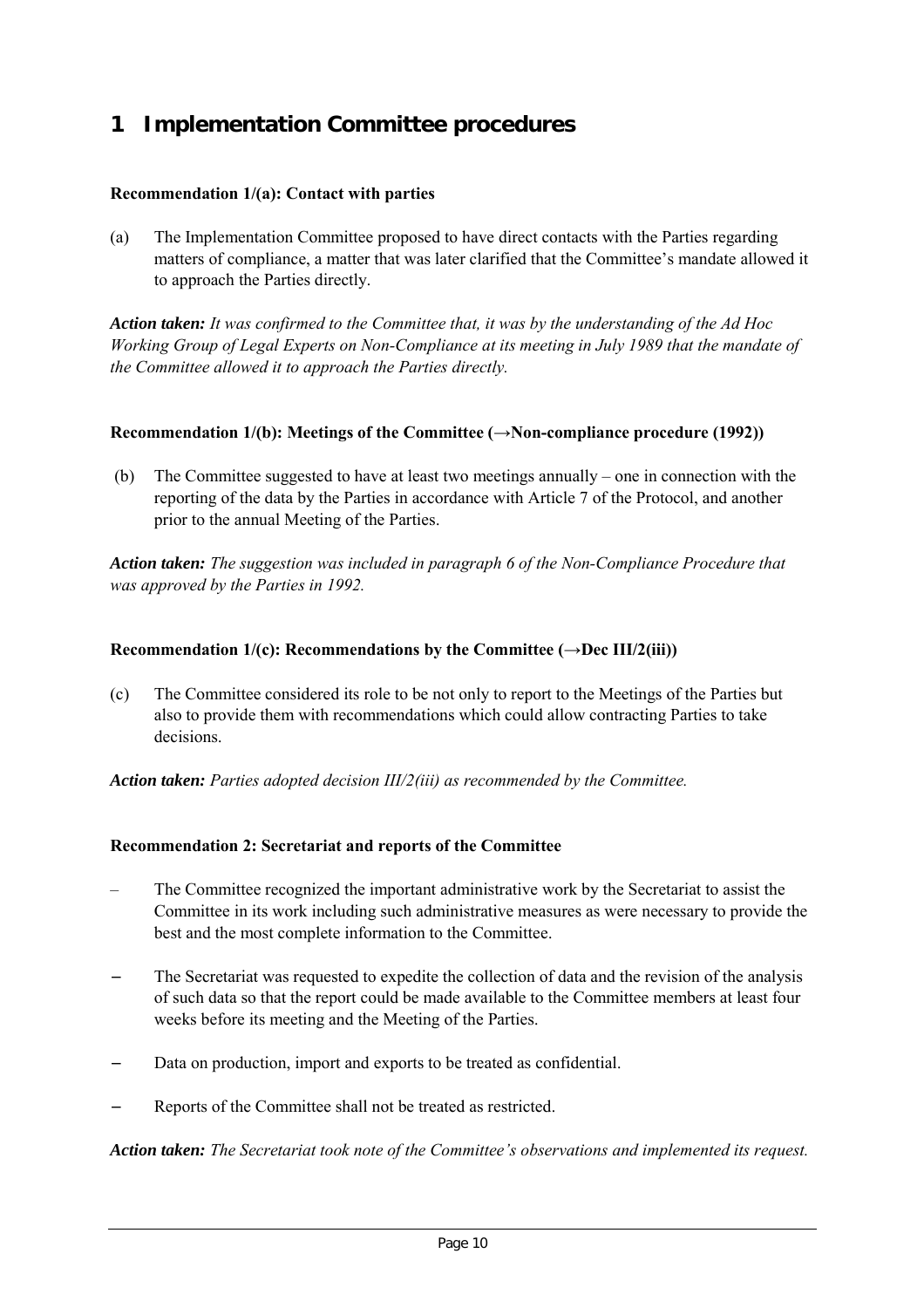## **Recommendation 3/(a): Report to Open-Ended Working Group**

(a) The Committee recommended that the agenda of the meeting of the Open-ended Working Group should include a presentation by the President of the Implementation Committee.

*Action taken: The Secretariat implemented the recommendations of the Committee.*

#### **Recommendation 3/(b): Secretariat report on data**

- (b) The report by the Secretariat on data:
	- should be prepared as a complete document rather than an update of the previous report;
	- A comprehensive introductory note and summary should be placed at the beginning of the report;
	- most of the tables containing figures should be presented as an appendix; and
	- the summary of reporting under Article 4 should be more detailed.

*Action taken: The Secretariat implemented the recommendations of the Committee.*

#### **Recommendation 5/(a): Membership of the Committee (** $\rightarrow$ **Non-compliance procedure (1998))**

(a) The Committee recommended that Governments of the Parties to which Implementation Committee members belonged should maintain continuity in their representation on the Implementation Committee.

*Action taken: This recommendation is incorporated in paragraph 5 of the revised Non-Compliance Procedure (1998) that was approved by the Parties in 1998.*

#### **Recommendation 8/(a): Implementation and Executive Committees**

 (a) The Committee suggested that the Chair or Vice-Chairs of the Executive Committee and the Implementation Committee were invited to attend each other's meetings on a reciprocal basis.

*Action taken: The President of the Implementation Committee participated in the meetings of the Executive Committee in 1995 and 1996 but there was no reciprocal representation in the Implementation Committee meetings by Chair and Vice-Chair of the Executive Committee.*

#### **Recommendation 24/(a): Reports to the Committee**

(a) Following the remarks by implementing agencies and the ensuing decision, the Committee took note with appreciation, the remarks by Fund Secretariat, GEF and implementing agencies and recommended that the documentation analysing the policies and regulations in place in countries, as prepared by UNEP and other implementing agencies and provided to the Secretariat of the Multilateral Fund would, in future, also be provided to members of the Implementation Committee prior to their meeting.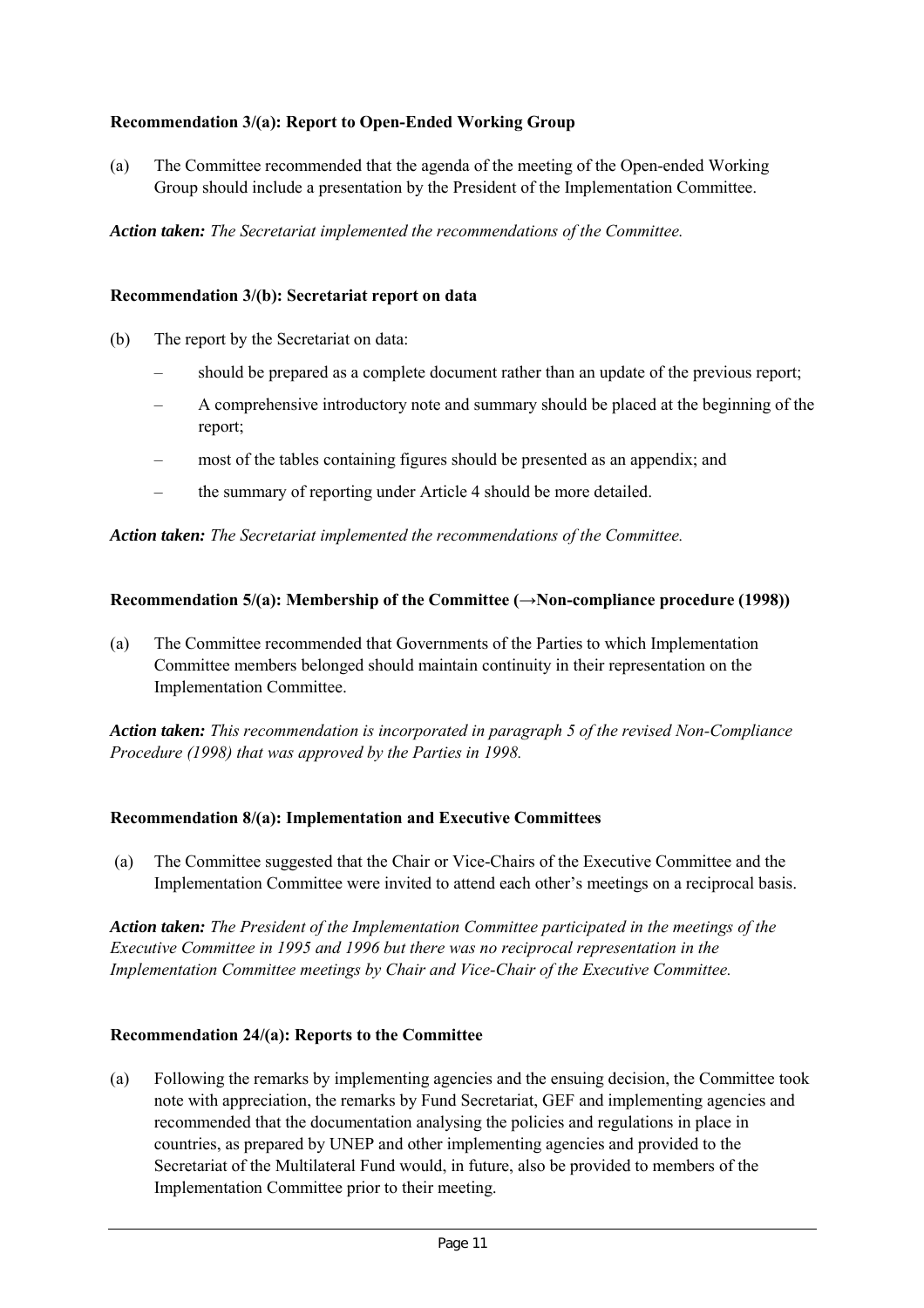– It was further agreed that the Ozone Secretariat and the Secretariat of the Multilateral Fund would consider how data compiled by the implementing agencies could best be presented to the Implementation Committee, in the form of one annual report through the Secretariat of the Multilateral Fund.

*Action taken: The Secretariat followed up the Committee's findings with relevant Parties.*

## Recommendation 25/(a): Terms of office of the Committee  $(\rightarrow$ Dec XII/13)

(a) Beginning in 2001, the terms of the Committee and the two officers would run from 1 January to 31 December and that, beginning with the Twelfth Meeting, the new Implementation Committee elected or confirmed by the Meeting of the Parties should elect the President and Vice-President for the next year during the Meeting of the Parties.

*Action taken: The Parties adopted decision XII/13 on term of office of the Implementation Committee on the basis of recommendation by the Committee.*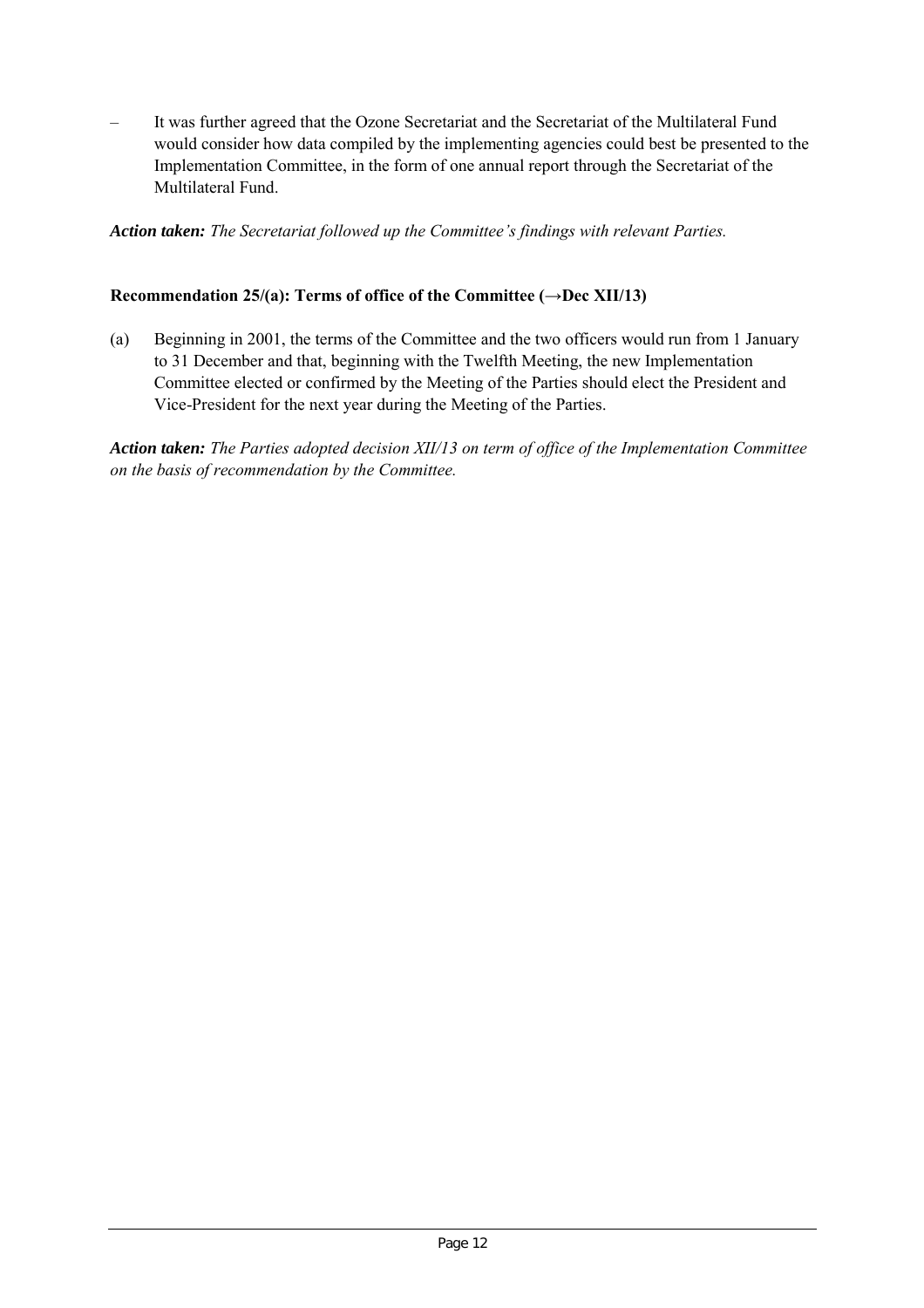# **2 Data reporting**

## **2.1 Collection, presentation and analysis of data**

#### **Recommendation 2: Secretariat and reports of the Committee**

The Secretariat was requested to expedite the collection of data and the revision of the analysis of such data so that the report could be made available to the Committee members at least four weeks before its meeting and the Meeting of the Parties.

*Action taken: The Secretariat took note of the Committee's observations and implemented its request.*

#### **Recommendation 3/(b): Secretariat report on data**

- (b) The report by the Secretariat on data:
	- should be prepared as a complete document rather than an update of the previous report;
	- A comprehensive introductory note and summary should be placed at the beginning of the report;
	- most of the tables containing figures should be presented as an appendix; and
	- the summary of reporting under Article 4 should be more detailed.

*Action taken: The Secretariat implemented the recommendations of the Committee.*

#### **Recommendation 12/(a): Population data**

(a) The Committee agreed that its guidance to the Secretariat was that the best population data should be used whenever possible but that ultimately it was the Party supplying the data which had the final word.

*Action taken: The Secretariat is guided by this recommendation whenever necessary.*

#### **Recommendation 23/(a): Data reports (→Dec XI/23)**

- (a) The Implementation Committee considered the updated data report by the Secretariat under Article 7 of the Montreal Protocol and decided to recommend to the Eleventh Meeting of the Parties:
- 1. *To note* the improvement in the timely submission of data in accordance with Article 7 of the Protocol;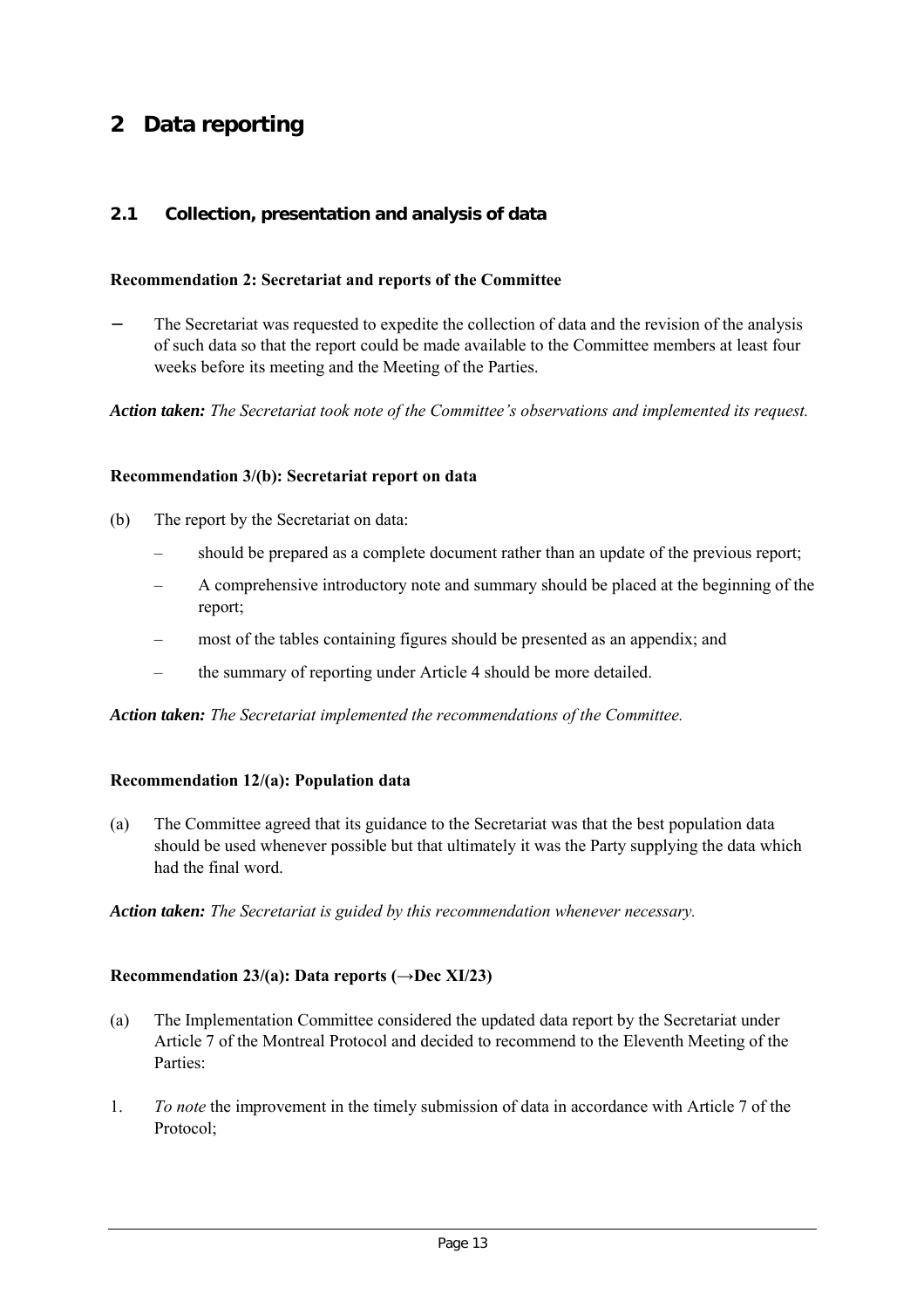- 2. *To note* that Parties not reporting data by 30 September of the following year are considered in non-compliance with obligations under Article 7 of the Protocol;
- 3. *To urge* all Parties to introduce licensing systems in accordance with the provisions of Decision IX/8 and Article 4B of the Protocol to facilitate accuracy in data submission under Article 7;
- 4. *To note* that data collection on ODS sectors is important in assisting a Party to meet its obligations under the Protocol and that the Parties might wish to consider the burden of collecting sector data and other data required in the context of the Montreal Protocol at a future meeting;
- 5. *To note* that, because of the significant improvement in the timely submission of data, the Implementation Committee had been able in 1999 to review the control status of Parties for the previous year, 1998. In earlier years, the Implementation Committee had reviewed only the control status for two years prior. Accordingly, the Implementation Committee should begin a full review of data for the year immediately prior to the Meeting of the Parties beginning in 2000;
- 6. *To note* that many Parties with economies in transition have established a phase-out plan with specific interim benchmarks in cooperation with the Global Environment Facility;
- 7. *To urge* Parties with economies in transition to submit to the Secretariat the phase-out plans with specific interim benchmarks developed with the Global Environment Facility in accordance with requests made at the Tenth Meeting of the Parties.

*Action taken: The Parties adopted decision XI/23 on the basis of recommendation by the Committee.*

# **2.2 Data reporting formats**

## **Recommendation 6: Data reporting formats (→Dec V/5)**

– The proposed new data formats were recommended for approval to the Fifth Meeting of the Parties.

*Action taken: Parties adopted decision V/5 approving the revised data-reporting formats on the recommendation of the Committee.*

## **Recommendation 18/(a): Data reporting formats**

(a) The Committee, after considering the reporting mandates required by the Protocol for assessing compliance (decision VIII/21), took note of the following suggestions and decided that the draft formats should be submitted to the Open-ended Working Group Meeting for comments and the President of the Committee would meet inter-sessionally with interested Parties to revise the formats further on the basis of the comments received and present the revised forms to the Implementation Committee at its next meeting: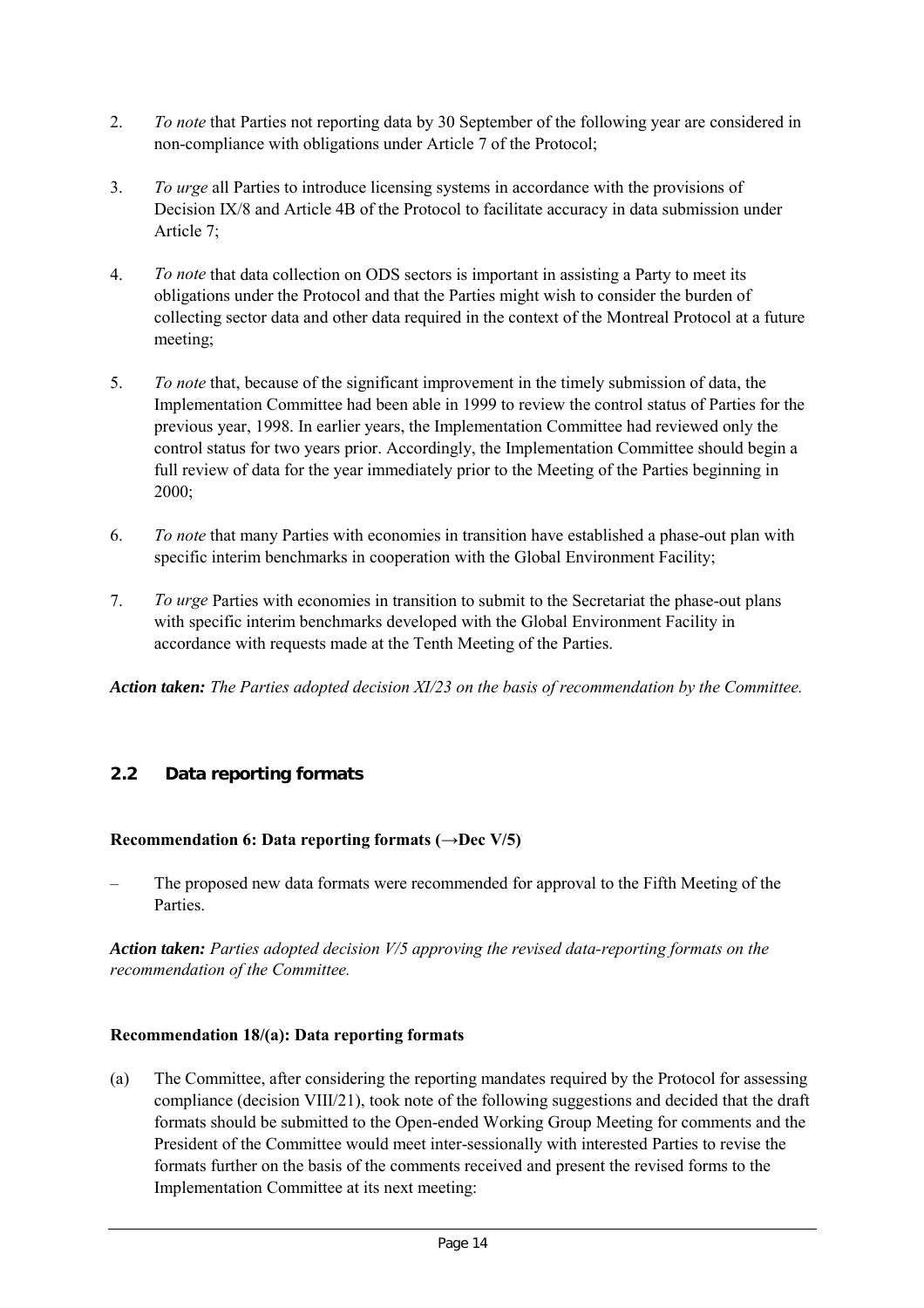- (i) To move the forms most likely to be completed by all Parties, including low-volume and very low-volume-consuming countries, to the front of the form section, and to note this organizational matter clearly in the cover letter and instructions;
- (ii) To add a clear statement in the covering letter and the instructions making it clear that the forms cover all reporting requirements faced by the Parties and indicating the Articles of the Protocol and decisions of the Meeting of Parties to which they relate;
- (iii) To include at the appropriate place in the instructions a heading "Definitions";
- (iv) To develop a data reporting handbook to accompany the forms and which would provide detailed information to the Parties regarding: the exact date needed to complete each form; where and how to obtain the necessary data; and which officers in the Implementing Agencies, Fund and Ozone Secretariats to contact for further assistance;
- (v) To harmonize the presentation of, and references to, ozone-depleting substances in the various forms;
- (vi) To provide the Parties and Implementing Agencies with precise, written descriptions of the procedures and timetables used by the Ozone and Fund Secretariats in requesting data, including all relevant forms;
- (vii) To reduce the volume of forms by including methyl bromide on the same form as other controlled substances and to put the destruction and export information on a single form;
- (viii) To request that the Parties clarify the term "use" in Article 2H of the Protocol as it relates to reporting requirements for methyl bromide;
- (ix) To harmonize reporting dates between the Fund and Ozone Secretariats and to introduce a single set of reporting forms that could be sent to Parties at a single time;
- (x) To include, probably as a footnote, on form 3, in the column "quantities destroyed", the phrase "having taken into account efficiency of destruction facilities", in order to align it with the relevant decision by the Parties;
- (xi) To amend the heading of column 3 in form 4 and similar columns in forms 5, 6 and 7, to read "total quantities" rather than "quantities", in order to emphasize, as do the instructions for the form, that this column must include ODS to be used as feedstock or for quarantine and pre-shipment purposes, as appropriate;
- (xii) To remove from form 5 the column labelled "quantity of new substances expected to be used as critical agricultural uses", as critical uses could only be relevant following a phase-out date for a particular ODS.

*Action taken: The data reporting formats were redesigned and presented to the subsequent meeting of the Implementation Committee.*

## **Recommendation 19/(a): Data reporting formats (→Dec IX/28)**

- (a) Following the Committee's review of reporting mandates required by the Protocol for assessing compliance (decision VIII/21) and draft data-reporting formats, it
	- (i) Noted with appreciation the work of the Secretariat and others in redesigning the data reporting forms;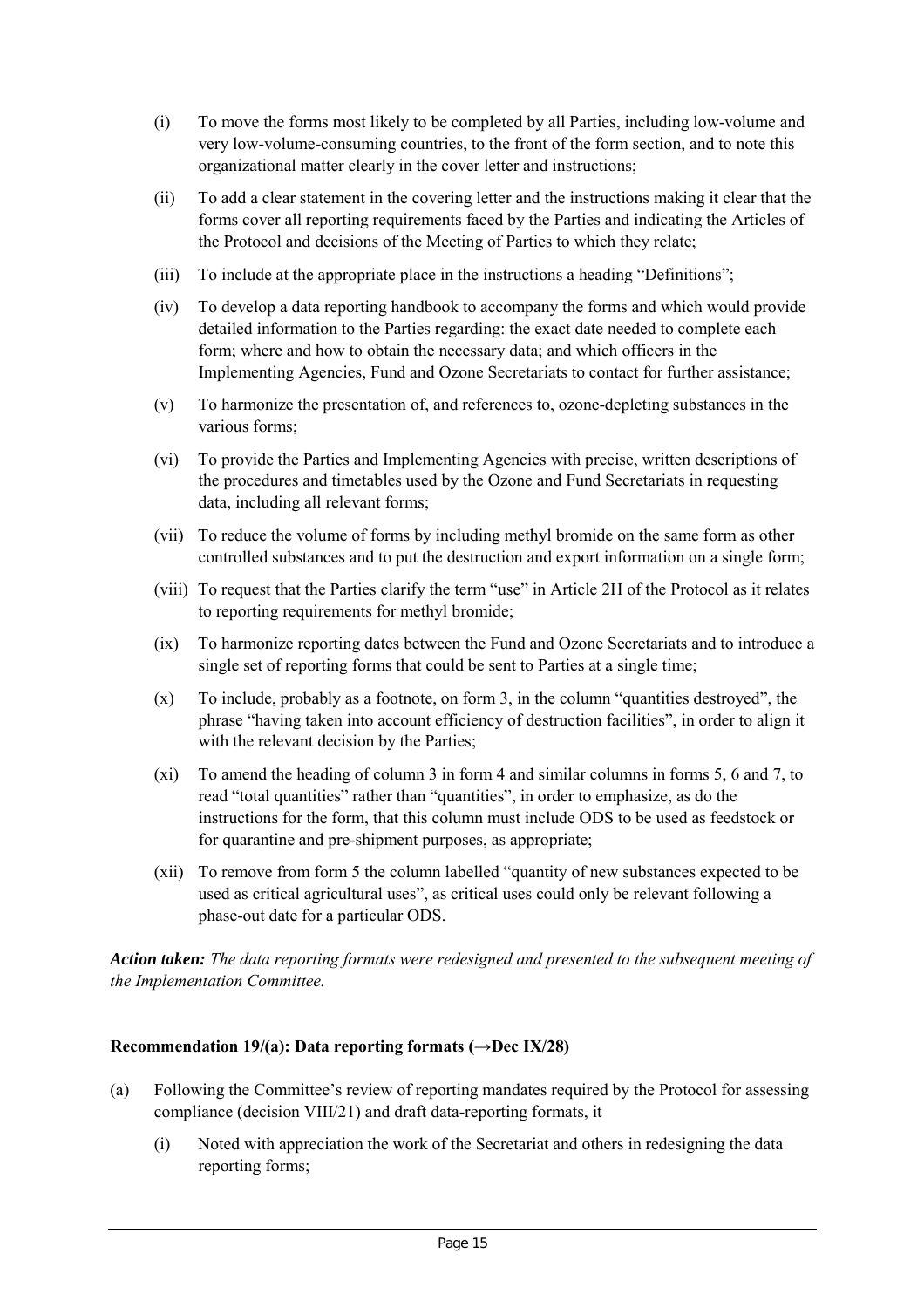- (ii) Noted also that the issue of reporting data is an important one and that it is an area to which the Parties may consider it appropriate to give greater consideration;
- (iii) Further noted that reporting of data on substances which are imported in mixtures is a potentially difficult area and one where provision of information would assist the Parties to report data more accurately.

Accordingly, the Implementation Committee recommended that the Ninth Meeting of the Parties should decide:

- (i) To approve the revised data forms for reporting data prepared according to the reporting mandates of the Protocol. The Data Forms are set out in annex I to the present report (report of the nineteenth meeting of the Implementation Committee);
- (ii) To recall decision IV/10 and request the TEAP to prepare a list of mixtures known to contain controlled substances and the proportions of those substances as percentages. In particular the list should provide information on refrigerant mixtures and solvents. It should report this information to the Parties at the Seventeenth Meeting of the Openended Working Group, and annually thereafter;
- (iii) To request UNEP Industry and Environment to draw on its existing reports and its OAIC diskette database, and, in collaboration with the other Implementing Agencies and the Secretariat of the Multilateral Fund, prepare a handbook on data-reporting which will provide information to the Parties to assist all Parties with data-reporting. This information should include techniques for data collection, trade names, as identified by TEAP, customs codes (where these exist), and advice on what sectors of industry may be using these products;
- (iv) To stipulate that, for the purpose of the data collection only, when reporting data on the consumption of methyl bromide for quarantine and pre-shipment applications, the Parties shall report the amount consumed (i.e. import plus production minus export) and not actual "use".

*Action taken: The Parties noted with appreciation the work done by the Implementation Committee and adopted decision IX/28, approving the new data formats based on the recommendation of the Committee.*

# **2.3 Difficulties in data reporting**

## **Recommendation 7: Data reporting difficulties**

– After hearing from the Parties that had consistently failed to provide data as required by the Protocol, the Committee suggested that it needed to expand its analysis of why reporting difficulties existed, expand its dialogue with implementing agencies to see if those difficulties could be removed and expand its examination of the reporting requirements to include their substance as well as their process. It recommended to ensure that Implementation Committee members as well as representatives of the Fund Secretariat and Implementing Agencies attend every meeting of the Committee.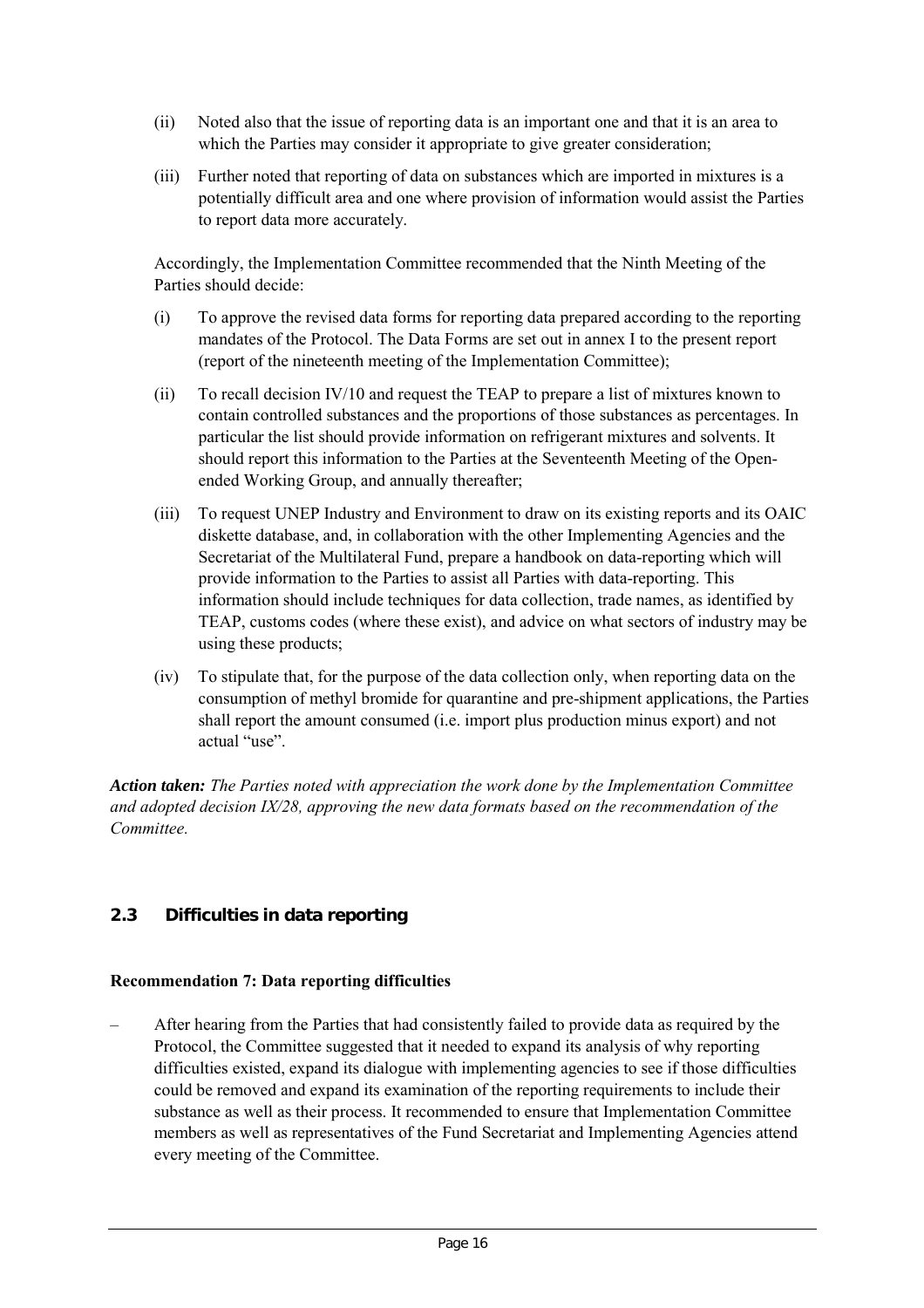*Action taken: The Fund Secretariat and Implementing Agencies were invited to participate in all meetings of the Implementation Committee following this recommendation.*

## **Recommendation 8/(b): Data reporting and temporary classification (→Dec VI/5)**

- (b) The committee agreed to meet with Parties that had not submitted data by differentiating them according to the status of their country programmes and other assistance projects and recommended that:
	- (i) Secretariat should continue to classify developing countries temporarily as operating under Article 5 for a period of two years where Parties provide no data or submit incomplete or estimated data.
	- (ii) the Executive Committee should continue to consider projects other than country programme preparation from Parties temporarily classified as operating under Article 5.
	- (iii) Parties should be allowed to correct their data in the interest of accuracy for a given year.

*Action taken: The Parties adopted decision VI/5 incorporating the recommendations of the Implementation Committee.*

## **Recommendation 10/(a): Difficulties in data reporting**

- (a) The Committee, after considering the data report under Article 7 of the Protocol:
	- (i) Expressed concern at the problems encountered in receiving data from a number of countries on an ongoing basis, while recognizing that the rate of reporting in relation to the overall level of consumption was, in fact very good;
	- (ii) Decided that the Parties should be made aware of the problem and recommended that some action should be taken to improve the reporting discipline of the Parties concerned. Such actions might take the form of a decision on the eligibility for funding of Parties that had reported their baseline data but from whom no further data reports had been received.;
	- (iii) Agreed that there was a need to support the efforts of national ozone officers since the initial data collection was done by consultants;
	- (iv) Suggested that, in view of the difficulties involved in directly approaching government authorities other than the designated focal point, correspondence from the Secretariat urging Governments to submit data should be copied to the appropriate Implementing Agencies, who could then support the appeals through their contacts in the countries concerned;
	- (v) Expressed the view that the widest possible participation in the Montreal Protocol processes would be helpful in increasing awareness of the need to report data.

*Action taken: The Secretariat implemented the recommendations of the Committee by contacting the Parties concerned with non-reporting data and non-ratification of ozone Agreements to obtain the required information and urged ratification of the agreements.*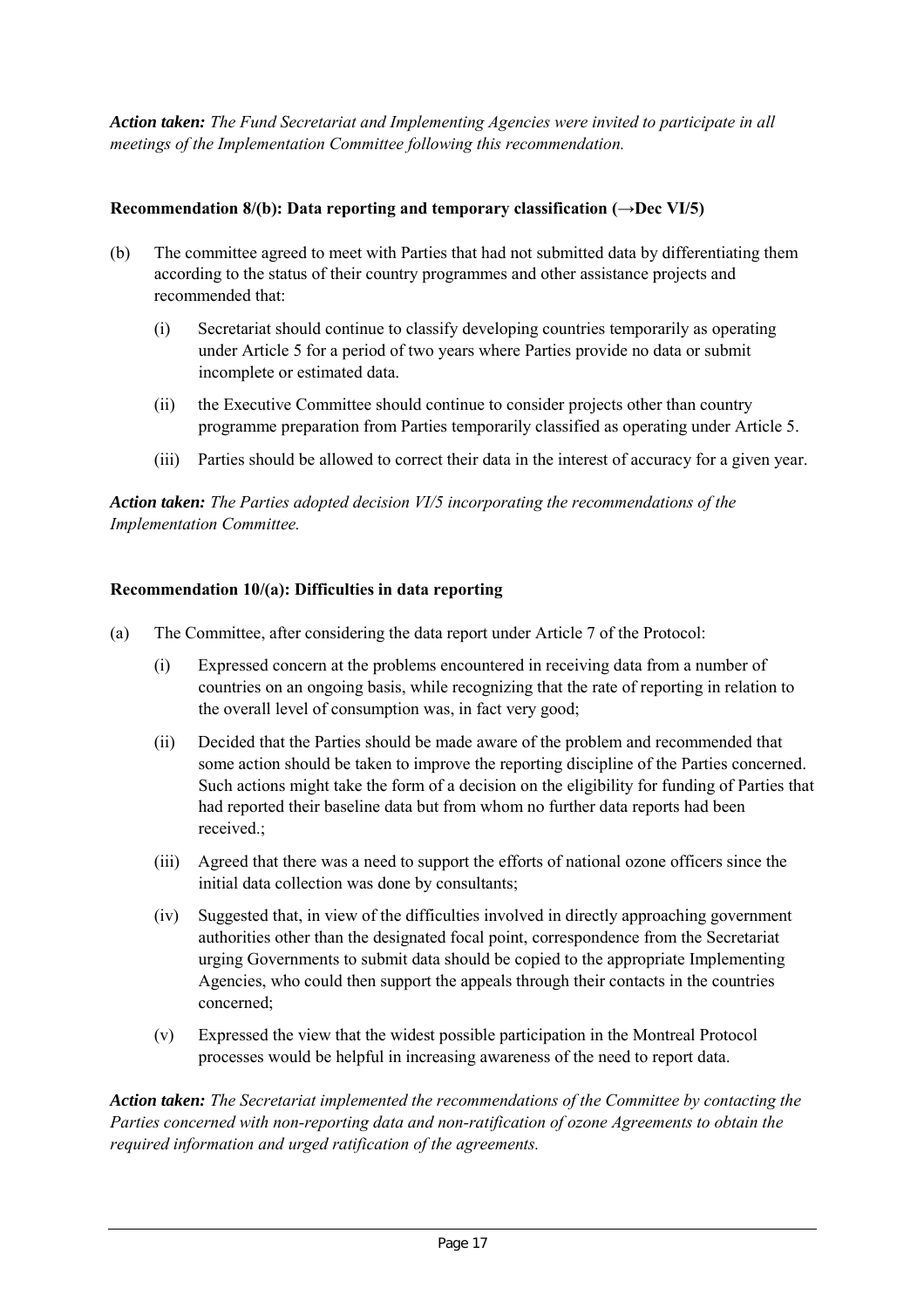## **Recommendation 21/(a): Inconsistencies in the timing for reporting data under Article 7 and the phase-out schedule under Article 5 (→Dec X/29)**

(a) *Noting* that the compliance period for Parties operating under paragraph 1 of Article 5 of the Protocol for the freeze in production and consumption extends from 1 July 1999 to 30 June 2000, from 1 July 2000 to 30 June 2001, and from 1 July 2001 to 31 December 2002 under paragraph 8 *bis* of Article 5,

*Noting also* that the process of collecting accurate data on anything other than a calendar year basis is very difficult,

*Noting further* that Parties not operating under paragraph 1 of Article 5 faced similar difficulties, which were overcome when it became clear that their reductions in production and consumption were significantly below those required under the freeze obligations of Article 2A,

- 1. To urge the Implementation Committee to review and report on the status of the data reported by Parties operating under paragraph 1 of Article 5, relative to the freeze in production and consumption using the best available data submitted;
- 2. To urge the Implementation Committee to view the data from the July to June time period, or other time periods relevant to paragraph 8 *bis* of Article 5, as especially critical in cases where annual data submitted by Parties operating under paragraph 1 of Article 5 demonstrates that a country is very close to its baseline freeze level;

*Action taken: The Parties adopted decision X/29 on inconsistencies in the timing for data reporting under Article 7 and the phase out schedule under Article 5 on the basis of the recommendation of the Committee.*

## **Recommendation 25/(b): Process agents**

(b) In view of the fact that the reporting requirement on process agents set out in decision X/14 was not sufficiently clear, leading to problems with the drafting of data form 6 and its eventual approval, the Committee agreed that the Secretariat would identify the Parties which would be affected by the reporting requirement and invite them to discuss which data should be provided and how the form should be designed. It would then report back to the Committee with a view to a recommendation being made to the Meeting of the Parties.

*Action taken: The Secretariat will be reporting on this issue to the Implementation Committee at its twenty-sixth meeting.*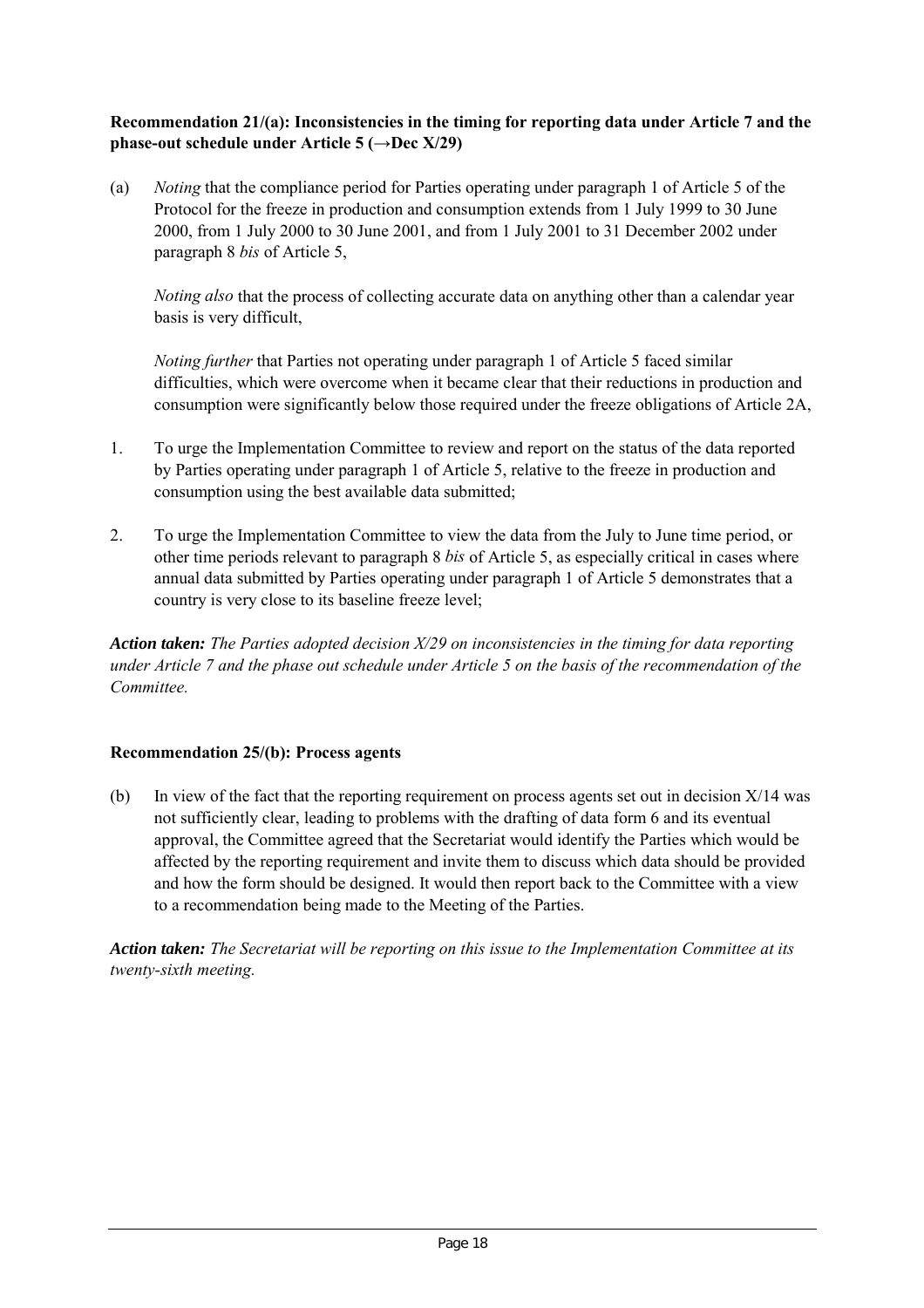# **2.4 Multilateral Fund and Implementing Agencies**

## **Recommendation 9/(a): Training in data reporting**

(a) The Committee recommended that the Executive Committee should study the possibility of supporting the training of ozone officers in developing countries to enable them to carry out the collection of data under Article 7 of the Protocol.

*Action taken: It was clarified by the Fund Secretariat that such a recommendation had already been adopted at the thirteenth meeting of the Executive Committee of the Multilateral Fund.*

## **Recommendation 14/(a): Data reporting and implementing agencies**

- (a) The Implementation Committee
	- (i) Took note with appreciation of the information provided by the representatives of the Implementing Agencies on their efforts to improve data reporting by Parties in which they were assisting in country programme formulation, institutional strengthening, networking and project preparation and implementation;
	- (ii) Stressed the need for more prompt reporting by countries whose programmes had been approved;
	- (iii) Took note of a suggestion by the representative of one Implementing Agency that the Secretariat should copy reminders sent to Parties to the ozone offices of the countries concerned and to the Implementing Agencies.

*Action taken: The Secretariat took note of the recommendation for future implementation.*

## **Recommendation 17/(a): Data reporting for the Protocol and the Multilateral Fund**

- (a) The Committee, after considering the data reporting for 1995, prepared by the Secretariat in accordance with Article 7 of the Montreal Protocol, decided that:
	- (i) The Ozone Secretariat and the Secretariat of the Multilateral Fund should be requested to jointly prepare for the consideration of the Committee at its next meeting a report explaining, as appropriate, the discrepancies, if any, in the data submitted to the two secretariats for 1995:
	- (ii) The two secretariats should be encouraged to examine the feasibility of preparing a single reporting format for the submission of the required data to both bodies.

*Action taken: The Ozone Secretariat and the Fund Secretariat examined the feasibility of preparing a single reporting format but concluded and reported to the Committee that different sets of data were currently required by the rules under which the two Secretariats operated and observed that although it was indeed a valuable goal, harmonizing these requirements, including the dates by which data should be submitted, presented many challenges.*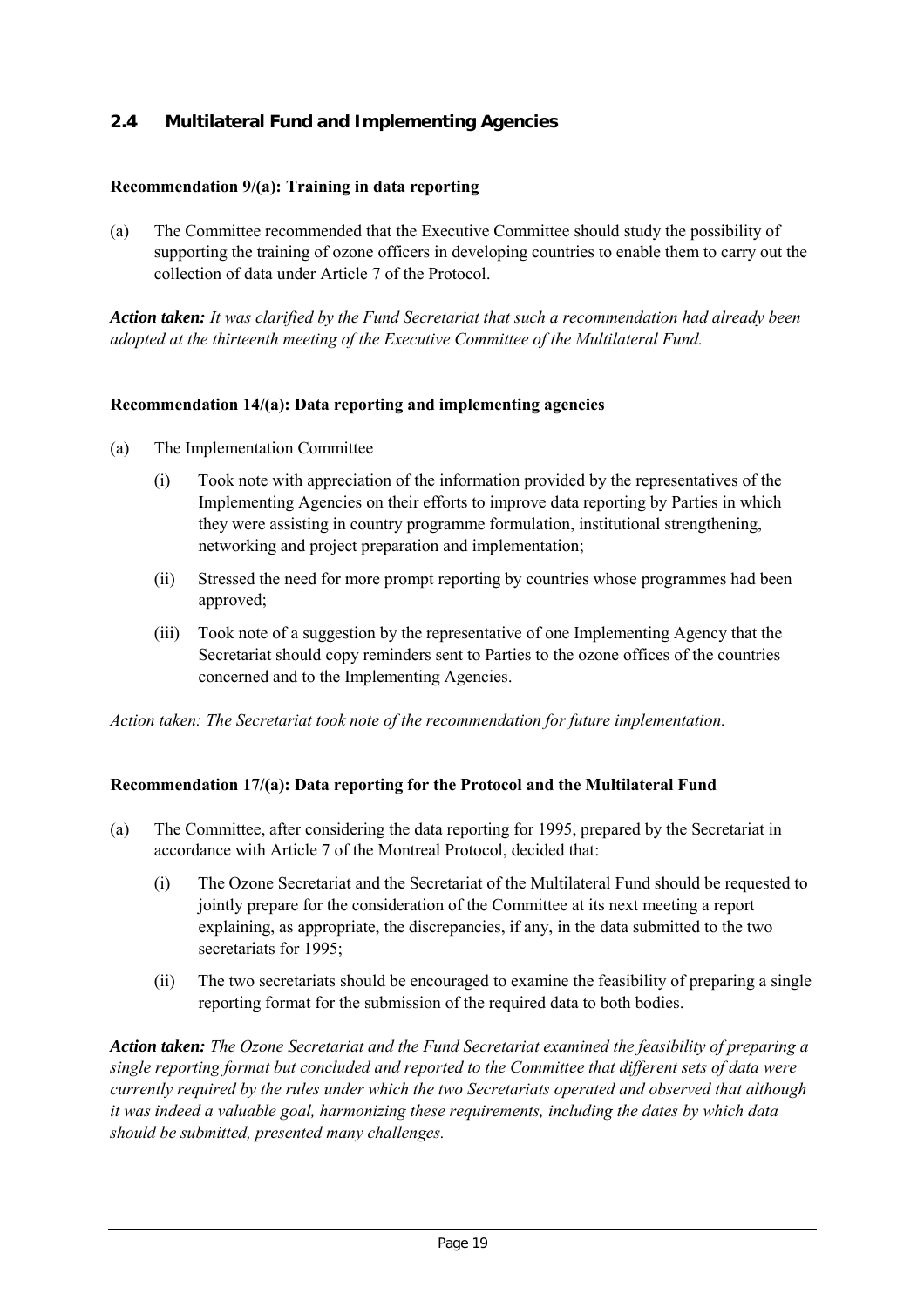## **Recommendation 24/(b): Data reporting forms**

(b) The Committee requested the Ozone Secretariat to provide to the Secretariat of the Multilateral Fund copies of corrected data supplied by countries.

On the electronic data reporting forms developed by the Fund Secretariat, the Committee recommended that the Secretariat of the Multilateral Fund provide its electronic reporting software to Parties, with the aim of seeking comments on the application, refining it, and placing the matter on the agenda of the Thirteenth Meeting of the Parties to the Montreal Protocol for approval.

*Action taken: The Secretariat followed up the Committee's findings with relevant Parties.*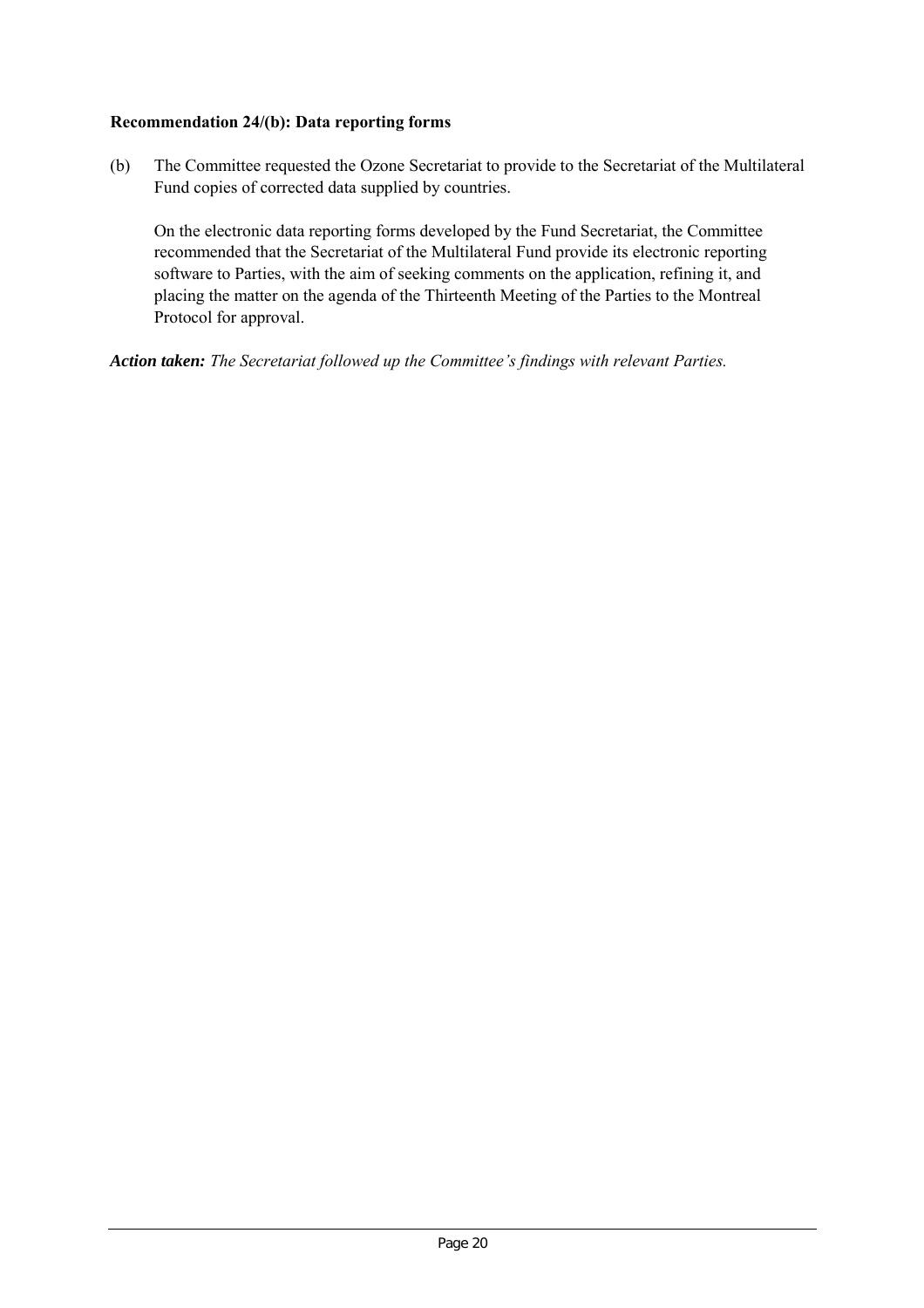# **3 Article 5 classification**

## **Recommendation 1/(d): Temporary classification (→Dec III/3)**

(d) The Committee recommended temporary classification of Bahrain, Malta, Singapore and United Arab Emirates (UAE) as not operating under Article 5 of the Protocol.

*Action taken: The recommendation was adopted by the Parties in decision III/3.*

## **Recommendation 8/(b): Data reporting and temporary classification (→Dec VI/5)**

- (b) The committee agreed to meet with Parties that had not submitted data by differentiating them according to the status of their country programmes and other assistance projects and recommended that:
	- (i) Secretariat should continue to classify developing countries temporarily as operating under Article 5 for a period of two years where Parties provide no data or submit incomplete or estimated data.
	- (ii) the Executive Committee should continue to consider projects other than country programme preparation from Parties temporarily classified as operating under Article 5.
	- (iii) Parties should be allowed to correct their data in the interest of accuracy for a given year.

*Action taken: The Parties adopted decision VI/5 incorporating the recommendations of the Implementation Committee.*

## **Recommendation 12/(b): Kuwait**

(b) The Committee decided to recommend that Kuwait be classified as an Article 5 Party as from 1 January 1994.

*Action taken: Kuwait's status as a party operating under Article 5 became effective on 1 January 1994 as recommended by the Implementation Committee.*

## **Recommendation 13/(a): United Arab Emirates**

- (a) The Committee also considered the request for reclassification of United Arab Emirates as a Party operating under Article 5 and recommended that:
	- (i) The United Arab Emirates should be reclassified as a Party operating under Article 5. This reclassification should take effect from 1995, subject, of course, to the classification called for by its 1995 figures;
	- (ii) The United Arab Emirates should be asked to pay its outstanding contribution to the Multilateral Fund for 1994;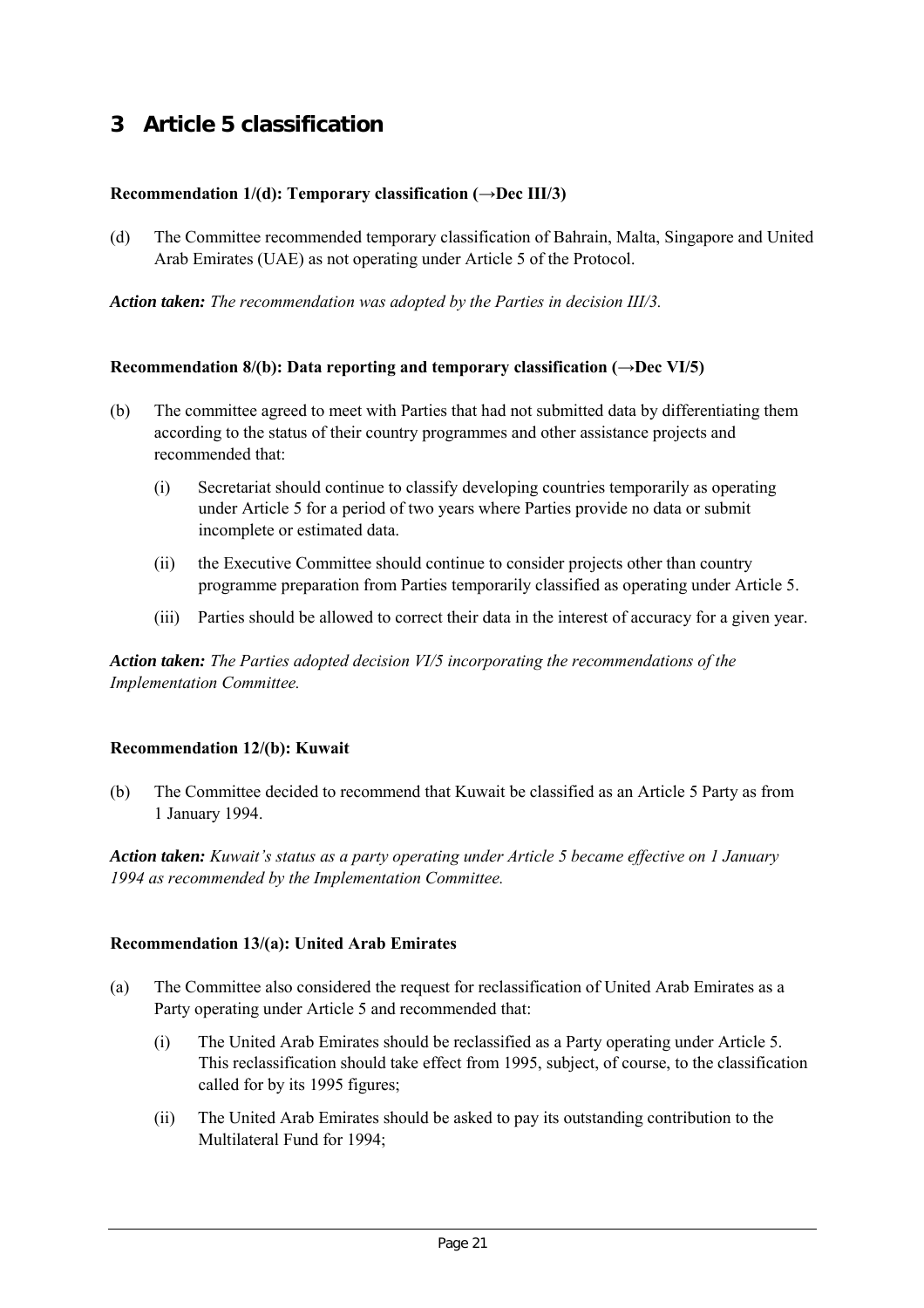(iii) In accordance with decision VI/5, the United Arab Emirates should be urged not to seek financial assistance for national programmes from the Multilateral Fund.

*Action taken: The United Arab Emirates was reclassified as a Party operating under Article 5 effective 1995 as recommended by the Committee.*

## **Recommendation 19/(b): Brunei Darussalam (→Dec IX/33)**

- (b) The Committee also considered a request by Brunei Darussalam for reclassification as a Party operating under paragraph 7 of Article 5 and agreed to recommend that the Ninth Meeting of the Parties should decide:
	- (i) To recall decision VI/5, subparagraph (c), of the Sixth Meeting of the Parties to the Montreal Protocol under which a Party is allowed to correct the data submitted by it in the interest of accuracy for a given year but no change of classification is permitted for that year pertaining to which the data has been corrected;
	- (ii) To note the revised data on consumption of ozone-depleting substances reported by Brunei Darussalam for 1994 which show the per capita consumption for that year to be below the allowable limit to operate under paragraph 1 of Article 5;
	- (iii) To note further the data on consumption of ozone-depleting substances reported by Brunei Darussalam for 1995 which show the per capita consumption for that year to be below the allowable limit to operate under paragraph 1 of Article 5;
	- (iv) To reclassify Brunei Darussalam as a Party operating under paragraph 1 of the Article 5 effective 1 January 1995 on the basis of the data for 1995.

*Action taken: The Parties adopted decision IX/33 on reclassification of Brunei Darussalam based on the recommendation of the Committee.*

## **Recommendation 20/(a): Democratic Republic of Korea**

- (a) The Committee decided:
	- (i) To note that paragraph (a) of decision VI/5 of the Sixth Meeting of the Parties provided that a developing country temporarily classified as operating under Article 5 could lose that status if it did not: (i) report its data as required by the Protocol within two years unless the country had sought the assistance of the Executive Committee and Implementation Committee; or (ii) report its base-year data within one year of the approval of its country programme and institutional strengthening by the Executive Committee;
	- (ii) To note that the country programme of the Democratic Republic of Korea had been approved by the Executive Committee of the Multilateral Fund in February 1997;
	- (iii) To note that the country programme usually served as the basis from which continuous data-reporting begins;
	- (iv) To note that the Secretariat had not received the data required under decisionVI/5 from the Democratic Republic of Korea;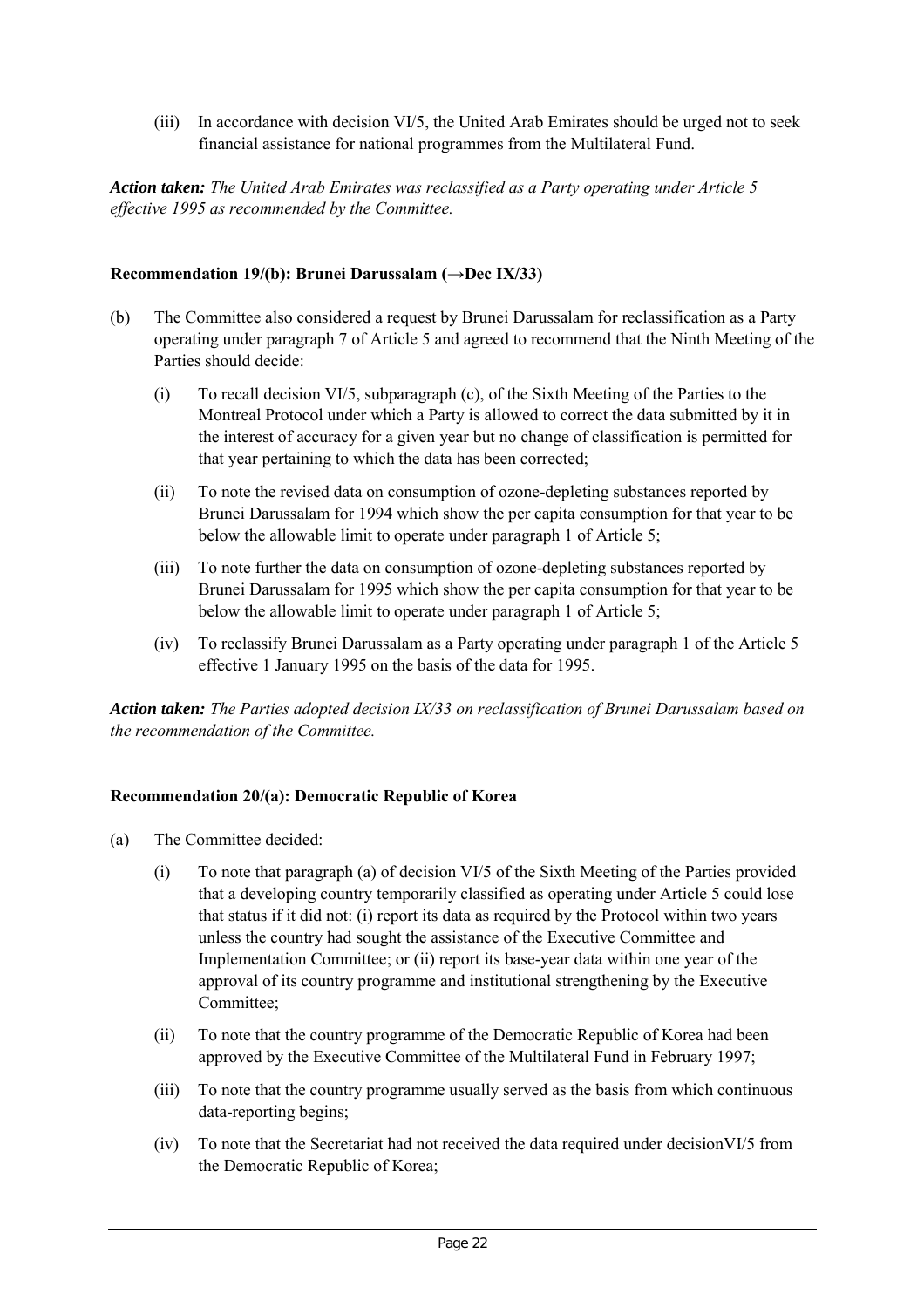- (v) To recommend to the Tenth Meeting of the Parties that the Democratic Republic of Korea lose its status as a Party operating under paragraph 1 of Article 5 unless the data required under decision VI/5 had been submitted to the Secretariat by 30 September 1998;
- (vi) To request the Secretariat, in consultation with the Implementing Agencies of the Multilateral Fund, to bring the above recommendation to the attention of the Government of the Democratic Republic of Korea.

*Action taken: The Democratic People's Republic of Korea reported the required data in time and was classified as a Party operating under Article 5.*

## **Recommendation 25/(c): Slovenia (→Dec XII/12)**

(c) On the request by Slovenia to be removed from the list of developing countries under the Montreal Protocol, the Committee agreed to recommend to the Meeting of the Parties that is should accede to the request.

*Action taken: The Parties adopted decision XII/12 on Slovenia's request for reclassification as a developed country on the basis of the recommendation by the Committee.*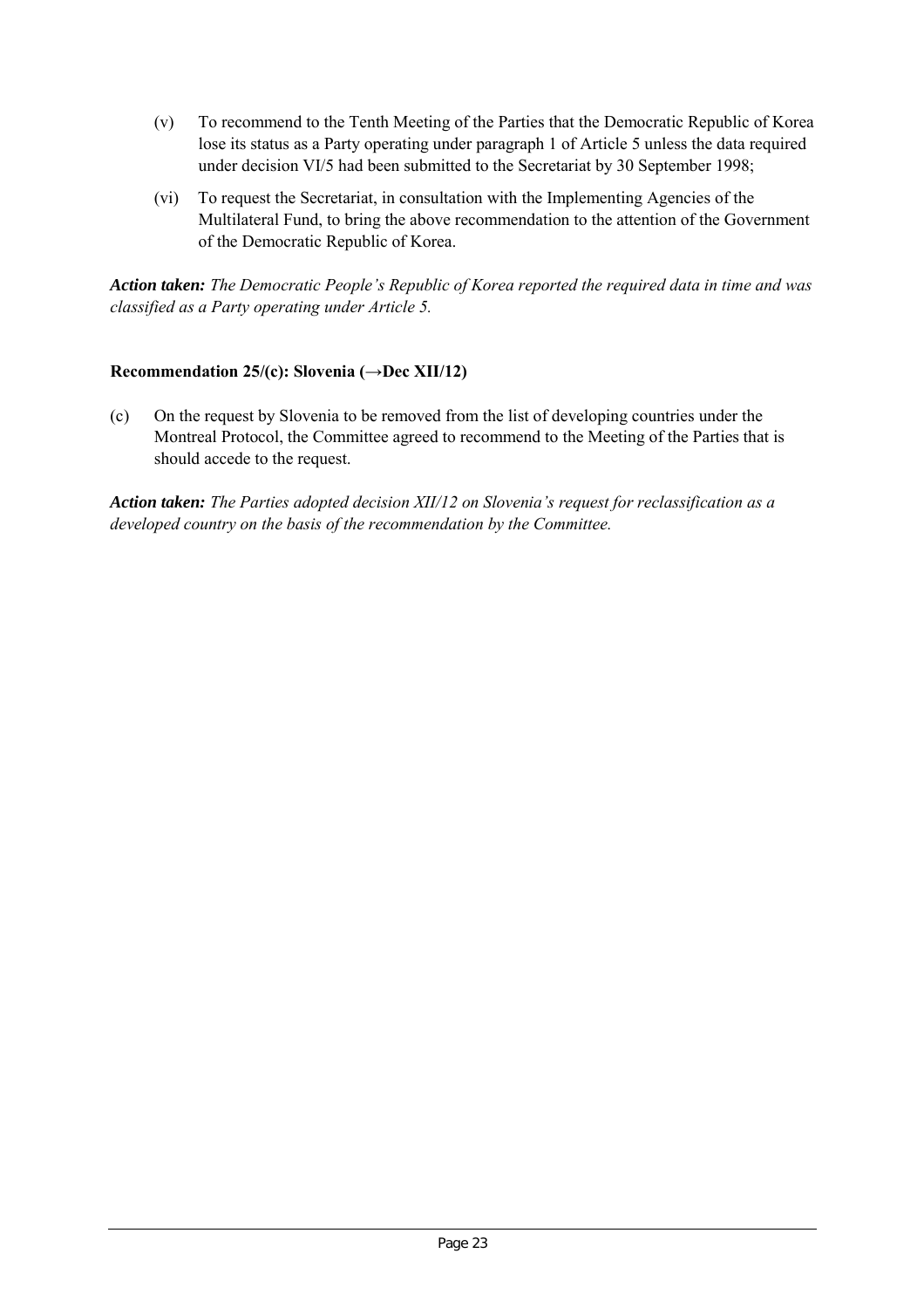# **4 Other matters**

## **4.1 Regional economic integration organizations**

#### **Recommendation 3/(c): Regional economic integration organizations**

(c) The committee discussed a definition of a regional economic integration organization for the purpose of the Montreal Protocol, and was of the opinion that, if a group of Parties wished to declare themselves as such, they should submit a proposal to that effect to the Meeting of the Parties for its consideration.

*Action taken: The Secretariat took note of the recommendations by the Implementation Committee.*

## **4.2 Customs codes**

#### **Recommendation 3/(d): Use of customs codes**

(d) The Committee noted the report of the Secretariat that the procedure of amending the Harmonized Commodity System was a lengthy one and it would not be possible to bring it into force earlier than in 1996, when most of the controlled substances would have already been phased out. It was, however, possible for every country to introduce extended codes voluntarily. There were already several such code systems in existence (i.e. in Japan and New Zealand). The Implementation Committee was of the opinion that the Secretariat should select the most suitable system and recommend it to the Parties.

*Action taken: The Secretariat concluded that the most suitable way was to provide the information to the Parties so that each one can adopt a system which is most appropriate to its needs.*

#### **Recommendation 4: Analysis of customs codes in use**

The Committee requested the Secretariat to provide information on all countries implementing the harmonized system of custom codes for controlled substances to enable monitoring of all imports and exports of controlled substances. This information should be provided to the Parties so that each country can adopt a system which is most appropriate to meet its needs.

*Action taken: The Secretariat compiled the information which was subsequently availed to the Committee and the Parties.*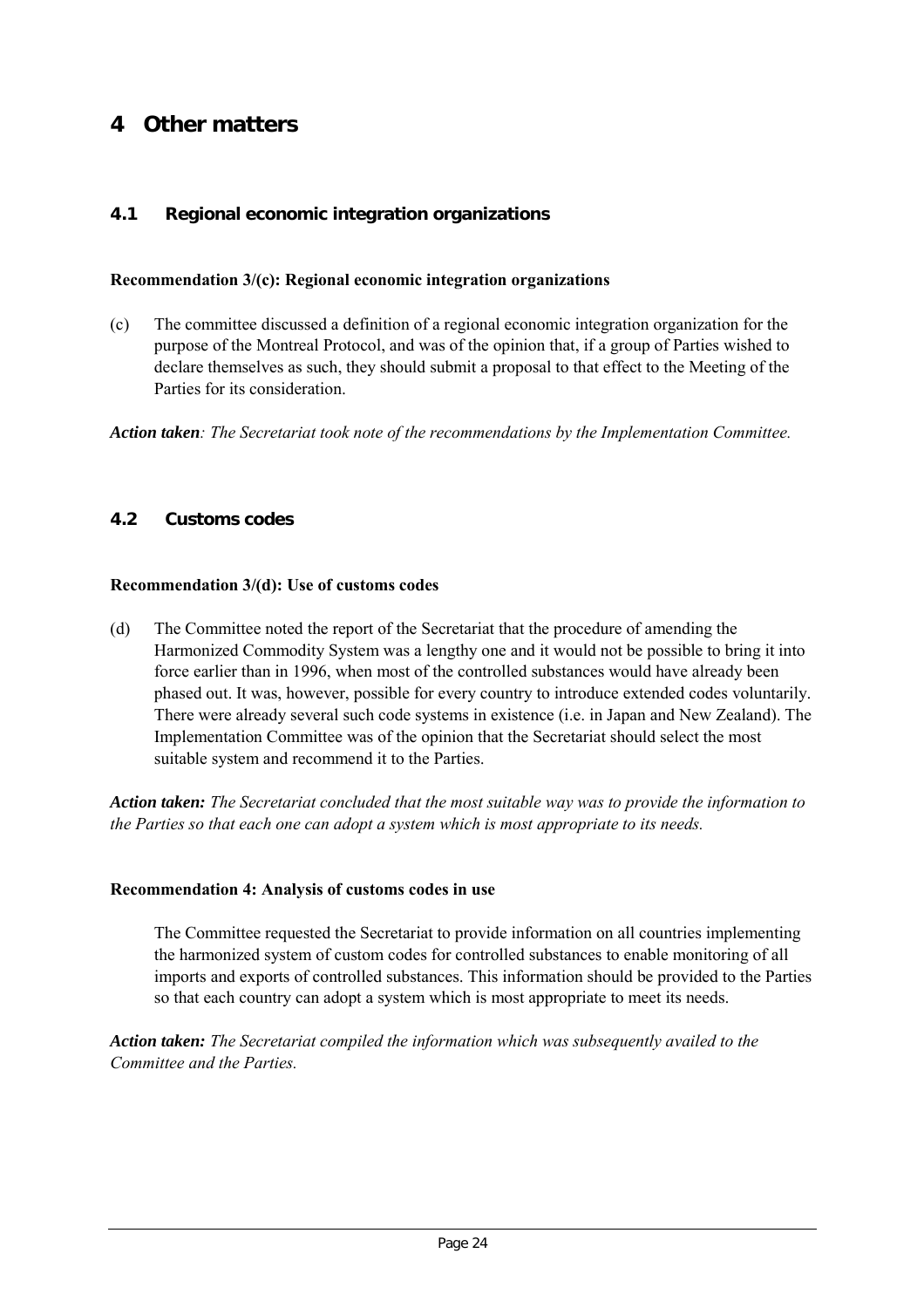# **4.3 Implementing agencies**

## **Recommendation 5/(b): Training**

(b) The Committee resolved to request the Fund Secretariat and the implementing agencies to provide reports at the Committee's next meeting on the extent to which their activities including the training programmes of the Fund in Article 5 countries had helped to create the necessary conditions for the fulfilment of their reporting obligations. The Fund Secretariat was to be requested also to comment on regional efforts on the lines of the UNDP/SIDA project for members of Association of South East Asian Nations (ASEAN).

*Action taken: The information requested from the Fund Secretariat and the implementing agencies was provided to the Committee while the Executive Committee later approved the regional networks project modelled on the South East Asia Network that was at the time managed by Sweden in the countries concerned.*

## **Recommendation 7: Data reporting difficulties**

– After hearing from the Parties that had consistently failed to provide data as required by the Protocol, the Committee suggested that it needed to expand its analysis of why reporting difficulties existed, expand its dialogue with implementing agencies to see if those difficulties could be removed and expand its examination of the reporting requirements to include their substance as well as their process. It recommended to ensure that Implementation Committee members as well as representatives of the Fund Secretariat and Implementing Agencies attend every meeting of the Committee.

*Action taken: The Fund Secretariat and Implementing Agencies were invited to participate in all meetings of the Implementation Committee following this recommendation.*

## **4.4 Non-parties**

## **Recommendation 9/(b): Non-parties**

(b) The Implementation Committee agreed to forward to the Preparatory Meeting an amended decision VI/4 to read:

To note the information reported by Poland and Turkey pursuant to decision V/3 (Application of trade measures under Article 4 to non-Parties to the London Amendment) of the Fifth Meeting of the Parties and to note that these two countries have thereby submitted data demonstrating that in 1993 they were in full compliance with Articles 2, 2A, 2E and 4 of the Montreal Protocol and have submitted supporting data to that effect as specified in Article 7 of the Protocol.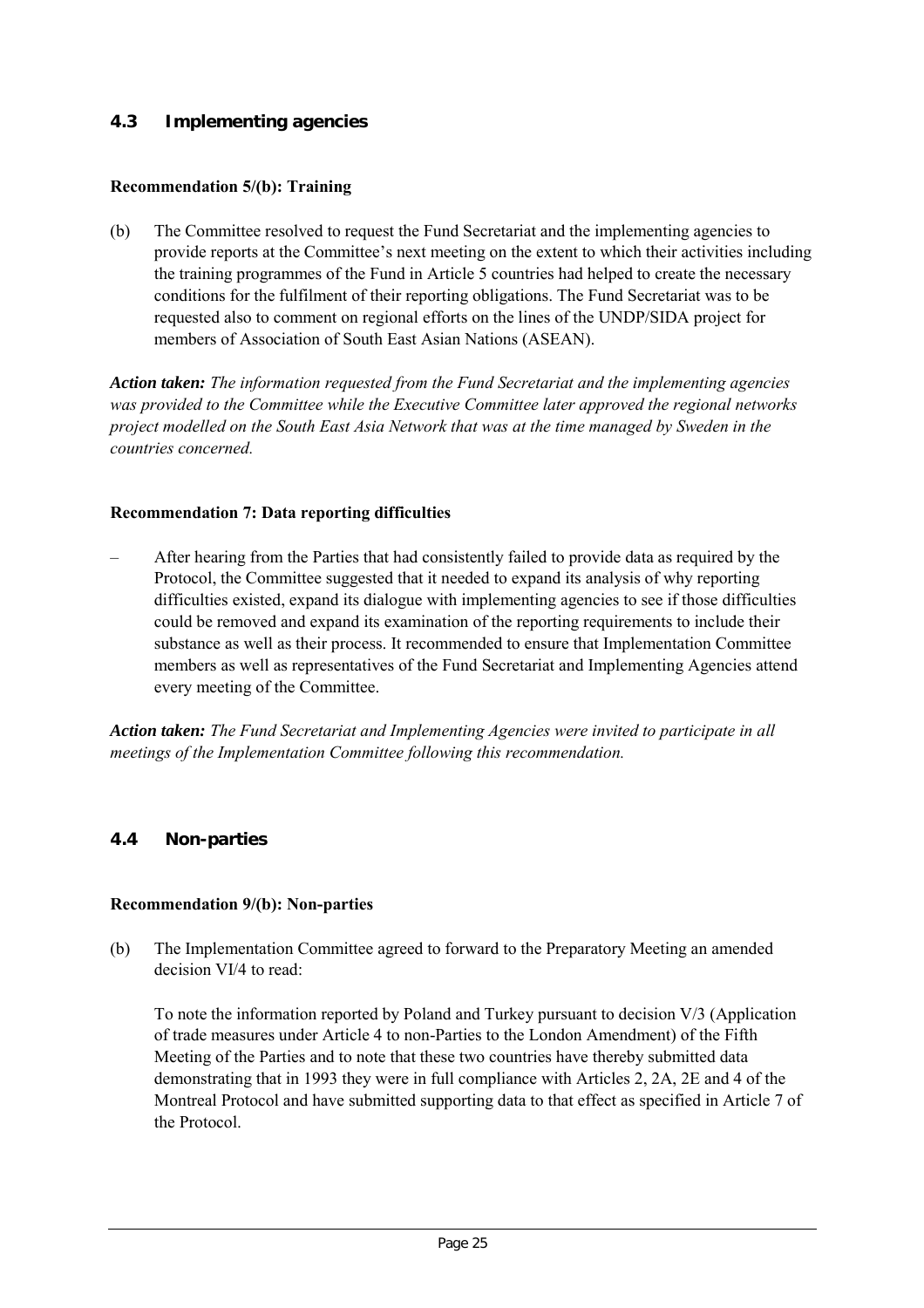To request those countries to submit data on their compliance with the above Articles of the Protocol by 31 March 1995 in order to establish their continued eligibility under Article 4 paragraph 8 to treatment as Parties during the year 1995–1996.

*Action taken: The Secretariat conveyed the Committee's recommendation to the Parties concerned for action.*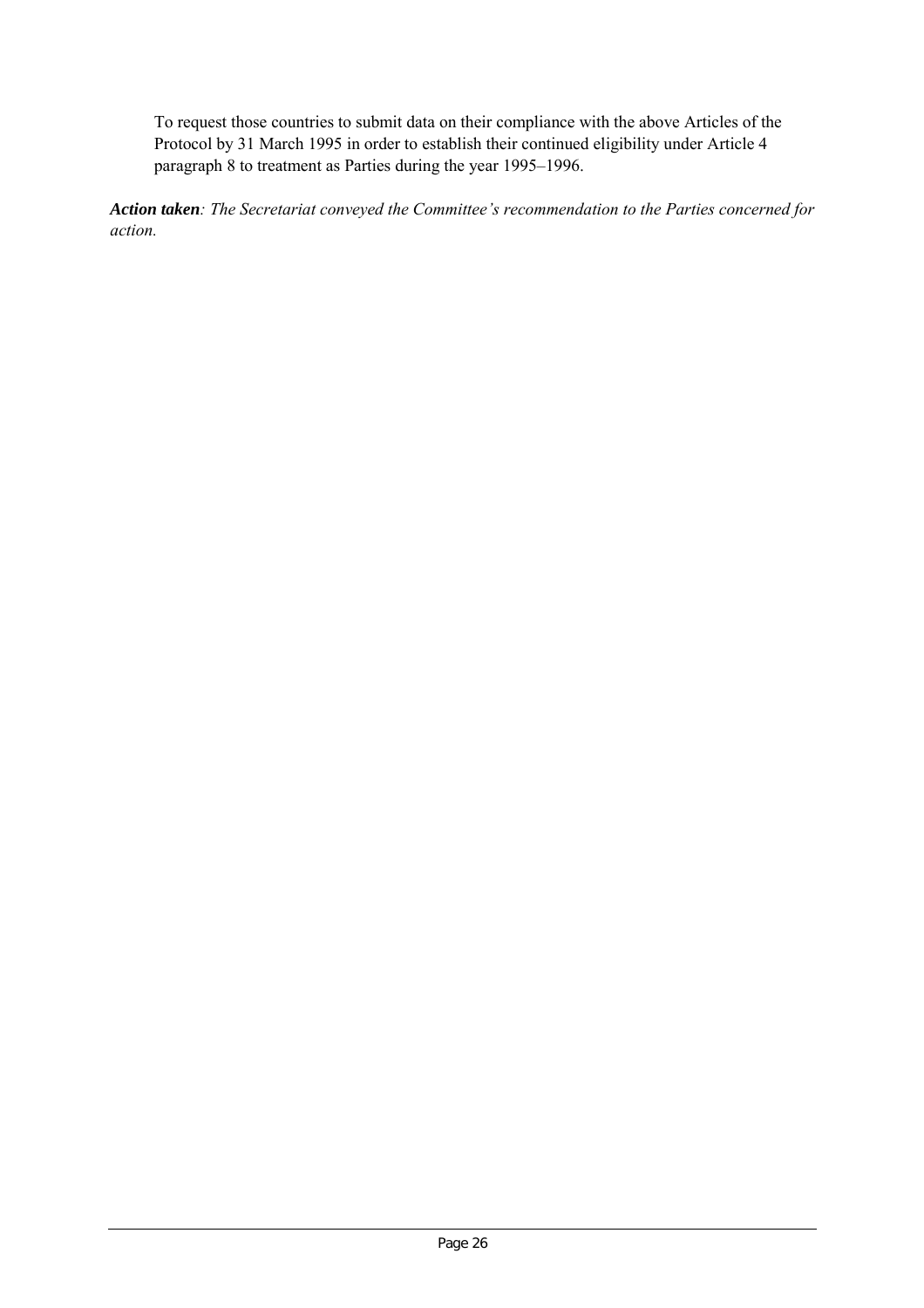# **5 Compliance by countries with economies in transition**

## **Recommendation 10/(b): Countries with economies in transition**  $(\rightarrow$ **<b>Dec VII/18**)

(b) With respect to the question of countries with economies in transition that are not party to the Protocol, the Committee decided:

That such countries are subject to the trade restriction in Article 4 of the Protocol. It also noted that any trade with those countries constitutes non-compliance by the Party concerned;

That they should be aware of that fact and be encouraged to ratify the Protocol as soon as possible or, at a minimum, submit data pursuant to Article 4, paragraph 8, of the Protocol to show that they were in compliance and hence have the possibility of importing controlled substances from Parties;

That the Secretariat should contact those countries, through the appropriate channels, in order to make the situation clear.

*Action taken: The Parties adopted decision VII/18 based on the Committee's recommendation.*

## **Recommendation 11/(e): Statement by Russian Federation (→Dec VII/19)**

(e) On other matters emerging from the meeting, the Committee decided to recommend:

That every effort should be made to ensure that the representatives of those Parties who had associated themselves with the statement by the Russian Federation were present at the forthcoming meetings under the Protocol in Vienna;

That efforts should also be made to ensure the rapid translation of documentation into Russian for the benefit of those countries of the Commonwealth of Independent States that wished to receive documentation in that language.

*Action taken: The Parties adopted decision VII/19 based on the recommendation of the Committee.*

## **Recommendation 13/(b): TEAP Ad Hoc Working Group on CEIT Aspects (→Dec VIII/1)**

(b) The Committee after considering the report by the TEAP Ad Hoc Working Group on CEIT Aspects:

Noted the report and conclusions of the Ad Hoc Working Group on CEIT Aspects;

Requested the Secretariat to seek clarification from the Legal Counsel of the United Nations on the status of the countries of the former Soviet Union with regard to succession to the Vienna Convention and the Montreal Protocol;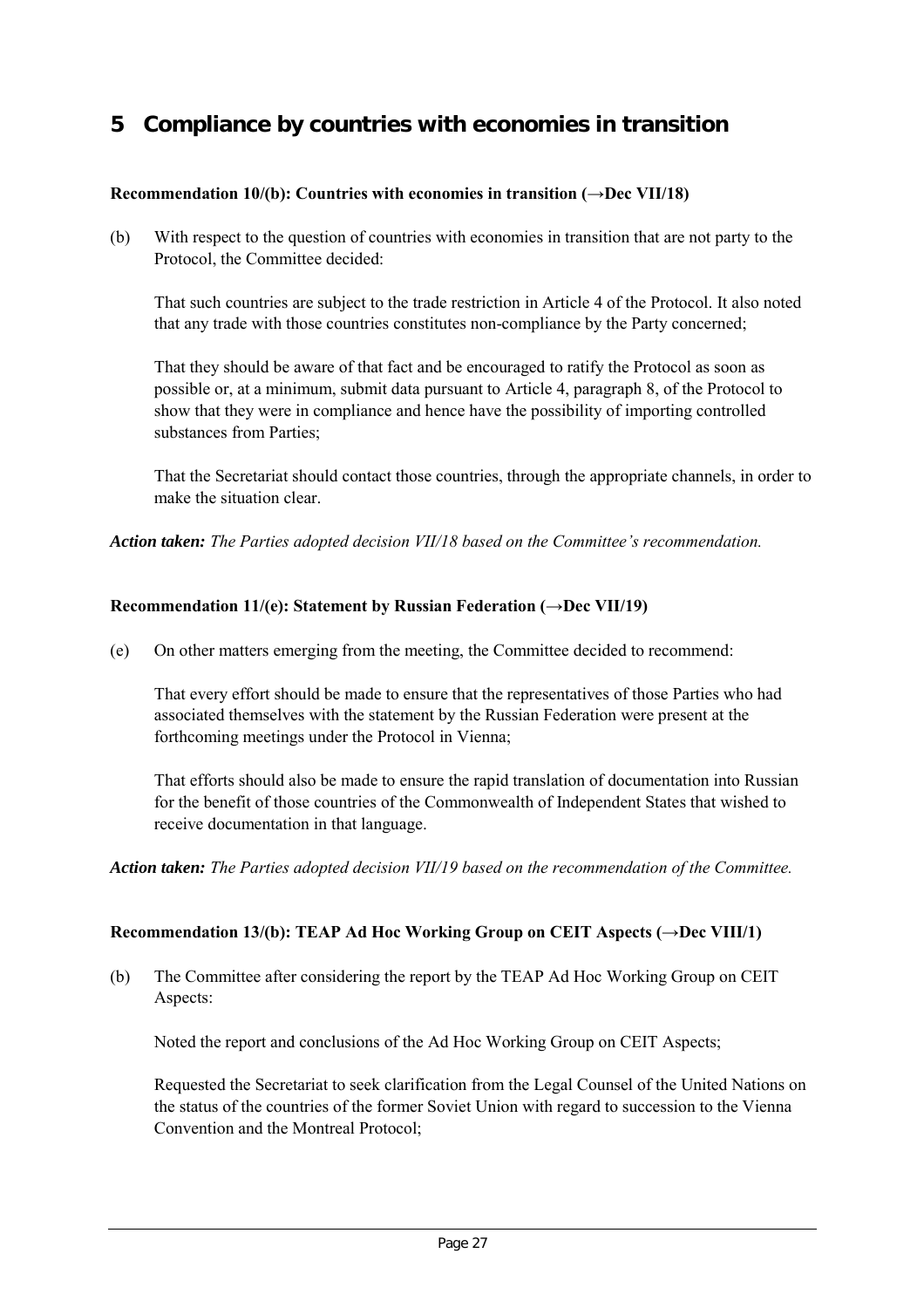Requested the Secretariat to send letters to competent authorities of non-Parties stressing the need for speedy ratification;

Considered that the organization of a separate workshop for high- level officials might be more productive than arranging a meeting with the representatives of the countries during the next meeting of the Open-ended Working Group;

Recommended that UNDP Resident Representatives in non-Party countries should be requested to contact the countries concerned to facilitate the ratification of the Vienna Convention and the Montreal Protocol;

Recommended that the Open-ended Working Group of the Parties should consider the issue of ratification of countries with economies in transition in the context of economic conditions and the overall consumption of ODS.

*Action taken: The information on paragraph (ii) was presented to the Committee at its subsequent meeting. Letters on ratification were communicated to the non-Parties concerned. High level workshops were held in Riga, Latvia and Tashkent, Uzbekistan as recommended in paragraph (d); UNDP Resident Representatives were contacted and tried to help in the ratification process as recommended in paragraph (v); and the Parties adopted decision VIII/1 urging all non-Parties to ratify ozone agreements.*

#### **Recommendation 22/(a): Phase-out benchmarks**

(a) The Committee, after consideration of information by the Secretariat relating to non-compliant Parties as well as their statements:

Took note of the report of the Secretariat;

Requested the Secretariat to work with representatives of the Global Environment Facility and UNDP to draft an update of the information contained in document UNEP/Ozl.Pro/ImpCom/22/2 in light of recent phase-out activities in the countries concerned;

Agreed that it was not necessary to require retroactive benchmarks for 1997 and 1998 but that benchmarks for 1999 and later years were very important in order to access the progress of Parties found to be in non-compliance;

Requested the Secretariat to address letters to those Parties subject to decisions X/20–X/28, that had not provided their ODS phase-out benchmarks requesting them to provide such benchmarks for 1999 and subsequent years through the final phase-out date to which they had committed themselves for the relevant controlled substances.

*Action taken: the Secretariat wrote letters to the Parties that were subject to decisions X/20–X/28 as recommended by the Committee and obtained the requested information that was subsequently placed before the Implementation Committee.*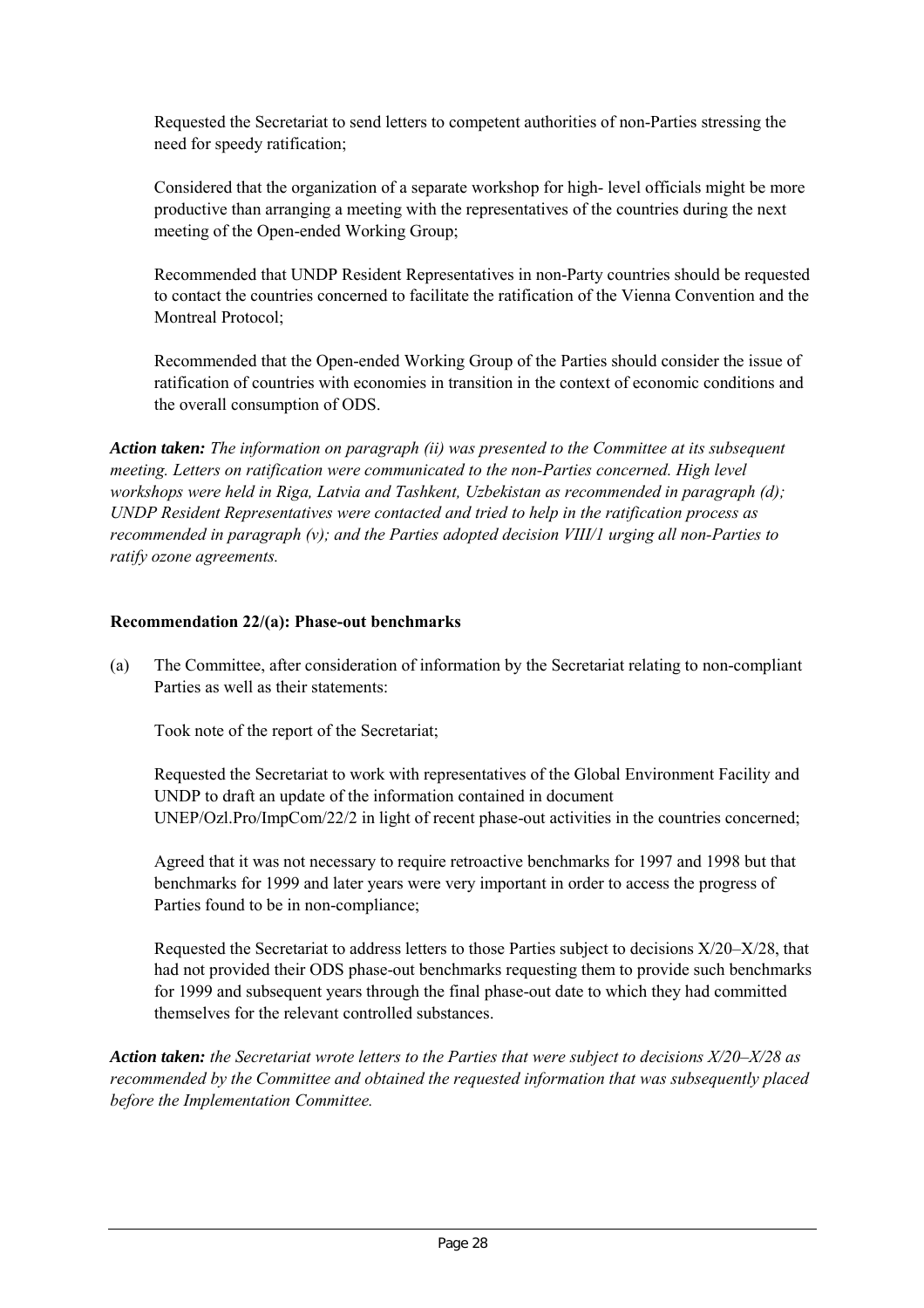## **Recommendation 23/(b): Phase-out benchmarks (→Dec XI/23)**

The Committee agreed:

- 6. *To note* that many Parties with economies in transition have established a phase-out plan with specific interim benchmarks in cooperation with the Global Environment Facility;
- 7. *To urge* Parties with economies in transition to submit to the Secretariat the phase-out plans with specific interim benchmarks developed with the Global Environment Facility in accordance with requests made at the Tenth Meeting of the Parties.

*Action taken: The Parties adopted decision XI/23 on the basis of recommendation by the Committee.*

#### **Recommendation 25/(d): GEF funding for countries with economies in transition (** $\rightarrow$ **Dec XII/14)**

(d) Following a report by the Secretariat that the GEF programme to facilitate the phase out of ODS in the countries with economies in transition had largely completed and GEF would not provide any additional support to those countries, the Committee agreed to recommend to the Meeting of the Parties that it should adopt a decision requesting GEF to clarify its position regarding existing and future funding activities until a complete ODS phase-out had been achieved.

*Action taken: The Parties adopted decision XII/14 on continued assistance from the Global Environment Facility on the basis of the recommendation of the Committee.*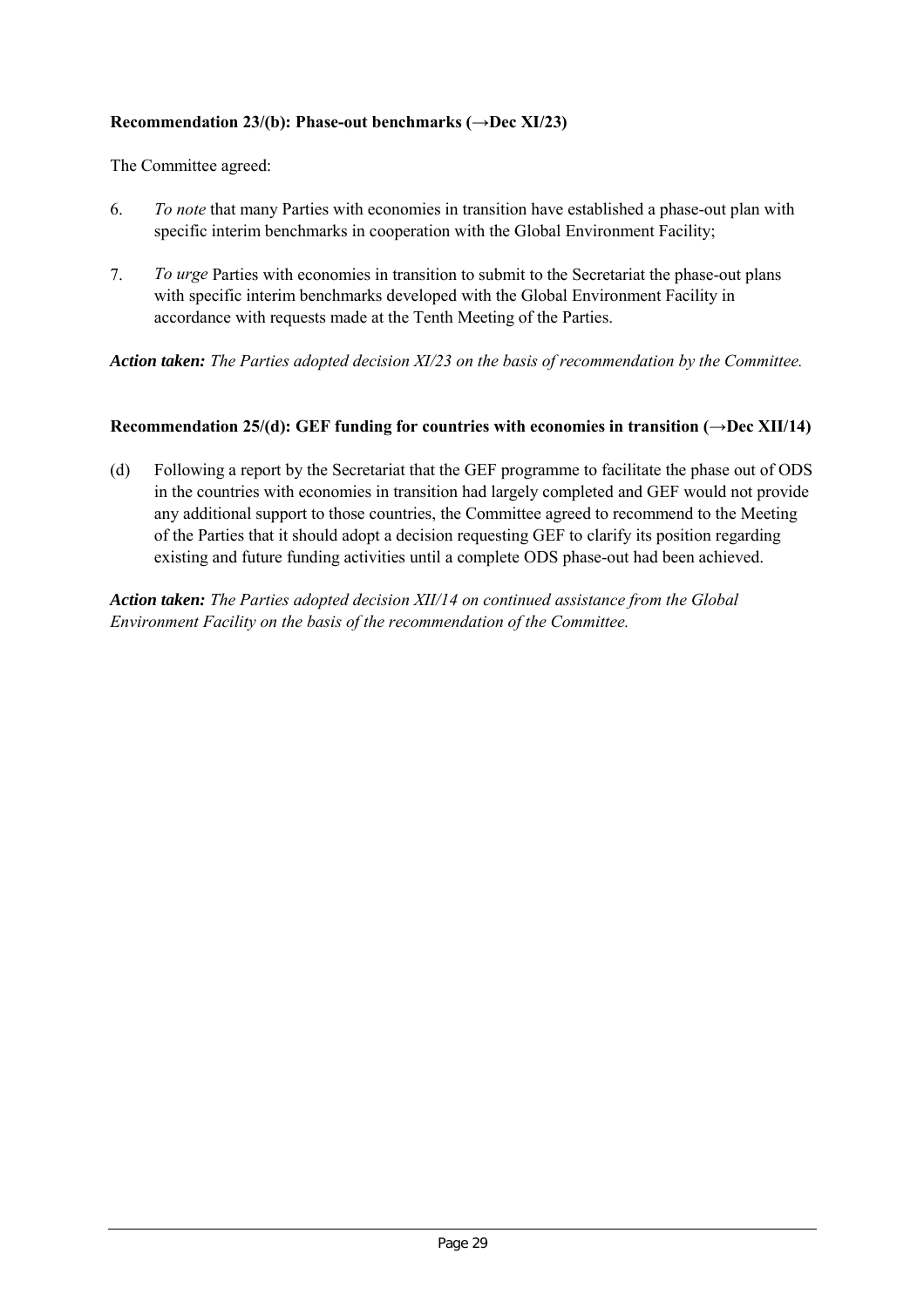# **6 Compliance by Article 5 countries**

## **Recommendation 25/(e): Article 5 countries**

(e) On other matters, the Committee agreed that :

The discussions on strategic planning of the Multilateral Fund during the previous week had highlighted the fact that there was a substantial group of Article 5 countries which were in danger of non-compliance with the CFC production and consumption freeze. The number of cases with which the Committee would have to deal could be reduced if such problems were tackled in a preventative spirit.

The Secretariat should write to such countries enumerating the factual details of their situation, offering them an opportunity to explain it and how they planned to deal with it, and inviting them to approach the implementing agencies for further assistance and to consider adopting laws and regulations in order to avert the risk of non-compliance.

*Action taken: The Secretariat implemented this recommendation and will be presenting an analysis of compliance by Article 5 Parties at the twenty-sixth meeting of the Implementation Committee.*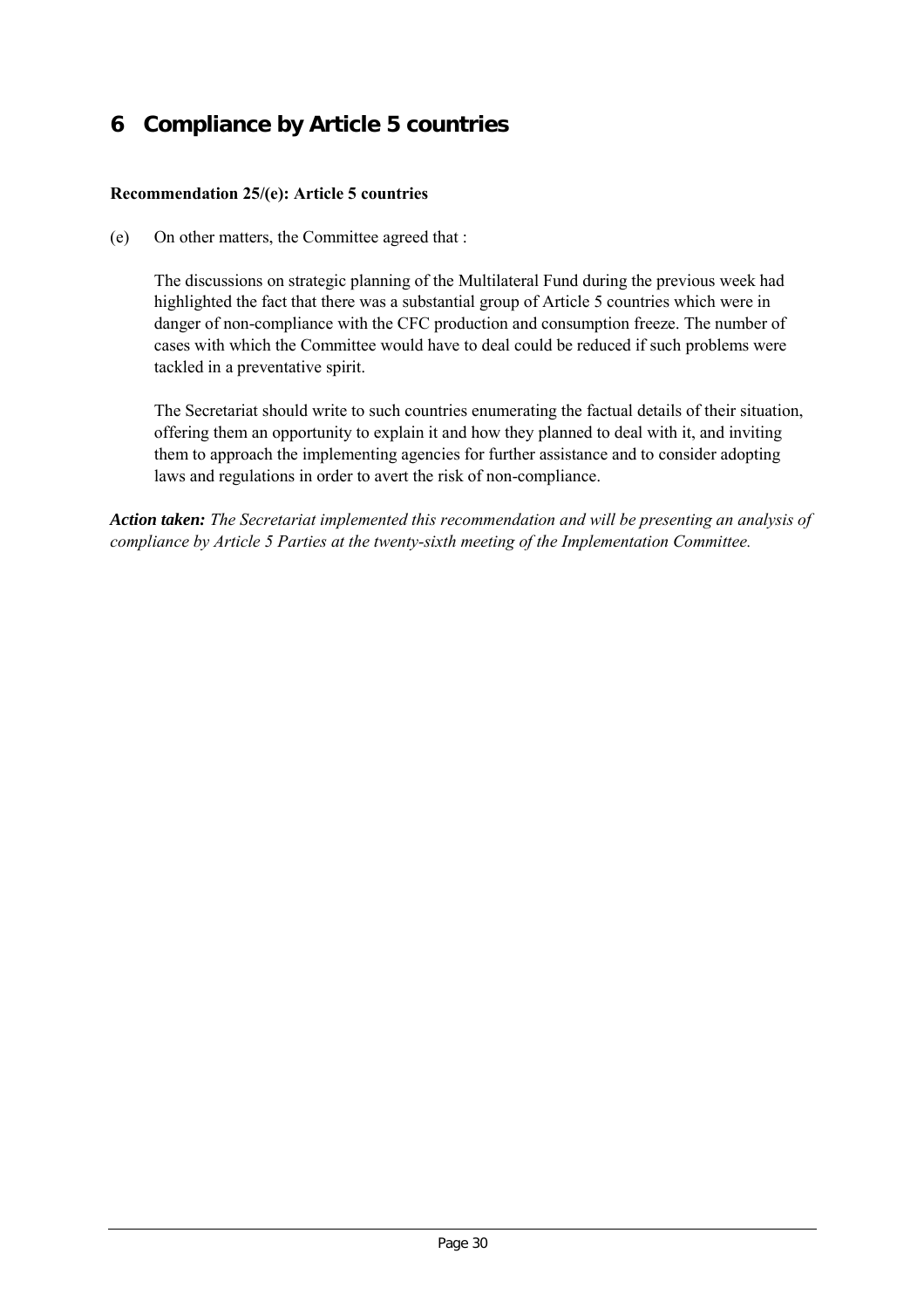# **7 Compliance by specific countries**

## **7.1 Azerbaijan**

#### **Recommendation 20/(b): Compliance with the Montreal Protocol by Azerbaijan**

- (b) The Committee agreed:
	- (i) To note Azerbaijan's non-compliance in 1996 with the control measures under Article 2 of the Montreal Protocol;
	- (ii) To note the information provided by Azerbaijan with respect to ODS phase-out activities within Azerbaijan, including its intention to achieve a full phase-out by 2001;
	- (iii) To request Azerbaijan to provide the Implementation Committee, through the Secretariat, with updated data by 30 September 1998;
	- (iv) To request Azerbaijan to provide the Implementation Committee, through the Secretariat, with a phase-out plan, by 30 September 1998, that included specific benchmarks with which the Implementation Committee could monitor its progress;
	- (v) To recommend, based on Azerbaijan's commitment noted in subparagraph (ii) above, that, in the interim, international funding agencies should consider favourably the provision of financial assistance to Azerbaijan for projects to phase out ozone-depleting substances in the country;
	- (vi) To review the situation with regard to ODS phase-out in Azerbaijan at its twenty-first meeting.

*Action taken: The Secretariat conveyed the recommendation by the Committee to Azerbaijan, the Global Environment Facility (GEF) and the Implementing Agencies of the Multilateral Fund.*

## **Recommendation 21/(b): Compliance with the Montreal Protocol by Azerbaijan (→Dec X/20)**

- (b) The Committee agreed:
- 1. To note that Azerbaijan ratified the Montreal Protocol and the London and Copenhagen Amendments on 21June 1996. The country is classified as a non-Article 5 Party under the Protocol and, for 1996, reported positive consumption of 962 ODP tonnes of Annex A and B substances, none of which was for essential uses exempted by the Parties. As a consequence, in 1996, Azerbaijan was in non-compliance with its control obligations under Articles 2A through 2E of the Montreal Protocol. Azerbaijan also expresses a belief that this situation will continue through at least the year 2000, necessitating annual review by the Implementation Committee and the Parties until such time as Azerbaijan comes into compliance;
- 2. To express great concern about Azerbaijan's non-compliance and to note that Azerbaijan only very recently assumed the obligations of the Montreal Protocol, having ratified it in 1996. It is with that understanding that the Parties note, after reviewing the country programme and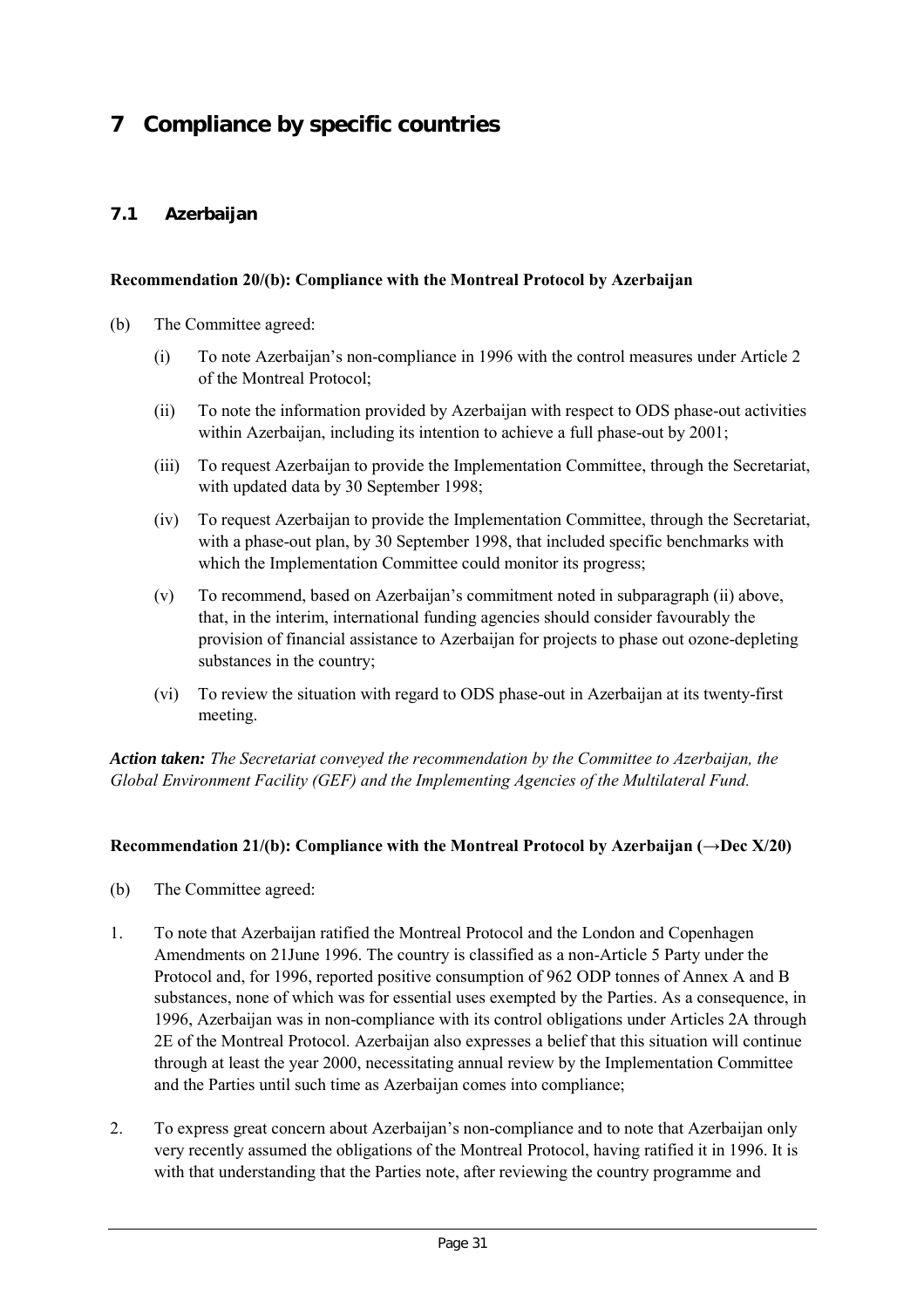submissions of Azerbaijan (which was prepared with UNEP assistance), that Azerbaijan specifically commits:

- To a phase-out of CFCs by 1 January 2001 (save for essential uses authorized by the Parties);
- To establish, by 1 January 1999, a system for licensing imports and exports of ODS;
- To establish a system for licensing operators in the refrigeration-servicing sector;
- To tax the imports of ozone-depleting substances, to enable it to ensure that it meets the year 2001 phase-out;
- To a ban, by 1 January 2001, on all imports of halons; and
- To consider by 1999, a ban on the import of ODS-based equipment;
- 3. That the measures listed in paragraph 2 above should enable Azerbaijan to achieve the virtual phase out of CFCs, and a complete phase-out of halons by 1 January 2001. In this regard, the Parties urge Azerbaijan to work with relevant Implementing Agencies to shift current consumption to non-ozone-depleting alternatives, and to quickly develop a system for managing banked halon for any continuing critical uses. The Parties note that these actions are made all the more urgent due to the expected closure of CFC and halon-2402 production capacity in its major source (Russian Federation) by the year 2000, and the very limited international availability of halon-2402 from other sources;
- 4. To closely monitor the progress of Azerbaijan with regard to the phase-out of ozone-depleting substances, particularly towards meeting the specific commitments noted above. In this regard, the Parties request that Azerbaijan submit a complete copy of its country programme, and subsequent updates, if any, to the Ozone Secretariat. To the degree that Azerbaijan is working towards and meeting the specific time-based commitments noted above and continues to report data annually demonstrating a decrease in imports and consumption, Azerbaijan should continue to be treated in the same manner as a Party in good standing. In this regard, Azerbaijan should continue to receive international assistance to enable it to meet these commitments in accordance with item A of the indicative list of measures that might be taken by a Meeting of the Parties in respect of non-compliance. However, through this decision, the Parties caution Azerbaijan, in accordance with item B of the indicative list of measures, that in the event that the country fails to meet the commitments noted above in the times specified, the Parties shall consider measures, consistent with item C of the indicative list of measures. These measures could include the possibility of actions that may be available under Article 4, designed to ensure that the supply of CFCs and halons that is the subject of non-compliance is ceased, and that exporting Parties are not contributing to a continuing situation of non-compliance;

*Action taken: The Parties adopted decision X/20 on Azerbaijan on the basis of the recommendation by the Committee.*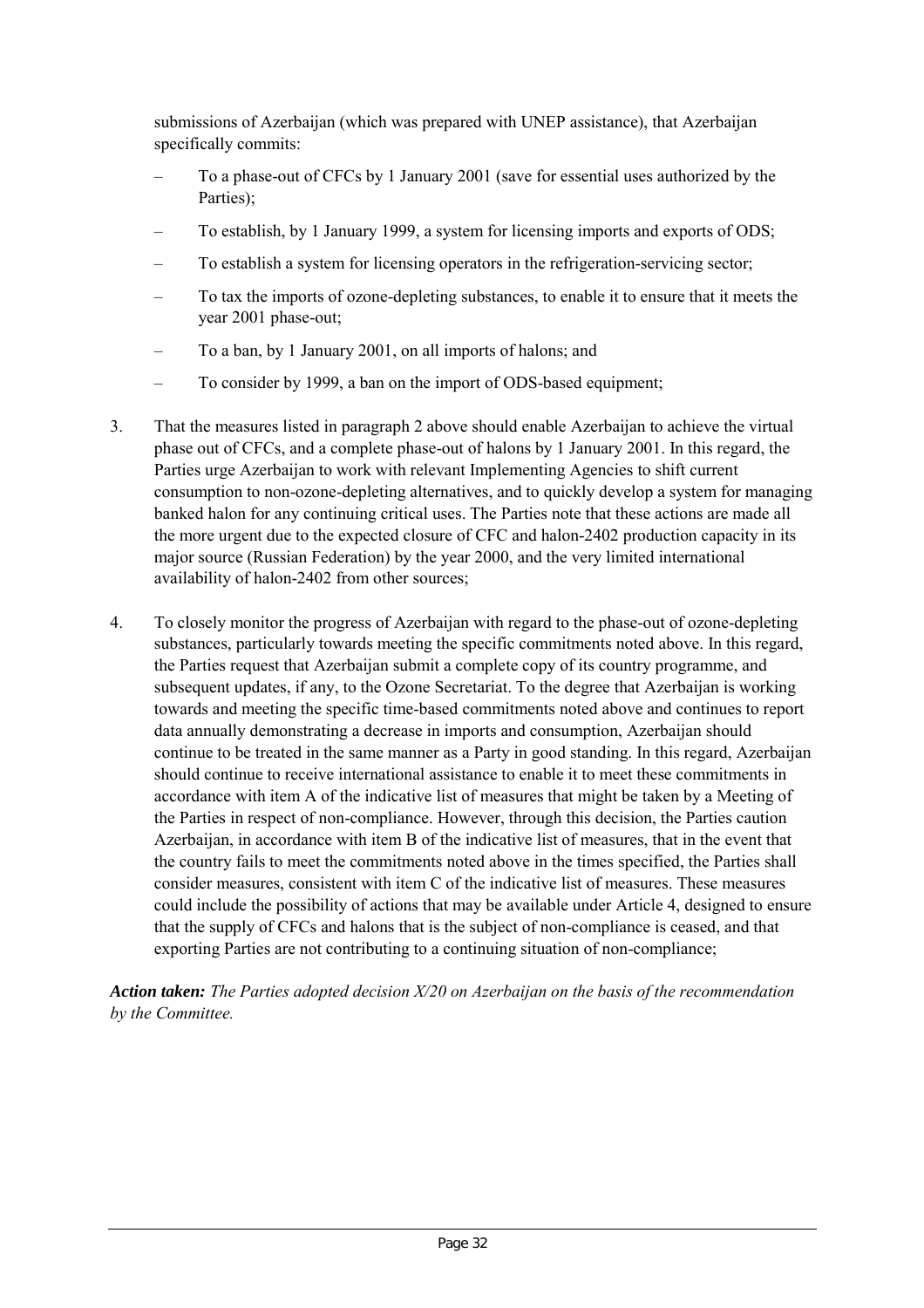# **7.2 Belarus**

## **Recommendation 11/(c): Compliance with the Montreal Protocol by Belarus (→Dec VII/17)**

- (c) The Committee agreed:
- (i) To note that, with the exception of its baseline data for methyl bromide, Belarus had reported all the data required of it under the Protocol;
- (ii) That Belarus should supply further information, including a schedule for achieving compliance with the control measures under the Protocol. In that connection, it was recalled that Belarus should also submit a list of its recycling facilities, if any, in accordance with the decision adopted by the Sixth Meeting of the Parties;
- (iii) That consideration could be to given to the application or non-application of trade restrictions in respect of Belarus and the possible forms that such restrictions might take;
- (iv) That it would consider the information to be provided by Belarus at a meeting immediately prior to the Seventh Meeting of the Parties with a view to making recommendations to the Parties;
- (v) That it would welcome any assistance that could be provided to Belarus for data collection and that close coordination and contacts between Belarus and the Ad Hoc Working Group of the Technology and Economic Assessment Panel on CEIT Issues should be encouraged;
- (vi) That, in accordance with paragraph 7 (c ) of the non-compliance procedure, the Secretariat should address a communication to the appropriate authority in Belarus summarizing the decisions of the implementation Committee;
- (vii) That the case of Belarus would be reviewed by the Implementation Committee at its meeting immediately preceding the Seventh Meeting of the Parties.

*Action taken: The Parties adopted decision VII/17 on Belarus based on the recommendation of the Committee.*

## **Recommendation 13/(c): Compliance with the Montreal Protocol by Belarus**

- (c) The Committee:
- (i) Noted that, while the information available showed a situation of non-compliance for 1996, Belarus had by its actions taken important steps in complying with decision VII/17 and towards achieving full compliance with the control measures of the Protocol;
- (ii) Noted the approval of the national programme for the phase-out of ODS in Belarus;
- (iii) Recommended that the GEF Council should consider funding for the projects to be submitted;
- (iv) Called upon Belarus to expedite the process of ratification of the London Amendment;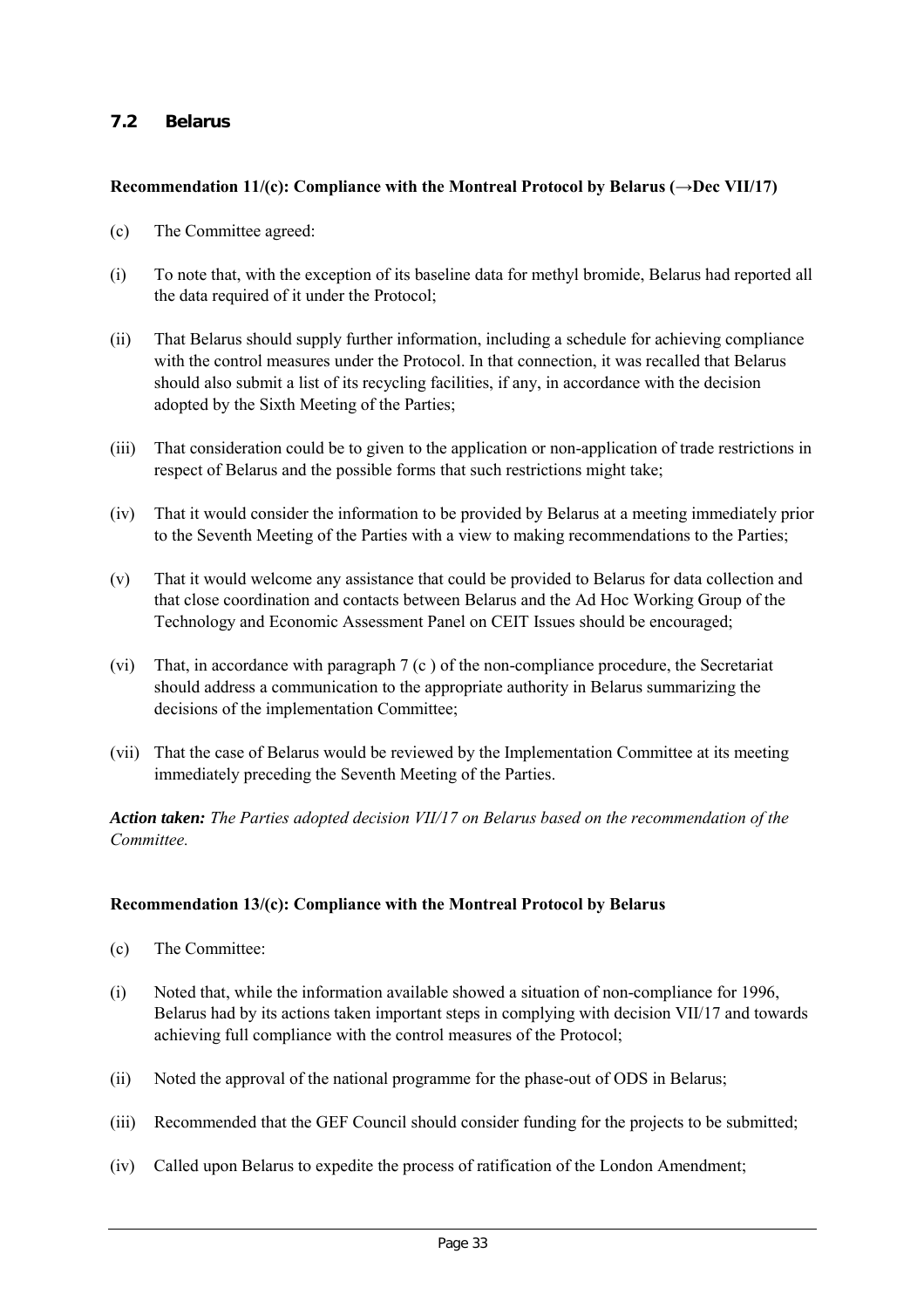(v) Requested Belarus, in accordance with paragraph 7 of decision VII/17, to continue to provide the Committee with reports on progress made in phasing out ODS in line with the schedule in its national programme in order to enable the Implementation Committee to advise international bodies to provide financial assistance.

*Action taken: GEF Council approved funding for projects submitted by Belarus.*

## **Recommendation 15/(a): Compliance with the Montreal Protocol by Belarus (→Dec VIII/25)**

- (a) The Committee:
- (i) Recalled that, according to the information provided at its thirteenth meeting, Belarus was in a situation of non-compliance with the Protocol in 1996;
- (ii) Noted the information provided by Belarus and the efforts made to implement fully the Montreal Protocol;
- (iii) Welcomed Belarus' ratification of the London Amendment.

*Action taken: The Parties adopted the Committee's draft decision as decision VIII/25.*

## **Recommendation 20/(c): Compliance with the Montreal Protocol by Belarus**

- (c) The Committee agreed:
- (i) To note Belarus' non-compliance in 1996 with the control measures under Article 2 of the Montreal Protocol;
- (ii) To note the information provided by Belarus with respect to ODS phase-out activities within Belarus;
- (iii) To request Belarus to provide the Implementation Committee, through the Secretariat, with a phase-out plan, by 30 September1998, that included specific benchmarks with which the Implementation Committee could monitor its progress;
- (iv) To review the situation with regard to ODS phase-out in Belarus at its twenty-first meeting.

*Action taken: The Secretariat conveyed the Committee's recommendation to Belarus.*

## **Recommendation 21/(c): Compliance with the Montreal Protocol by Belarus (** $\rightarrow$ **Dec X/21)**

- (c) The Committee agreed:
- 1. To note that Belarus ratified the London Amendment on 10 July 1996. The country is classified as a non-Article 5 Party under the Protocol and, for 1996, reported positive consumption of 599.7 ODP tonnes of Annex A and B substances, none of which was for essential uses exempted by the Parties. As a consequence, in1996, Belarus was in non-compliance with its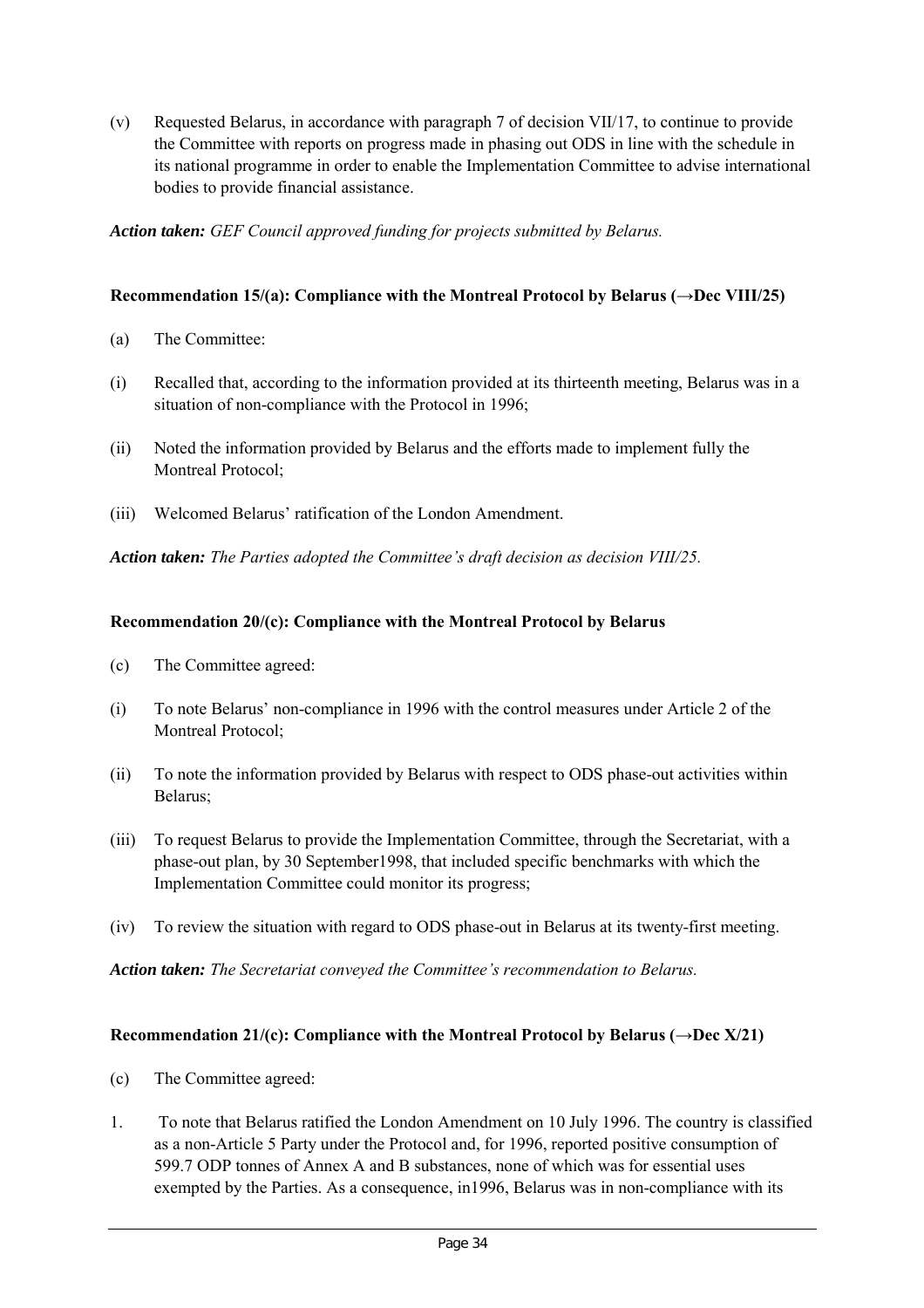control obligations under Articles 2A through 2E of the Montreal Protocol. Belarus also expresses a belief that this situation will continue through at least the year 2000, necessitating annual review by the Implementation Committee and the Parties until such time as Belarus comes into compliance;

- 2. To note that although Belarus submitted a list of specific projects with international financing that will reduce national consumption, it has not responded to the request of the Implementation Committee from its twentieth meeting for a phase-out plan with specific benchmarks demonstrating a schedule for coming into compliance with control obligations under Articles 2A through 2E of the Montreal Protocol. The Parties also note that in a verbal presentation to the Implementation Committee on 16 November 1998, Belarus announced the recent adoption, on 13 November 1998, of a resolution by its Cabinet of Ministers committing Belarus, through regulation:
	- To a phase-out in the consumption of Annex A and B substances by 1 January 2000.

However, Belarus noted that there may be difficulty in phasing out consumption for refrigeration associated with agriculture;

3. To closely monitor the progress of Belarus with regard to the phase-out of ozone-depleting substances, particularly towards meeting the specific commitments noted above. In this regard, the Parties request that Belarus submit a complete copy of its country programme, and subsequent updates, if any, to the Ozone Secretariat. To the degree that Belarus is working towards and meeting the specific time-based commitments noted above and continues to report data annually demonstrating a decrease in imports and consumption, Belarus should continue to be treated in the same manner as a Party in good standing. In this regard, Belarus should continue to receive international assistance to enable it to meet these commitments in accordance with item A of the indicative list of measures that might be taken by a Meeting of the Parties in respect of non-compliance. However, through this decision the Parties caution Belarus, in accordance with item B of the indicative list of measures, that in the event that the country fails to meet the commitments noted above in the times specified, the Parties shall consider measures, consistent with item C of the indicative list of measures. These measures could include the possibility of actions that may be available under Article 4, designed to ensure that the supply of CFCs and halons that is the subject of non-compliance is ceased, and that exporting Parties are not contributing to a continuing situation of non-compliance;

*Action taken: The Parties adopted decision X/21 on Belarus on the basis of the recommendation by the Committee.*

## **7.3 Bulgaria**

## **Recommendation 11/(b): Compliance with the Montreal Protocol by Bulgaria (→Dec VII/16)**

- (b) The Committee agreed:
- (i) To note that Bulgaria was in compliance with the Montreal Protocol for 1995;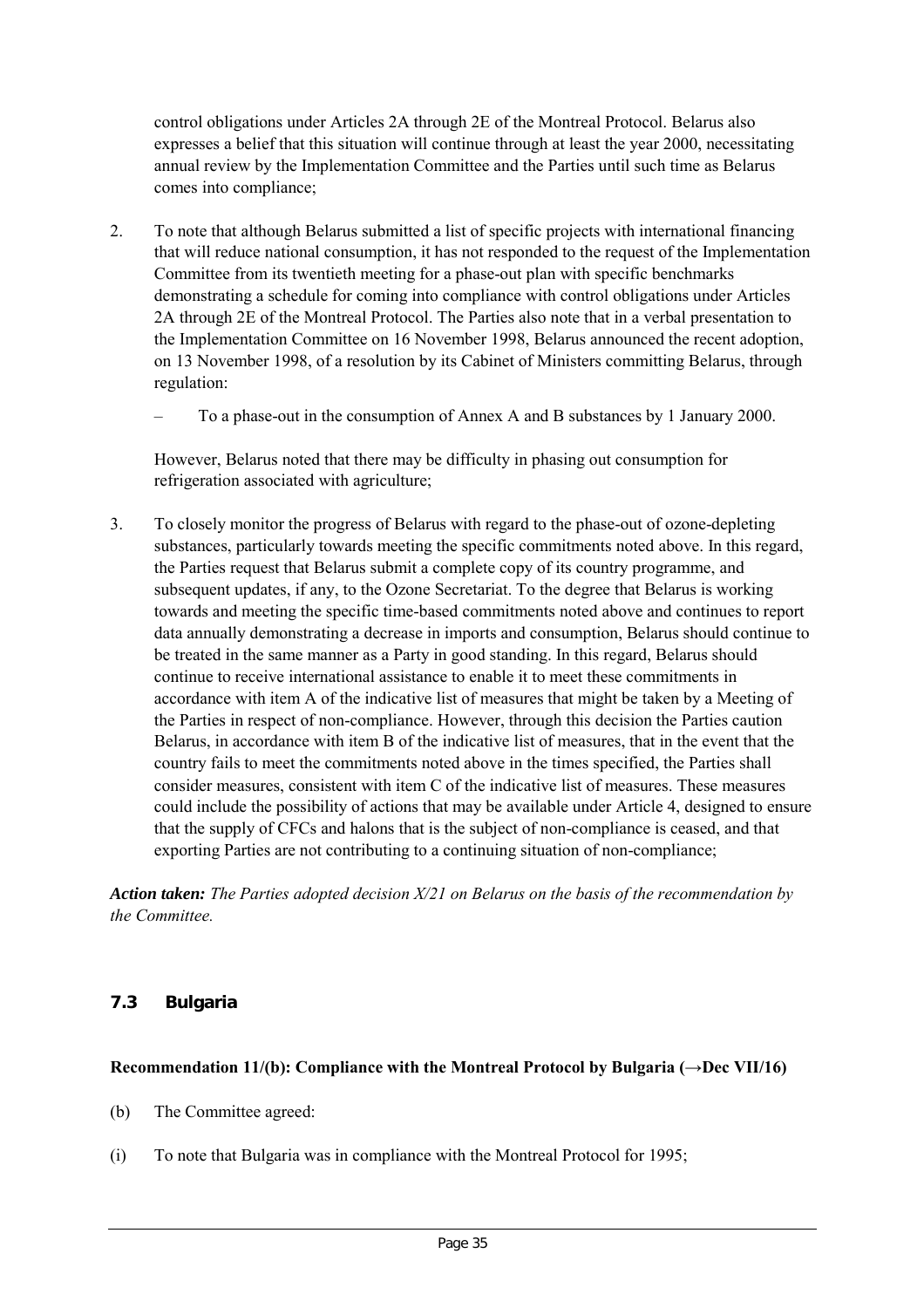- (ii) To note further that there was a possibility of non-compliance by Bulgaria in 1996 and that the Committee might have to revert to the question that year;
- (iii) To recommend to the Seventh Meeting of the Parties that, in view of the action proposed by the Government of Bulgaria, no action would be required of the Parties in respect of Bulgaria's compliance with the Protocol until their Eighth Meeting;
- (iv) To recommend that, since the estimated levels of consumption provided by the representative of Bulgaria represented a worst-case scenario and the actual figures could be significantly lower as a result of the proposed assistance from the Global Environment Facility, any revision of the estimates, whether upwards or downwards, should be communicated to the Secretariat for consideration by the Committee.

*Action taken: The Parties adopted decision VII/16 on Bulgaria based on the recommendation by the Committee.*

## **Recommendation 22/(b): Compliance with the Montreal Protocol by Bulgaria**

- (b) The Committee:
- (i) Noted that Bulgaria had apparently been in non-compliance with the Protocol in 1996 and 1997, although it appeared to have been in compliance in 1998;
- (ii) Requested the Secretariat to write to the Government of Bulgaria and request it to provide information regarding its apparent non-compliance in 1996 and 1997; confirm a phase-out plan with the apparent phase-out of the relevant controlled substances reported for 1998; confirm that such compliance would continue. Bulgaria should be invited to attend the next meeting of the Implementation Committee to provide a verbal explanation of the situation in Bulgaria with respect to compliance with the Montreal Protocol.

*Action taken: the Secretariat wrote to Bulgaria and obtained the information requested by the Committee and placed before it at its subsequent meeting.*

## **Recommendation 23/(c): Compliance with the Montreal Protocol by Bulgaria (→Dec XI/21)**

- (c) The Committee agreed:
- 1. *To note* that Bulgaria acceded to the Vienna Convention and the Montreal Protocol on 20 November 1990 and acceded to the London and Copenhagen Amendments on 28 April 1999. The country is classified as a non-Article 5 Party under the Protocol and, for 1997, reported positive consumption of 1.6 ODP tonnes of Annex A Group II substances, none of which was for essential uses exempted by the Parties. As a consequence, in 1997 Bulgaria was in noncompliance with its control obligations under Articles 2A through 2E of the Montreal Protocol;
- 2. *To note* with appreciation the work done by Bulgaria in cooperation with the Global Environment Facility to develop a country programme and establish a phase-out plan to bring Bulgaria into compliance with the Montreal Protocol by 1 January 2000;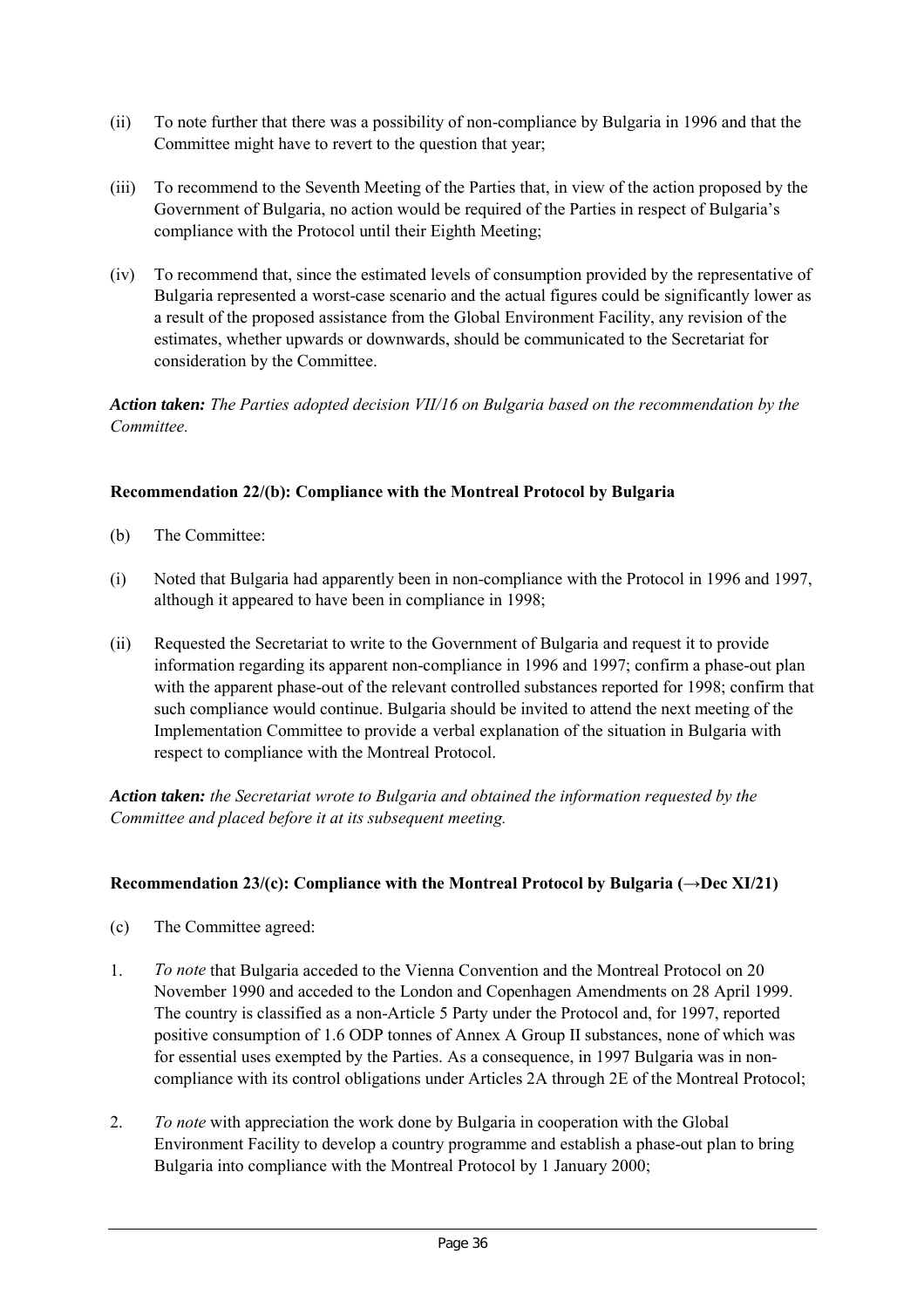3. *To monitor* closely the progress of Bulgaria with regard to the phase-out of ozone-depleting substances, particularly towards meeting the specific commitments noted above and in this regard, to request that Bulgaria submit a complete copy of its country programme when approved, including the specific benchmarks, to the Implementation Committee, through the Ozone Secretariat, for its consideration at its next meeting. To the degree that Bulgaria is working towards and meeting the specific time-based commitments noted above and continues to report data annually demonstrating a decrease in imports and consumption, Bulgaria should continue to be treated in the same manner as a Party in good standing. In this regard, Bulgaria should continue to receive international assistance to enable it to meet these commitments in accordance with item A of the indicative list of measures that might be taken by a Meeting of the Parties in respect of non-compliance. Through this decision, however, the Parties caution Bulgaria, in accordance with item B of the indicative list of measures, that in the event that the country fails to meet the commitments noted above in the times specified, the Parties shall consider measures, consistent with item C of the indicative list of measures. These measures could include the possibility of actions that may be available under Article 4, designed to ensure that the supply of CFCs and halons that is the subject of non-compliance is ceased and that exporting Parties are not contributing to a continuing situation of non-compliance.

*Action taken: The Parties adopted decision XI/21 on Bulgaria on the basis of the recommendation by the Committee.*

# **7.4 Czech Republic**

## **Recommendation 16/(a): Compliance with the Montreal Protocol by the Czech Republic (→Dec VIII/24)**

- (a) The Committee further considered non-compliance by Czech Republic with the halons reduction schedule for 1994 and agreed to recommend to the Eighth Meeting of the Parties for its consideration the following draft decision on non-compliance by Czech Republic with the halon phase out by 1994:
	- (i) To note the Czech Republic's non-compliance in the year 1994 with the halon phase out due to the indispensable operation of special cooling equipment for the chemical industry;
	- (ii) To note further that, if continued halon use was indispensable, the Czech Republic should have applied to the Parties through the essential use nomination process for allocation of a specific quantity of halon for that year;
	- (iii) To note, however, that the Czech Republic was in compliance in 1995 with the halon phase-out;
	- (iv) That no further action is necessary in view of the Czech Republic's complete phase out of halon consumption according to the data submitted to the Secretariat pursuant to Article 7 of the Montreal Protocol for 1995.

*Action taken: The Parties adopted decision VIII/24 on non-compliance by Czech Republic with the halon phase out by 1994 on the basis of the recommendation of the Committee.*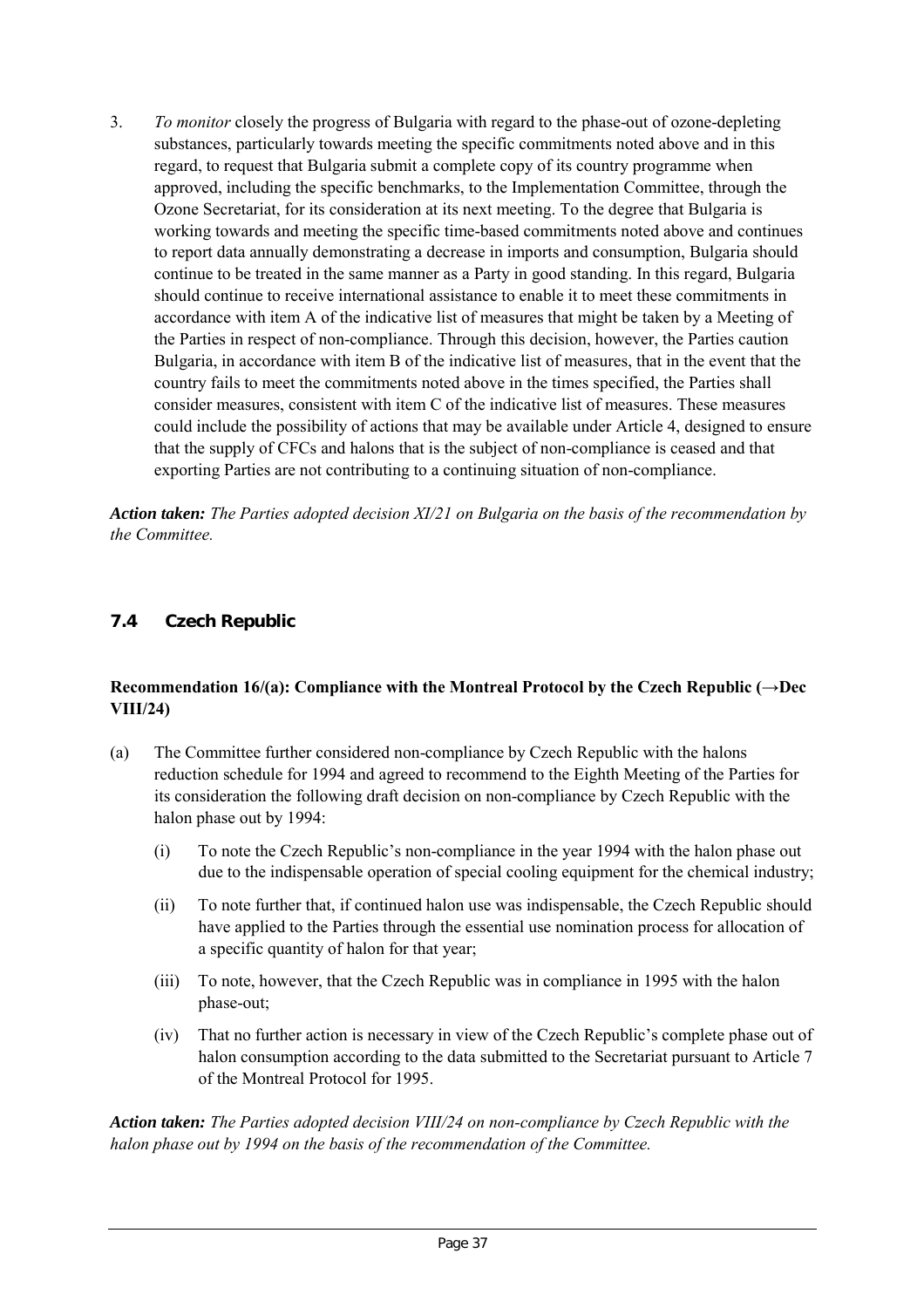## **Recommendation 19/(c): Compliance with the Montreal Protocol by the Czech Republic (→Dec IX/32)**

- (c) The Committee decided:
- (i) To note the Czech Republic's non-compliance in 1995 with the freeze in the consumption of methyl bromide. According to the information provided by the Czech Republic, in 1995 a total of 11.16 ODP tonnes of methyl bromide was imported, of which 7.9 ODP tonnes was consumed in 1996, and no methyl bromide was imported in 1996;
- (ii) To note that, consequently, although the 1995 imports of methyl bromide exceeded the freeze level of 6.0 ODP tonnes for the Czech Republic, the average annual consumption for the two years 1995 and 1996 was below that level;
- (iii) To recommend to the Parties that, in view of the foregoing, they should take no action on this incident of non-compliance but should request the Czech Republic to ensure that similar cases did not occur again.

*Action taken: The Parties adopted decision IX/32 on Czech Republic on the basis of the recommendation by the Committee.*

## **Recommendation 20/(d): Compliance with the Montreal Protocol by the Czech Republic**

- (d) The Committee agreed:
- (i) To note the Czech Republic's non-compliance in 1996 with the control measures under Article 2 of the Montreal Protocol;
- (ii) To note the information provided by the Czech Republic with respect to ODS phase-out activities within the Czech Republic, including its expected compliance in 1997;
- (iii) To note that as the Czech Republic had been out of compliance with the controls on different substances for 1994, 1995 and 1996, respectively, there was an expectation that failure to achieve compliance in the future would result in a recommendation by the Committee for specific actions to address this persistent non-compliance;
- (iv) To note that no further action would be necessary so long as the Czech Republic met its stated commitment to a complete phase-out of ozone-depleting substances and its expected compliance in 1997 and 1998.

*Action taken: The Secretariat conveyed the Committee's recommendation to the Czech Republic.*

## **Recommendation 21/(d): Compliance with the Montreal Protocol by the Czech Republic (→Dec X/22)**

(d) The Committee agreed: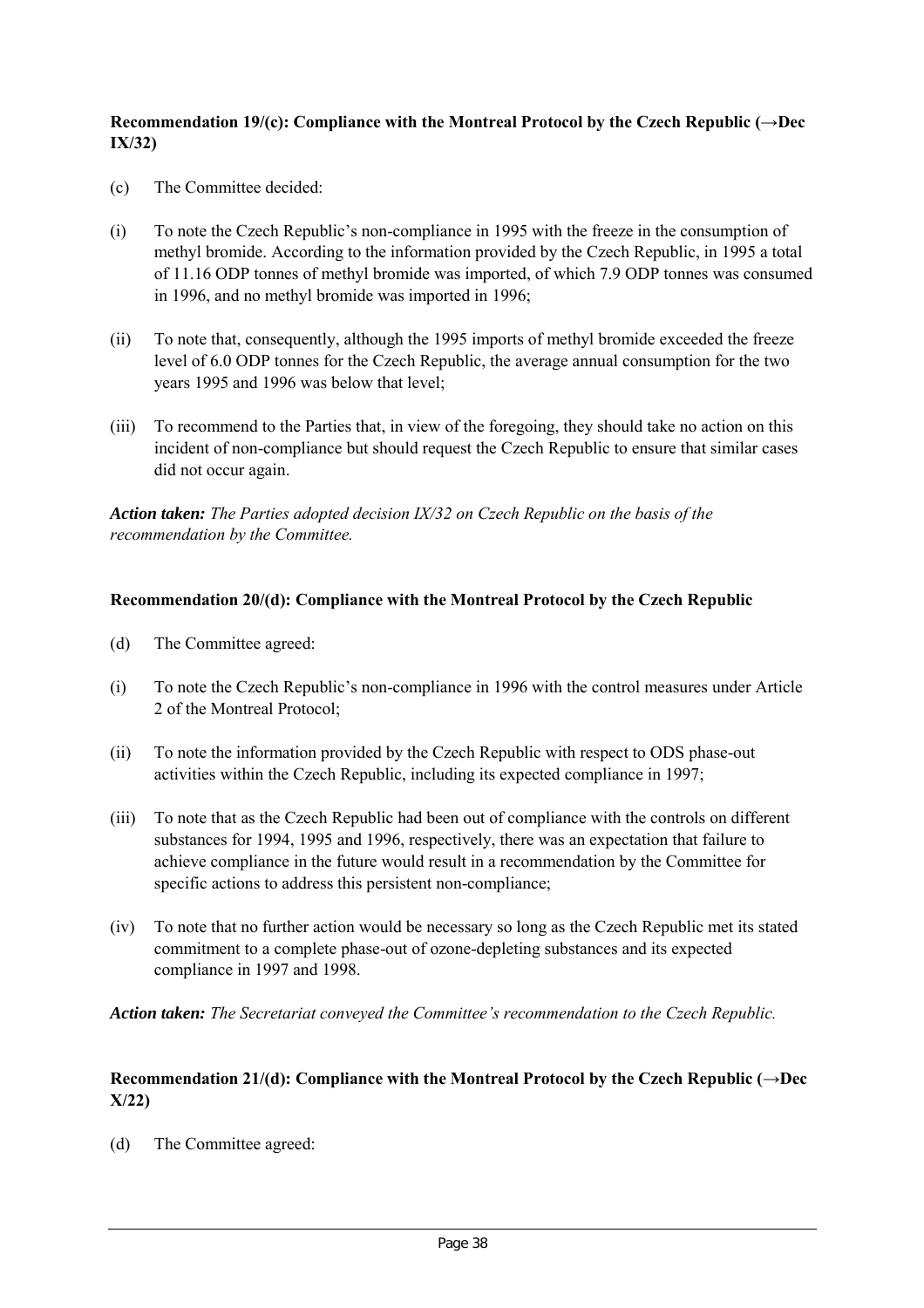- 1. To note that the Czech Republic ratified the London and Copenhagen Amendments on 18 December 1996. The country is classified as a non-Article 5 Party under the Protocol. For 1996, the Czech Republic reported positive consumption of 49.6 ODP tonnes of Annex A, Group I, substances that are partially accounted for under the essential-use exemption by the Parties for laboratory and analytical applications. However, the Czech Republic claims the remainder of the 1996 CFC consumption was for essential uses for metered-dose inhalers. But, as the Czech Republic imported ozone-depleting substances in 1996 without obtaining an essential-use authorization from the Parties to the Protocol, the Czech Republic was in state of technical noncompliance with its control obligations under Articles 2A through 2E of the Montreal Protocol for 1996. The Czech Republic reported to the Implementation Committee that it has the utmost interest in reliably meeting its obligations under the Montreal Protocol;
- 2. To take note of the Czech Republic's status regarding obligations under Articles 2A through 2E of the Montreal Protocol for 1996 and ask the Implementation Committee to continue to review annually the Czech Republic's status;

*Action taken: The Parties adopted decision X/22 on Czech Republic on the basis of the recommendation by the Committee.*

# **7.5 Estonia**

## **Recommendation 13/(d): Compliance with the Montreal Protocol by Estonia**

(d) The Committee also considered a letter submitted by the Governments of Estonia, Lithuania and Latvia under Paragraph 4 of the non-compliance procedure and the plan to implement the Protocol submitted by the Government of Lithuania. With regard to Estonia, the Committee decided that it could not consider the matter further until that country had become a Party to the Montreal Protocol.

## **Recommendation 20/(e): Compliance with the Montreal Protocol by Estonia**

- (e) The Committee agreed:
- (i) To note Estonia's non-compliance in 1996 with the control measures under Article 2 of the Montreal Protocol;
- (ii) To note the information provided by Estonia with respect to ODS phase-out activities within Estonia;
- (iii) To request Estonia to provide the Implementation Committee, through the Secretariat, with a phase out plan, by 30 September1998, that included specific benchmarks with which the Implementation Committee could monitor its progress*;*
- (iv) To review the situation with regard to the phase-out of ozone-depleting substances in Estonia at its twenty-first meeting.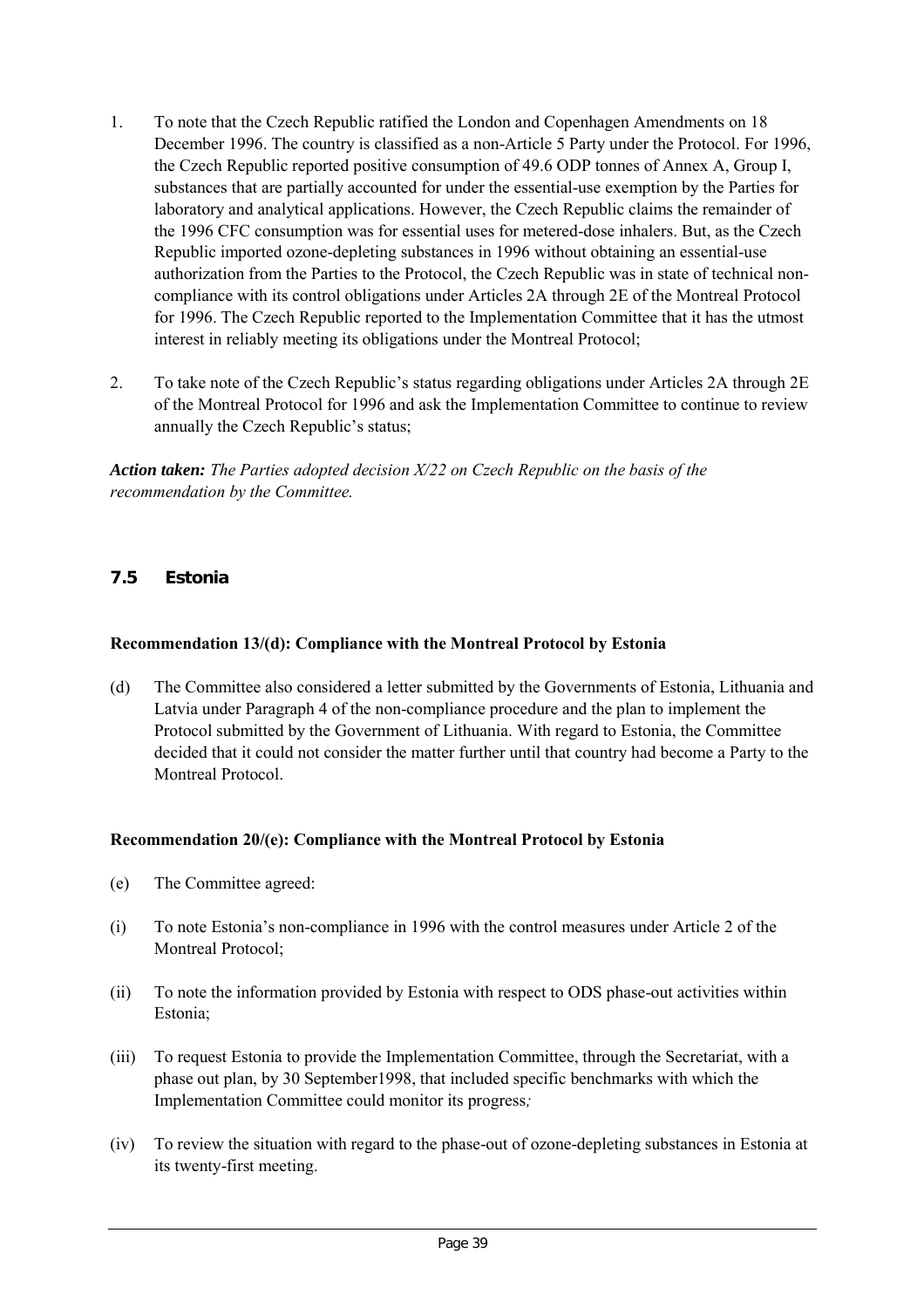## *Action taken: The Secretariat conveyed the Committee's recommendation to Estonia.*

## **Recommendation 21/(e): Compliance with the Montreal Protocol by Estonia (→Dec X/23)**

- (e) The Committee agreed:
- 1. To note that Estonia acceded to the Montreal Protocol on 17 October 1996. Estonia is classified as a non-Article 5 Party under the Protocol and, for 1996, reported positive consumption of 36.5 ODP tonnes of Annex A and B substances, none of which was for essential uses exempted by the Parties. As a consequence, in1996, Estonia was in non-compliance with its control obligations under Articles 2A through 2E of the Montreal Protocol. Estonia also expresses a belief that this situation will continue through at least the year 2000, necessitating annual review by the Implementation Committee and the Parties until such time as Estonia comes into compliance;
- 2. To note with appreciation Estonia's significant strides in coming into compliance with the Montreal Protocol. Estonia decreased its consumption steadily from an estimated 131 ODP tonnes in 1995 to 36.5 tonnes in 1996. This significant reduction is a clear demonstration of Estonia's determination to achieve a complete phase-out according to its schedule. In response to a request from the Ozone Secretariat, Estonia submitted interim reductions targets for the phase-out. In this phase-out plan with interim benchmarks, Estonia commits:
	- To reduce consumption by 1 January 1999 to no more than 23 ODP tonnes for Annex A and B substances;
	- To completely phase out consumption of Annex B substances by 1 January 2000;
	- To reduce consumption by 1 January 2000 to no more than 14 ODP tonnes of Annex A substances;
	- To reduce consumption of CFC-12 to all but 1 tonne in 2001;
	- To a complete phase out of Annex A substances by 1 January 2002; and
	- To establish, for 1999, a harmonized system for monitoring and controlling imports of ozone-depleting substances;
- 3. To urge Estonia, in order to assist it in meeting its commitments, to work with relevant Implementing Agencies to shift current consumption to non-ozone-depleting alternatives, and to quickly develop a system for managing recovered refrigerants and halon for any continuing critical uses. The Parties note that these actions are made all the more urgent due to the expected closure of CFC and halon-2402 production capacity in its major source (Russian Federation) by the year 2000, and the very limited international availability of halon-2402 from other sources.
- 4. To closely monitor the progress of Estonia with regard to the phase-out of ozone-depleting substances, particularly towards meeting the specific commitments noted above. In this regard, the Parties request that Estonia submit a complete copy of its country programme, and subsequent updates, if any, to the Ozone Secretariat. The Parties urge Estonia to ratify the London and Copenhagen Amendments. To the degree that Estonia is working towards and meeting the specific time-based commitments noted above and continues to report data annually demonstrating a decrease in imports and consumption, Estonia should continue to be treated in the same manner as a Party in good standing. In this regard, Estonia should, to the degree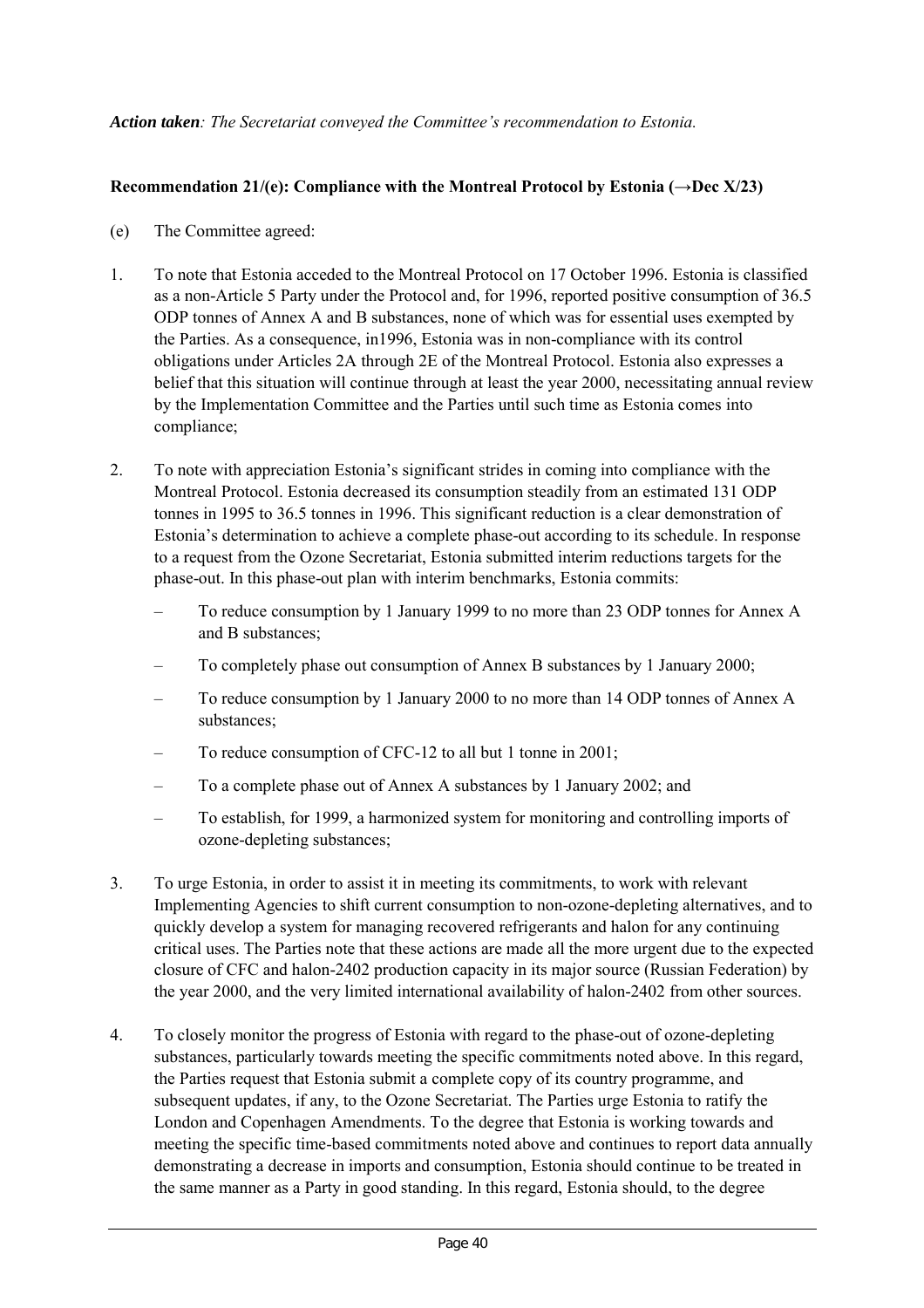consistent with relevant assistance requirements, receive international assistance to enable it to meet these commitments in accordance with item A of the indicative list of measures that might be taken by a meeting of the Parties in respect of non-compliance. However, through this decision the Parties caution Estonia, in accordance with item B of the indicative list of measures, that in the event that the country fails to meet the commitments noted above in the times specified, the Parties shall consider measures, consistent with item C of the indicative list of measures. These measures could include the possibility of actions that may be available under Article 4, designed to ensure that the supply of CFCs and halons that is the subject of non-compliance is ceased, and that exporting Parties are not contributing to a continuing situation of non-compliance;

*Action taken: The Parties adopted decision X/23 on Estonia on the basis of the recommendation by the Committee.*

## **Recommendation 24/(c): Compliance with the Montreal Protocol by Estonia**

- (c) After the Committee had considered the report of the Secretariat on compliance and on the follow-up to the recommendations of the previous meetings of the Implementation Committee, it noted that:
	- Estonia's consumption of Annex B/I substances had increased in 1998 and that Estonia had not met its benchmark for Annex A and B substances, the Committee decided to ask the Secretariat to send a letter to Estonia, alerting that country to the deviation from the reduction schedule and requesting clarification on why the benchmark had not been met.

*Action taken: The Secretariat followed up the Committee's findings with relevant Parties.*

## **7.6 European Community**

## **Recommendation 25/(f): Compliance with the Montreal Protocol by the European Community**

- (f) After the Committee had considered the report of the Secretariat on data compliance issues and follow-up on the recommendations of the previous meetings of the Implementation Committee, it:
	- Took note of the request by the European Community to allow more time for the Community to investigate the issue of non-compliance with the phase-out of carbon tetrachloride for 1998 which had been pointed out by the Secretariat. The Committee looked forward to addressing the matter at its next meeting in the light of the response from the European Community.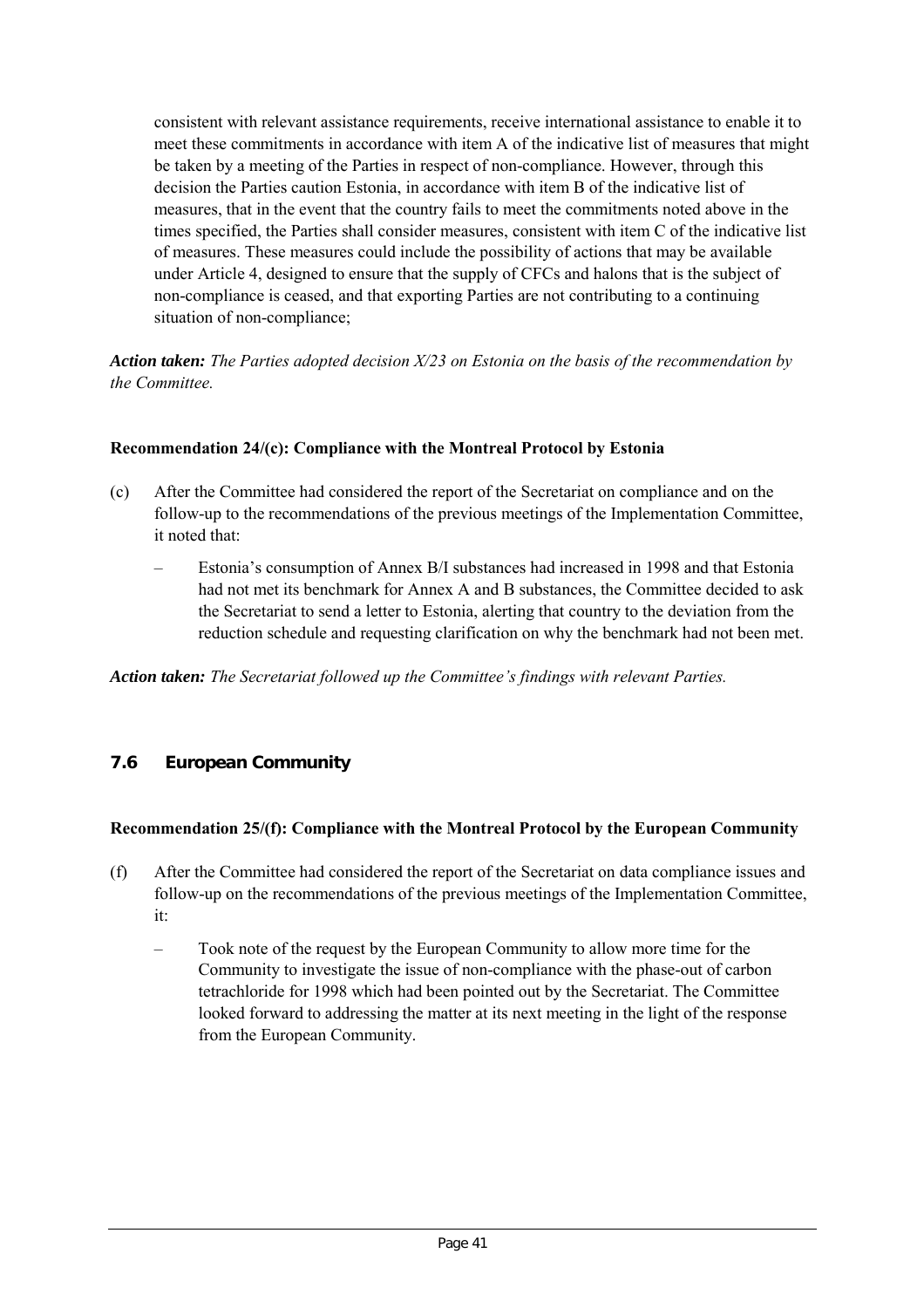# **7.7 India**

#### **Recommendation 25/(g): Compliance with the Montreal Protocol by India**

- (g) After the Committee had considered the report of the Secretariat on data compliance issues and follow-up on the recommendations of the previous meetings of the Implementation Committee, it:
	- Agreed to draw India's attention to decision  $I/12$  A, and especially sub-paragraph (e) (iii), which made clear that polyols were to be regarded as a product under the terms of the Montreal Protocol so that CFCs in polyols should not be counted as consumption by the importing country. Some members pointed out that in Annex D, adopted at the Third Meeting of the Parties, polyols (pre-polymers) were listed as products containing CFCs and not as controlled substances. This attention was drawn following a comment by an observer from India that the levels of CFC-11 used in the foam sector were significantly above what it had reported to the Secretariat in previous years due to imports of premixed/pre-blended polyols had not been included in the previous data reports since India had not realized that those polyols contained CFCs.

*Action taken: The Secretariat took into account the observation by the Implementation Committee while analysing data on ozone-depleting substances reported by India.*

## **7.8 Israel**

## **Recommendation 24/(d): Compliance with the Montreal Protocol by Israel**

- (d) After the Committee had considered the report of the Secretariat on compliance and on the follow-up to the recommendations of the previous meetings of the Implementation Committee, it noted that:
	- In the cases of Israel, Kazakhstan and Turkmenistan, a satisfactory explanation was not given for the deviation from the consumption reduction schedule, the Committee decided to ask the Secretariat to send letters to those countries, requesting an explanation.

*Action taken: The Secretariat followed up the Committee's findings with relevant Parties.*

## **7.9 Kazakhstan**

#### **Recommendation 24/(e): Compliance with the Montreal Protocol by Kazakhstan**

(e) After the Committee had considered the report of the Secretariat on compliance and on the follow-up to the recommendations of the previous meetings of the Implementation Committee, it noted that: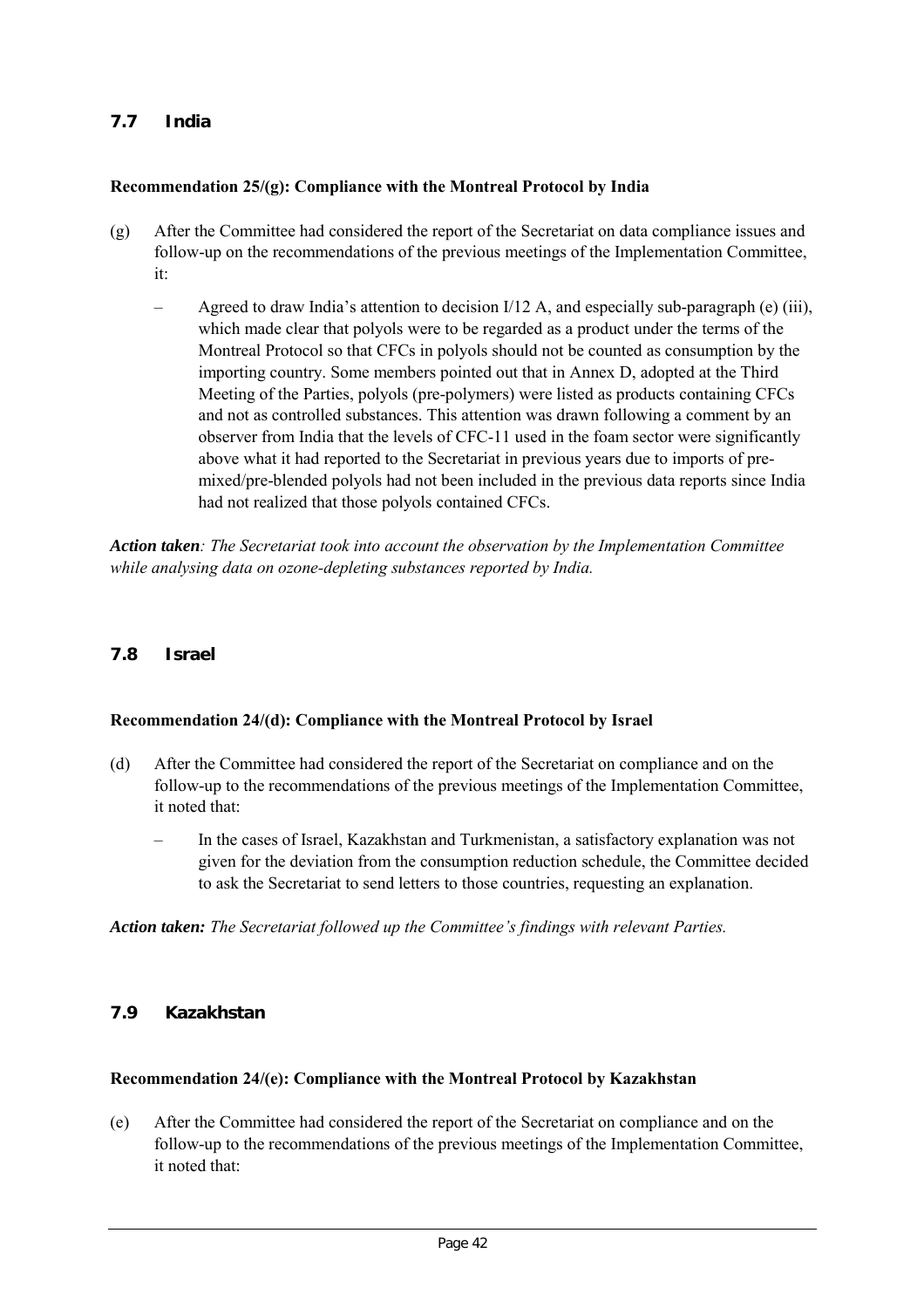– In the cases of Israel, Kazakhstan and Turkmenistan, a satisfactory explanation was not given for the deviation from the consumption reduction schedule, the Committee decided to ask the Secretariat to send letters to those countries, requesting an explanation.

*Action taken: The Secretariat followed up the Committee's findings with relevant Parties.*

## **7.10 Korea**

## **Recommendation 20/(f): Compliance with the Montreal Protocol by the Democratic Republic of Korea**

- (f) The Committee decided:
- (i) To note that paragraph (a) of decision VI/5 of the Sixth Meeting of the Parties provided that a developing country temporarily classified as operating under Article 5 could lose that status if it did not: (i) report its data as required by the Protocol within two years unless the country had sought the assistance of the Executive Committee and Implementation Committee; or (ii) report its base-year data within one year of the approval of its country programme and institutional strengthening by the Executive Committee;
- (ii) To note that the country programme of the Democratic Republic of Korea had been approved by the Executive Committee of the Multilateral Fund in February 1997;
- (iii) To note that the country programme usually served as the basis from which continuous datareporting begins;
- (iv) To note that the Secretariat had not received the data required under decisionVI/5 from the Democratic Republic of Korea;
- (v) To recommend to the Tenth Meeting of the Parties that the Democratic Republic of Korea lose its status as a Party operating under paragraph 1 of Article 5 unless the data required under decision VI/5 had been submitted to the Secretariat by 30 September 1998;
- (vi) To request the Secretariat, in consultation with the Implementing Agencies of the Multilateral Fund, to bring the above recommendation to the attention of the Government of the Democratic Republic of Korea.

*Action taken: The Democratic People's Republic of Korea reported the required data in time and was classified as a Party operating under Article 5.*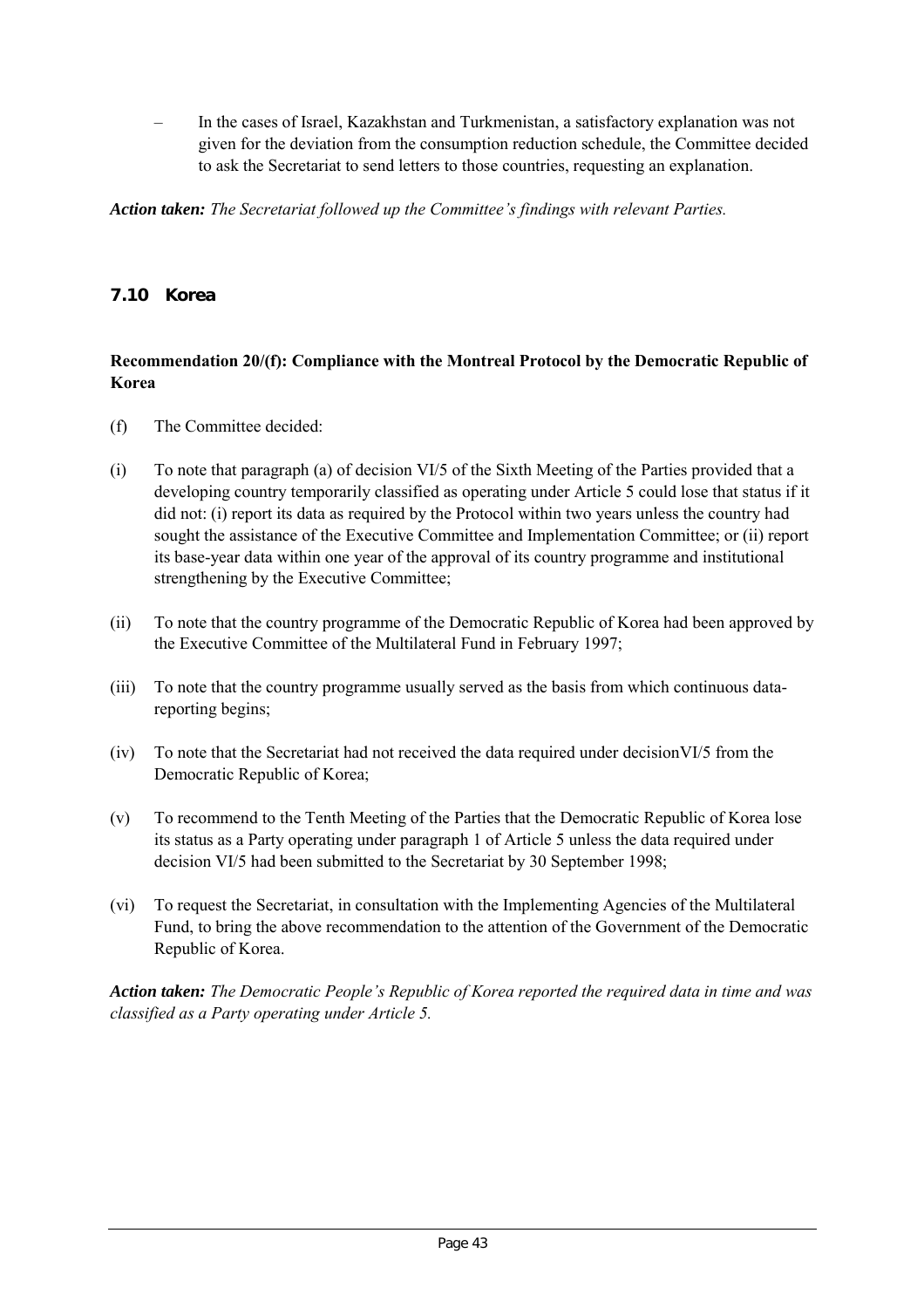# **7.11 Latvia**

#### **Recommendation 20/(g): Compliance with the Montreal Protocol by Latvia**

- (g) The Committee:
- (i) Took note of the joint submission to the Ozone Secretariat from Latvia and Lithuania, together with Estonia, a non-Party to the Protocol;
- (ii) Noted that there was a possibility of non-compliance by Latvia in 1996 so that the Implementation Committee might have to revert to that question later that year;
- (iii) Noted that, with GEF funding, country programme preparation for Latvia was being undertaken by UNEP and projects were being identified by UNDP, and requested Latvia to resubmit that programme once it was completed;
- (iv) Requested Latvia to provide a detailed plan of action for phasing out ozone-depleting substances, including the proposed national share of the total of implementing the plan;
- (v) Further requested Latvia to provide the Committee with further information on its political commitment to the phase-out programme for ozone-depleting substances and the proposed measures for the enforcement of the programme in particular the enforcement of trade regulations;
- (vi) Requested the Secretariat to alert Latvia to the fact that major project funding from international financial institutions for ODS phase-out was subject to ratification of the London Amendment by the country concerned;
- (vii) Requested Latvia to keep the Committee informed of progress made towards ratification of the London Amendment to the Montreal Protocol.

*Action taken: The Committee's recommendations were conveyed to Latvia by the Secretariat for necessary action.*

#### **Recommendation 14/(b): Compliance with the Montreal Protocol by Latvia (→Dec VIII/22)**

- (b) The Committee:
- (i) Noted that, according to the information provided to it by the Government of Latvia and the statements made by its representative at the fourteenth meeting of the Implementation Committee, Latvia would be in a situation of non-compliance with the Montreal Protocol in 1996;
- (ii) Also noted that there was a possibility of non-compliance by Latvia in 1997 so that the Implementation Committee might have to revert to that question that year;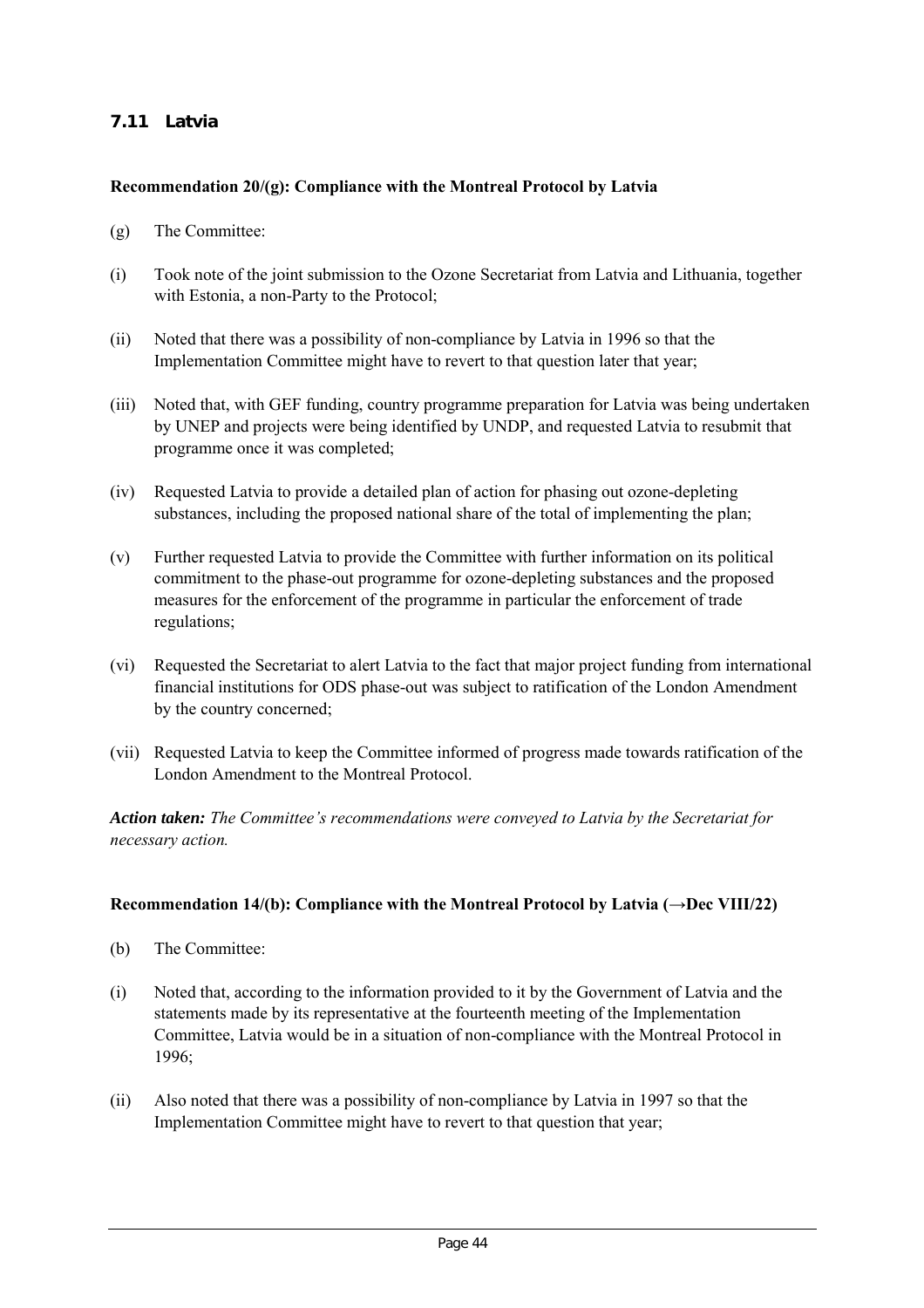- (iii) Expressed satisfaction, however, at the major efforts being made by Latvia to meet its obligations under the Protocol, even in the absence of external financial assistance for investment projects;
- (iv) While recognizing that ratification of the London Amendment was a prerequisite for Latvia to receive assistance from the Global Environment Facility, and the potential value of that assistance would far exceed the level of its contributions to the Multilateral Fund, which are estimated at \$143,000 for 1996, took note of the statement by the representative of Latvia that the economic situation in his country meant that Latvia was not in a position to assume the additional financial obligations that ratification of the London Amendment would require;
- (v) Recommended that international funding agencies should consider favourably the provision of financial assistance to Latvia for projects to phase out ozone-depleting substances in the country;
- (vi) Also recommended that Latvia should be urged to ratify the London Amendment and provide immediately a timetable for the ratification process;
- (vii) Further recommended that the situation with regard to the ODS phase-out in Latvia should be kept under review,

*Action taken: The Parties adopted decision VIII/22 on compliance with the Montreal Protocol by Latvia on the basis of the Committee's recommendation.*

## **Recommendation 17/(b): Compliance with the Montreal Protocol by Latvia**

- (b) The Committee:
- (i) Regretted that Latvia had not yet submitted its timetable for the ratification process for the London Amendment as requested by its Eighth Meeting of the Parties;
- (ii) Reiterated the request made to Latvia through decision VIII/22 of the Eighth Meeting of the Parties for the submission of its timetable for the process of ratification of the London Amendment;
- (iii) Reminded Latvia that, in accordance with the GEF eligibility criteria and as mentioned by the representative of the Facility at the current meeting, the process for approval by GEF of the phase-out projects could begin only after GEF had been informed of the timetable for ratification of the London Amendment and that no financial assistance could be released until after the deposit of the instrument of ratification with the Secretary-General of the United Nations;
- (iv) Expressed the view that the situation with regard to ODS phase-out in Latvia should be kept under review.

*Action taken: The Secretariat conveyed to Latvia the Committee's observations for action.*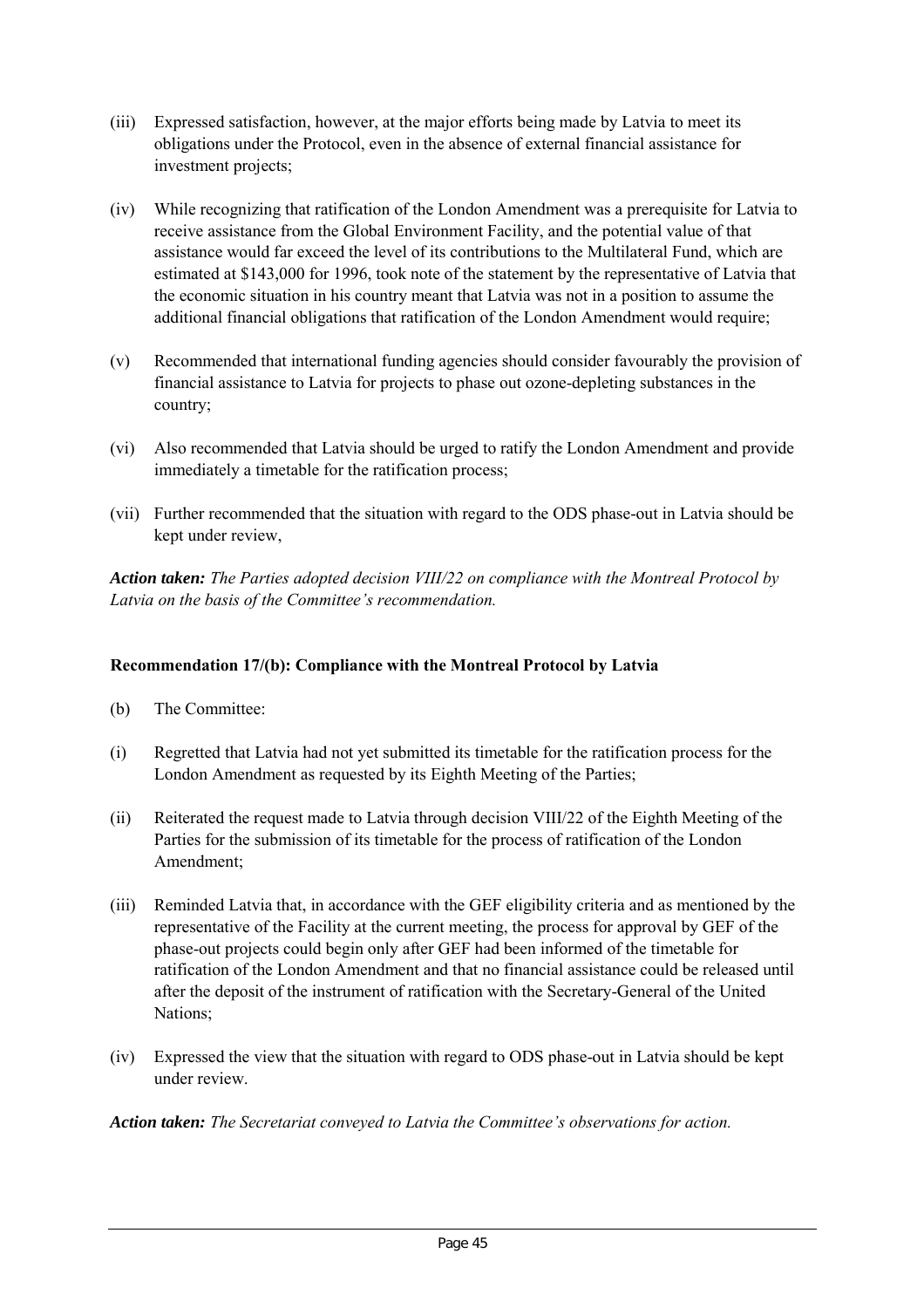## **Recommendation 18/(b): Compliance with the Montreal Protocol by Latvia (→Dec IX/29)**

- (b) The Committee agreed:
- (i) To note the timetable for the ratification of the London Amendment of the Montreal Protocol provided by Latvia and urge Latvia to ratify the London Amendment by October 1997 as indicated in their timetable;
- (ii) To note that according to the information contained in Latvia's country programme for the phase-out of ozone-depleting substances, Latvia is in a situation of non-compliance with the Montreal Protocol in 1997 and there is a possibility of non-compliance in 1998 so that the Implementation Committee might have to revert to that question that year;
- (iii) To recommend that, in light of the country's commitment reflected in the country programme and related official communications of Latvia to the Parties in line with decision VIII/22, international assistance, particularly by the GEF, should be considered favourably in order to provide funding to Latvia for projects to implement the country programme for phasing out ozone-depleting substances in the country;
- (iv) To keep under review the situation with regard to ODS phase-out in Latvia.

*Action taken: The Parties adopted decision IX/29 on Latvia based on the recommendation of the Committee.*

## **Recommendation 20/(h): Compliance with the Montreal Protocol by Latvia**

- (h) The Committee agreed:
- (i) To note Latvia's non-compliance in 1996 with the control measures under Article 2 of the Montreal Protocol;
- (ii) To note the information provided by Latvia with respect to ODS phase-out activities within Latvia;
- (iii) To urge Latvia to ratify the London, Copenhagen and Montreal Amendments to the Montreal Protocol at the earliest possible date;
- (iv) To note that ratification of the London Amendment was required to qualify for financial assistance from international funding agencies;
- (v) To recommend that, should Latvia ratify the London Amendment, international funding agencies should consider favourably the provision of financial assistance to Latvia for projects to phase out ozone-depleting substances in the country;
- (vi) To request Latvia to provide the Implementation Committee, through the Secretariat, with an updated phase-out plan, by 30 September 1998, that included specific benchmarks with which the Implementation Committee could monitor its progress;
- (vii) To review the issue at its twenty-first meeting.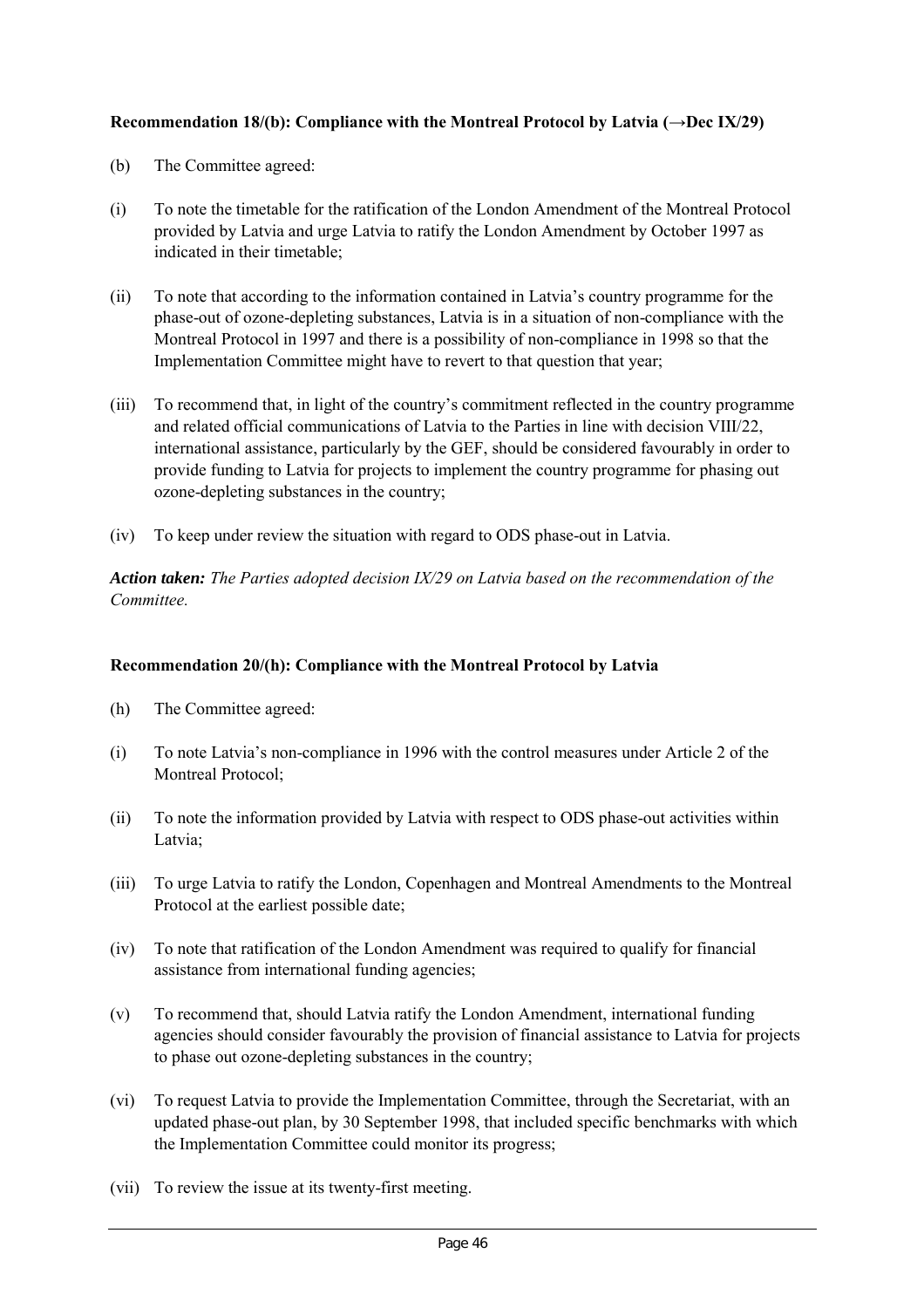*Action taken: The Secretariat conveyed the Committee's recommendation to Latvia for necessary action.*

# **Recommendation 21/(f): Compliance with the Montreal Protocol by Latvia (** $\rightarrow$ **Dec X/24)**

- (f) The Committee agreed:
- 1. To note that Latvia acceded to the Montreal Protocol on 28 April 1995 and ratified the London and Copenhagen Amendments on 2 November 1998. The country is classified as a non-Article 5 Party under the Protocol and, for 1996, reported to positive consumption of 342 tonnes ODP of Annex A and B substances, none of which was for essential uses exempted by the Parties. As a consequence, in 1996, Latvia was in non-compliance with its control obligations under Articles 2A through 2E of the Montreal Protocol. Latvia also expresses a belief that this situation may continue through at least the year 2000, necessitating annual review by the Implementation Committee and the Parties until such time as Latvia comes into compliance.
- 2. To note with appreciation the fact that Latvia has made tremendous strides in coming into compliance with the Montreal Protocol. Although Latvia ratified the Protocol just three years ago, it has decreased its consumption steadily from 1986, when it was 6,558 tonnes, to 1993, when its consumption was 1,205 tonnes, to 1995, when its consumption was 711.5 tonnes to the present level of 342.8 tonnes. This significant reduction is a clear demonstration of Latvia's commitment to become a Party in full compliance with the Protocol. The Parties note with appreciation that Latvia has made efforts to achieve compliance through agreements with its industry, and through the application of a tax on imports of ozone-depleting substances. Latvia has also undertaken efforts to understand the disposition of halons that are currently deployed, and to stockpile halon from decommissioned uses in order to ensure availability to meet future critical uses. The Parties note these important undertakings, and point out that similar undertakings could be considered by other countries who are striving to comply with the provisions of the Protocol. The Parties also note that Latvia's submission and statements to the Implementation Committee indicate a commitment:
	- To observe the ban on the production and import of Annex A, Group II, substances imposed on12 December 1997;
	- To limit consumption of Annex A, Group I, substances to no more than 100 metric tonnes in 1999; and
	- To ban the production and import of Annex A, Group I, and all Annex B substances by 1 January 2000;
- 3. To note Latvia's report that a majority of its remaining use of ozone-depleting substances is in the aerosol sector, a sector with alternatives that are available at a cost savings to users. The Parties further note the late time at which phase-out projects are being initiated. Accordingly, and considering the plan produced by Latvia, the Parties are hopeful that Latvia will be able to achieve a total phase-out of Annex A and B substances by 1 July 2001. Achievement of these commitments and goals will necessitate the strict application of import quota restrictions on an annual basis to ensure phased reductions in consumption;
- 4. To closely monitor the progress of Latvia with regard to the phase-out of ozone-depleting substances, particularly towards meeting the specific commitments noted above. In this regard,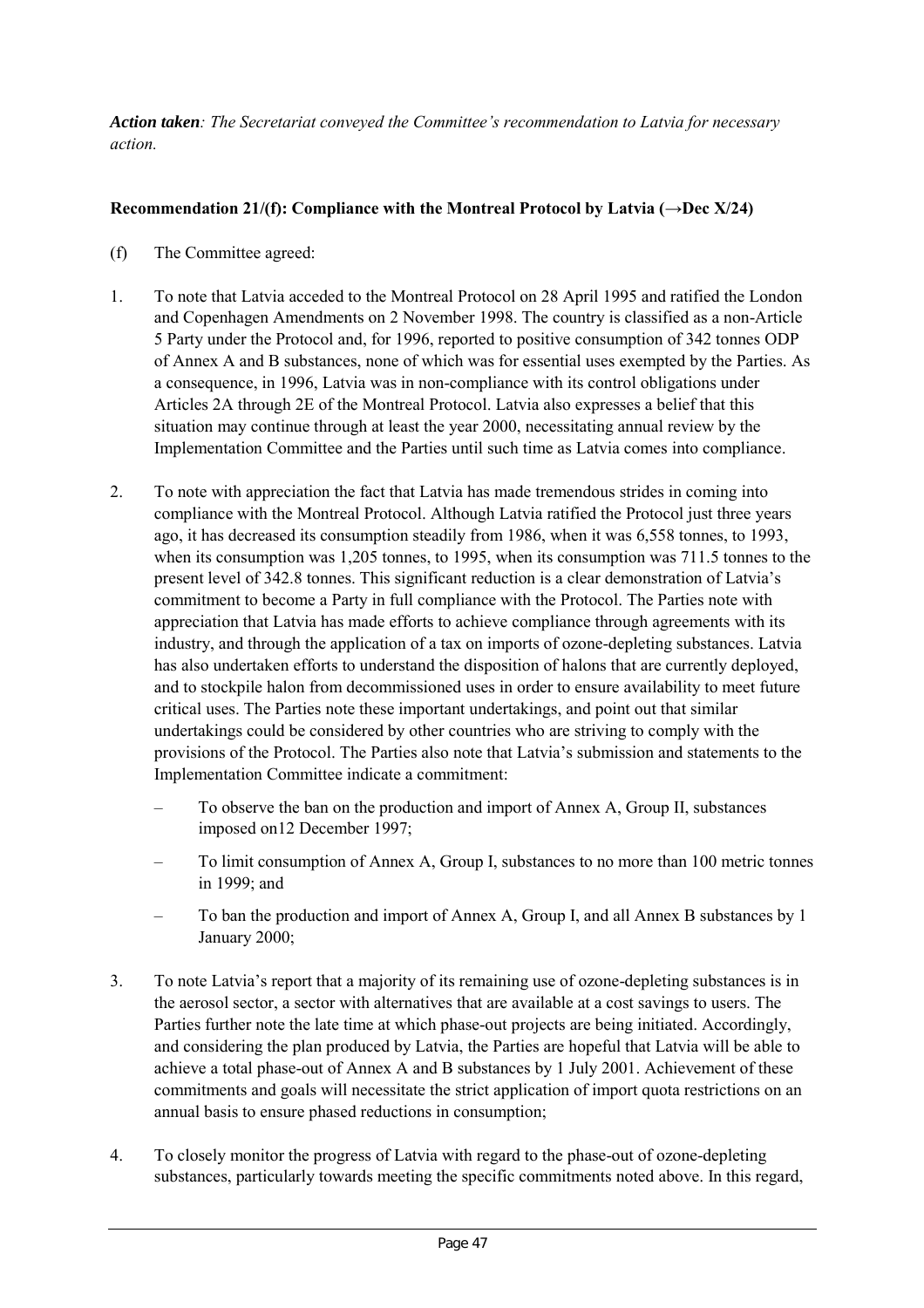to request that Latvia submit a complete copy of its country programme, and subsequent updates, if any, to the Ozone Secretariat. To the degree that Latvia is working towards and meeting the specific time-based commitments noted above and continues to report data annually demonstrating a decrease in imports and consumption, Latvia should continue to be treated in the same manner as a Party in good standing. In this regard, Latvia should continue to receive international assistance to enable it to meet these commitments in accordance with item A of the indicative list of measures that might be taken by a meeting of the Parties in respect of noncompliance. However, through this decision, the Parties caution Latvia, in accordance with item B of the indicative list of measures, that in the event that the country fails to meet the commitments noted above in times specified, the Parties shall consider measures, consistent with item C of the indicative list of measure. These measures could include the possibility of actions that may be available under Article 4, designed to ensure that the supply of CFCs and halons that is the subject of non-compliance is ceased, and that exporting Parties are not contributing to a continuing situation of non-compliance;

*Action taken: The Parties adopted decision X/24 on Latvia on the basis of the recommendation by the Committee.*

# **7.12 Liberia**

## **Recommendation 20/(i): Compliance with the Montreal Protocol by Liberia**

- (i) The Committee decided:
- (i) To note that paragraph (a) of decision VI/5 of the Sixth Meeting of the Parties provides that a developing country temporarily classified as operating under Article 5 could lose that status if it did not: (i) report its data as required by the Protocol within two years unless the country had sought the assistance of the Executive Committee and Implementation Committee; or (ii) report its base-year data within one year of the approval of its country programme and institutional strengthening by the Executive Committee;
- (ii) To note the communication received by the Secretariat from the UNEP Regional Office for Africa regarding the difficult situation in Liberia and the plans for ODSONET and UNEP/IE to assist Liberia to identify an ozone focal point and to prepare its country programme;
- (iii) To request Liberia to submit the information and data required under decision VI/5 to the Implementation Committee, through the Secretariat, by 30 September 1998;
- (iv) To review the situation at its twenty-first meeting.

*Action taken: The Secretariat conveyed the Committee's recommendation to both Liberia and UNEP for necessary action.*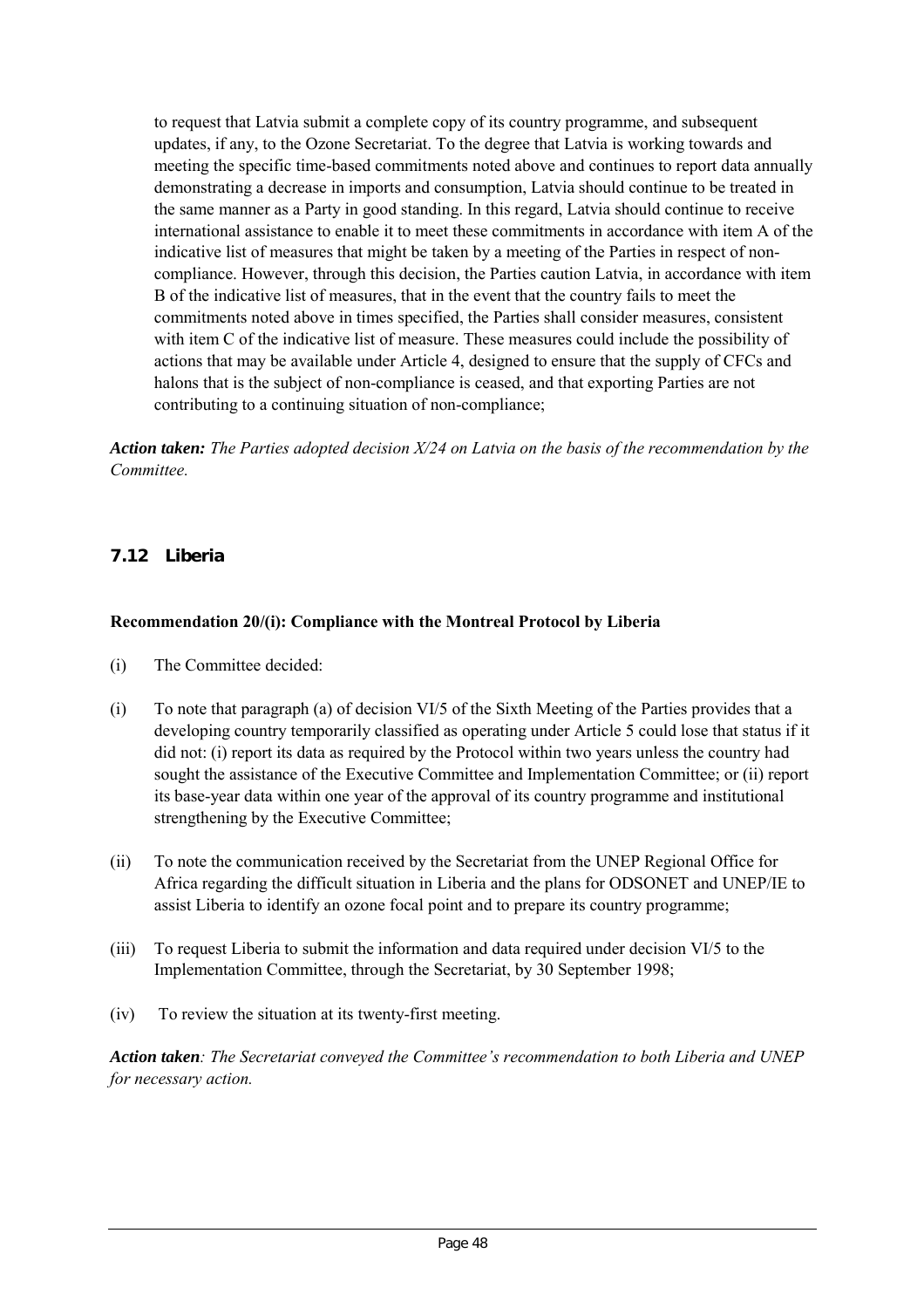# **7.13 Lithuania**

#### **Recommendation 12/(c): Compliance with the Montreal Protocol by Lithuania**

- (c) After considering a request by Lithuania to delay implementation of the Montreal Protocol in terms of ODS phase out for five years, the Committee:
	- (i) While welcoming the approach made by Lithuania, expressed the view that the information contained in the letter from the Prime Minister of Lithuania was not adequate;
	- (ii) Decided to request the Secretariat to seek more detailed information from Lithuania so that the Implementation Committee could revert to the matter;
	- (iii) Decided to request the Secretariat to alert Lithuania to the fact that major projects funding from international financial institutions for ODS phase-out is subject to ratification of the London Amendment by the country concerned.

*Action taken: The Secretariat implemented the Committee's request and provided the required information at the subsequent meeting of the Committee.*

#### **Recommendation 13/(e): Compliance with the Montreal Protocol by Lithuania**

- (e) The Committee:
- (i) Took note of the joint submission to the Ozone Secretariat from Lithuania and Latvia, together with Estonia, a non-Party to the Protocol;
- (ii) Noted that there was a possibility of non-compliance by Lithuania in 1996 so that the Implementation Committee might have to revert to that question later in the year;
- (iii) Took note of the action plan and the relevant measures submitted by Lithuania to the Ozone Secretariat as a useful first step;
- (iv) Noted that, with GEF funding, country programme preparation for Lithuania was being undertaken by UNEP and projects were being identified by UNDP, and requested Lithuania to resubmit that programme once it was completed;
- (v) Requested Lithuania also to submit further information on, in particular:
	- Its political commitment on the phase-out programme for ozone-depleting substances;
	- The proposed measures for the enforcement of the programme- in particular the enforcement of trade regulations;
	- The proposed national share of the total costs of the phase-out programme;
	- Progress towards the ratification by Lithuania of the London Amendment to the Montreal Protocol;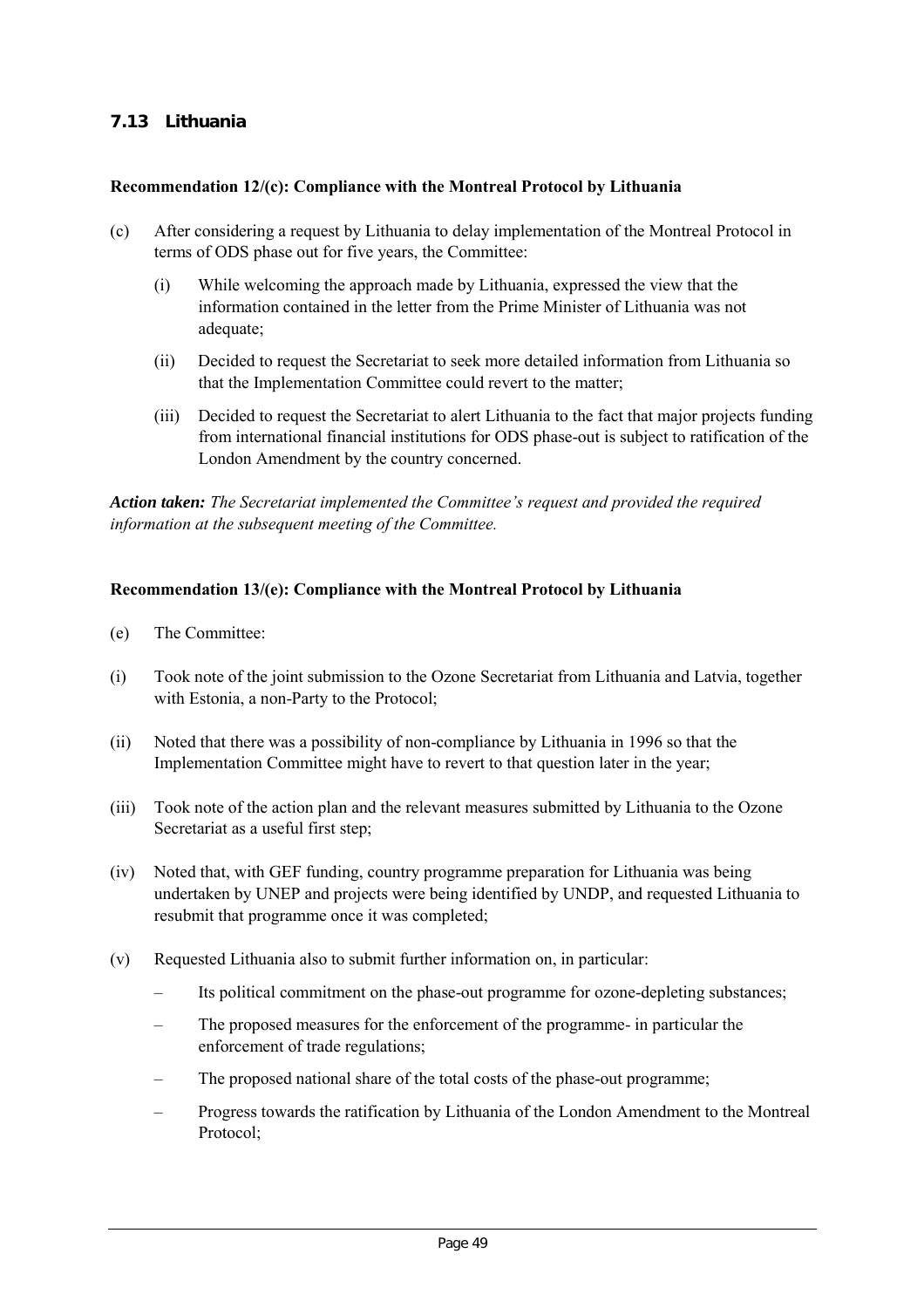- (vi) To recommend international assistance to enable compliance of Lithuania with the Montreal Protocol in line with the following provisions:
	- Such support should be provided in consultation with the relevant Montreal Protocol secretariats and the Implementation committee to ensure consistency of ODS phase-out measures with the relevant decisions of the Parties to the Montreal Protocol and the subsequent recommendations of the Implementation Committee;
	- Lithuania should submit annual reports on ODS phase-out progress in line with the schedule included in the country programme for the phase-out of ozone-depleting substances in Lithuania;
	- The reports should be submitted in due time to enable the Implementation Committee to review them;
- (vii) In case of any questions related to the reporting requirements and the actions of Lithuania, the disbursement of the international assistance should be contingent on the settlement of those problems with the Implementation Committee.

*Action taken: The Committee's recommendations were conveyed by the Secretariat to Lithuania for necessary action.*

## **Recommendation 14/(c): Compliance with the Montreal Protocol by Lithuania (→Dec VIII/23)**

- (c) The Committee:
- (i) Noted that, according to the information provided to it by the Government of Lithuania and the statements made by its representative a the fourteenth meeting of the Implementation committee, Lithuania would be in a situation of non-compliance with the Montreal Protocol in 1996;
- (ii) Also noted that there was a possibility of non-compliance by Lithuania in 1997 so that the Implementation Committee might have to revert to that question that year;
- (iii) Expressed satisfaction, however, at the major efforts being made by Lithuania to meet its obligations under the Protocol, even in the absence of external financial assistance for investment projects;
- (iv) While recognizing that ratification of the London Amendment was a prerequisite for Lithuania to receive assistance from the Global Environment Facility, and the potential value of that assistance would far exceed the level of its contributions to the Multilateral Fund, which are estimated at \$148,000 for 1996, took note of the statement by the representative of Lithuania that the economic situation in her country meant that Lithuania was not in a position to assume the additional financial obligations that ratification of the London Amendment would require;
- (v) Recommended that international funding agencies should consider favourably the provision of financial assistance to Lithuania for projects to phase out ozone-depleting substances in the country;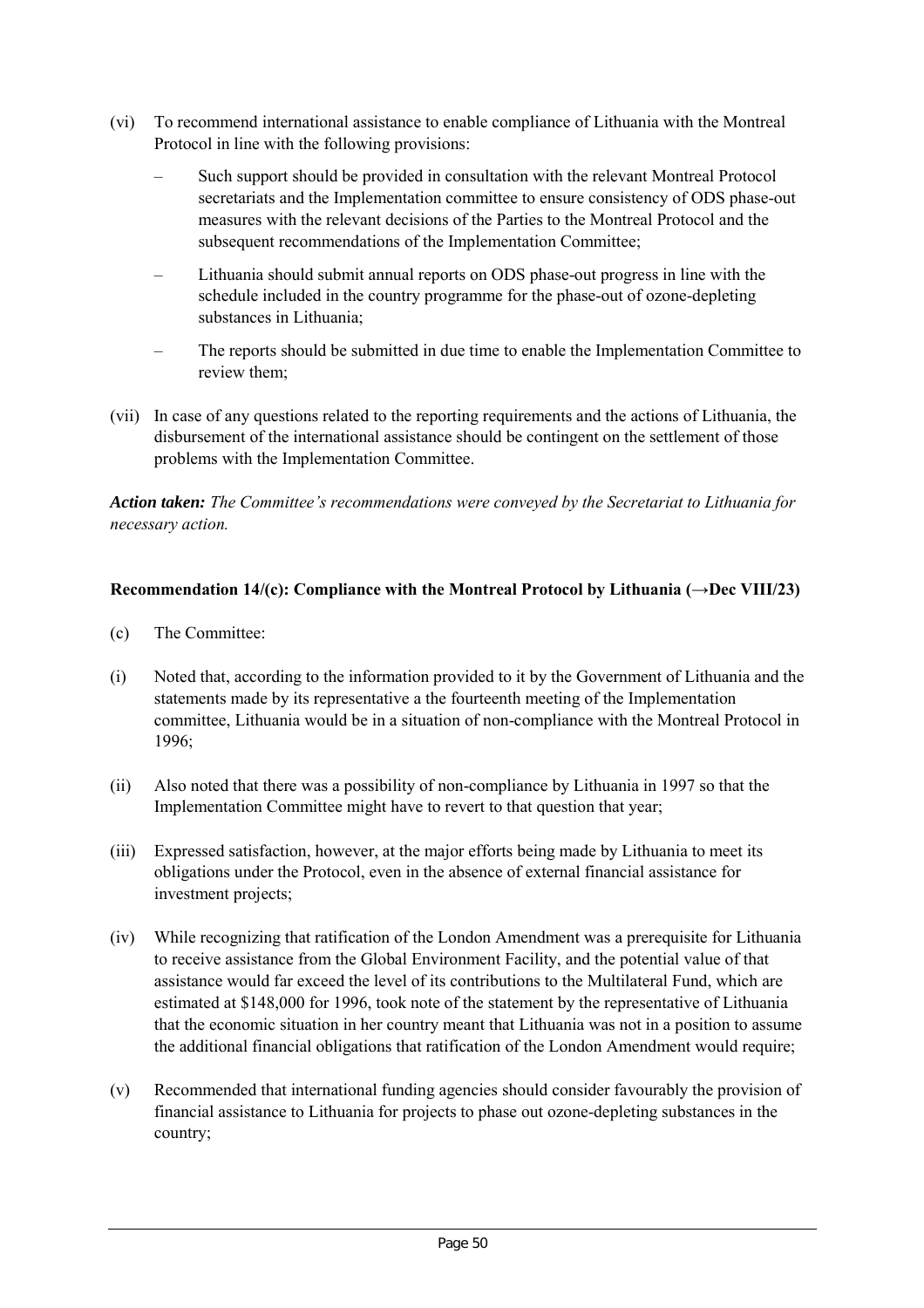- (vi) Also recommended that Lithuania should be urged to ratify the London Amendment and provide immediately a timetable for the ratification process;
- (vii) Further recommended that the situation with regard to the ODS phase-out in Lithuania should be kept under review.

*Action taken: The Parties adopted decision VIII/23 on compliance with the Montreal Protocol by Lithuania on the basis of the Committee's recommendation.*

## **Recommendation 17/(c): Compliance with the Montreal Protocol by Lithuania**

- (c) The Committee:
- (i) Noted with satisfaction the information provided by the Government of Lithuania in response to decision VIII/23 and the presentation made by its representative to the Committee;
- (ii) Noted that, according to the information provided by Lithuania, that country was in noncompliance with the Protocol in 1996 and was likely to be in a situation of non-compliance in 1997;
- (iii) Noted the information provided by the representative of Lithuania that her Government would ratify the London Amendment by September 1997 and encouraged Lithuania to submit in writing to the GEF secretariat a full timetable for the ratification process so that the work programme for that country could be considered expeditiously by the GEF Council;
- (iv) Noted that Lithuania had not yet submitted its ODS phase-out programme to the Implementation Committee and encouraged it to do so as soon as possible;
- (v) Expressed the view that the situation regarding ODS phase-out in Lithuania should be kept under review.

*Action taken: The Secretariat conveyed to Lithuania, the Committee's observations for action.*

## **Recommendation 18/(c): Compliance with the Montreal Protocol by Lithuania (→Dec IX/30)**

- (c) The Committee agreed:
- (i) To note the timetable for the ratification of the London Amendment to the Montreal Protocol provided by Lithuania and urge Lithuania to ratify the London Amendment by September 1997 as indicated in their timetable;
- (ii) To note that according to the information contained in Lithuania's country programme for the phase-out of ozone-depleting substances, Lithuania is in a situation of non-compliance with the Montreal Protocol in 1997 and there is a possibility of non-compliance in 1998 so that the Implementation Committee might have to revert to that question that year;
- (iii) To recommend that, in light of the country's commitment reflected in the country programme and related official communications of Lithuania to the Parties in line with decision VIII/23,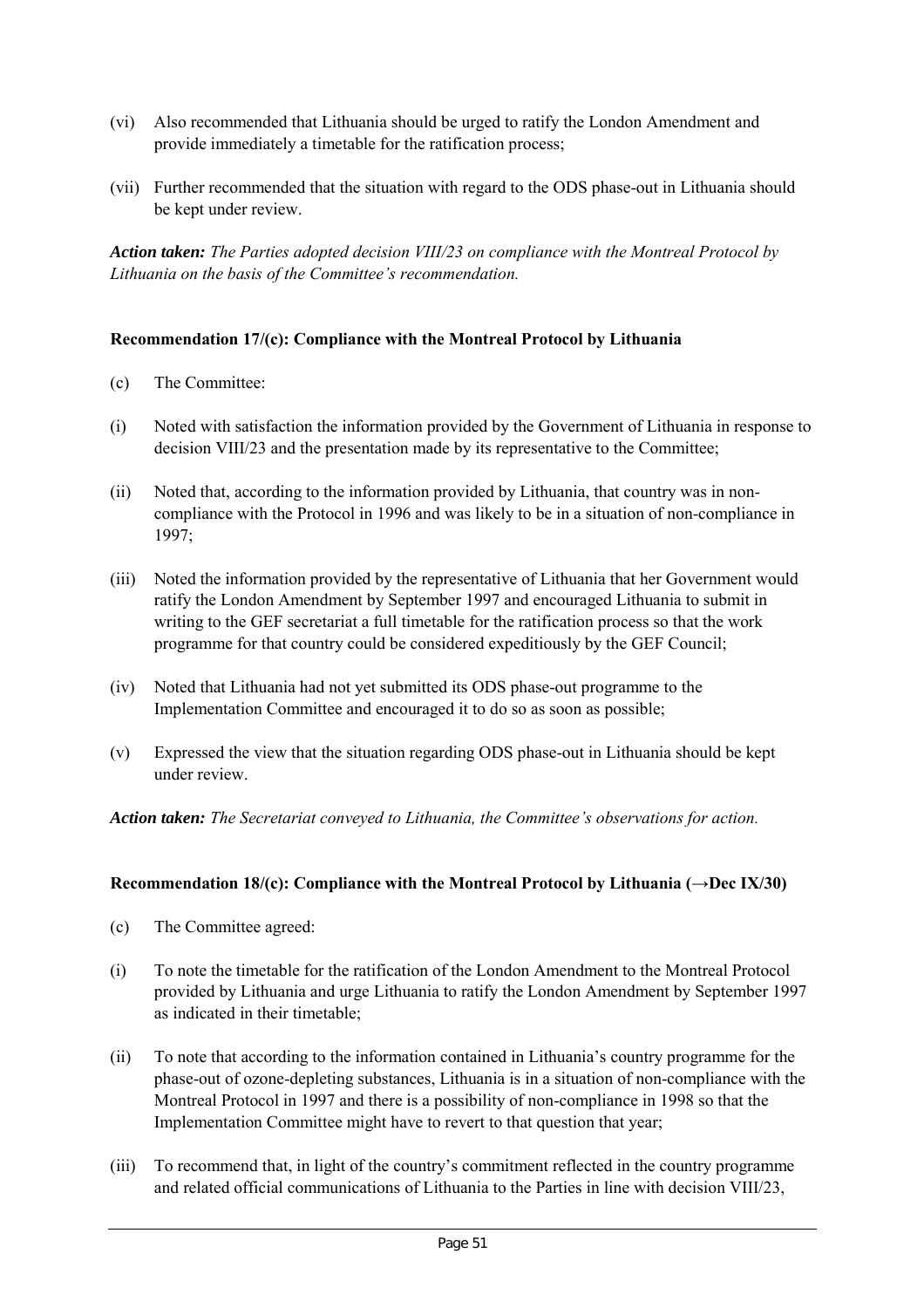international assistance, particularly by the GEF, should be considered favourably in order to provide funding to Lithuania for projects to implement the country programme for phasing out ozone-depleting substances in the country;

(iv) To keep under review the situation with regard to ODS phase-out in Lithuania.

*Action taken: the Parties adopted decision IX/30 on Lithuania based on the recommendation of the Committee.*

## **Recommendation 20/(j): Compliance with the Montreal Protocol by Lithuania**

- (j) The Committee agreed:
- (i) To note Lithuania's non-compliance in 1996 with the control measures under Article 2 of the Montreal Protocol;
- (ii) To note the information provided by Lithuania with respect to ODS phase-out activities within Lithuania;
- (iii) To note that major efforts were being made by Lithuania to phase out production and consumption of ozone-depleting substances in accordance with its phase-out plan;
- (iv) To request Lithuania to provide the Implementation Committee, through the Secretariat, with an updated phase-out plan, by 30 September 1998, that included specific benchmarks with which the Implementation Committee could monitor its progress;
- (v) To recommend that, in the interim, international funding agencies should consider favourably the provision of financial assistance to Lithuania for projects to phase out ozone-depleting substances in the country;
- (vi) To review the situation with regard to ODS phase-out in Lithuania at its twenty-first meeting.

*Action taken: The Secretariat conveyed the Committee's recommendation to Lithuania for necessary action.*

## **Recommendation 21/(g): Compliance with the Montreal Protocol by Lithuania (** $\rightarrow$ **Dec X/25)**

- (g) The Committee agreed:
- 1. To note that Lithuania acceded to the Montreal Protocol on 18 January 1995, and acceded to the London and Copenhagen Amendments on 3 February 1998. The country is classified as a non-Article 5 Party under the Protocol and, for 1996, reported positive consumption of 295 ODP tonnes ODP of Annex A and B substances, none of which was for essential uses exempted by the Parties. As a consequence, in 1996, Lithuania was in non-compliance with its control obligations under Articles 2A through 2E of the Montreal Protocol. Lithuania also expresses a belief that this situation may continue through at least the year 2000, necessitating annual review by the Implementation Committee and the Parties until such time as Lithuania comes into compliance;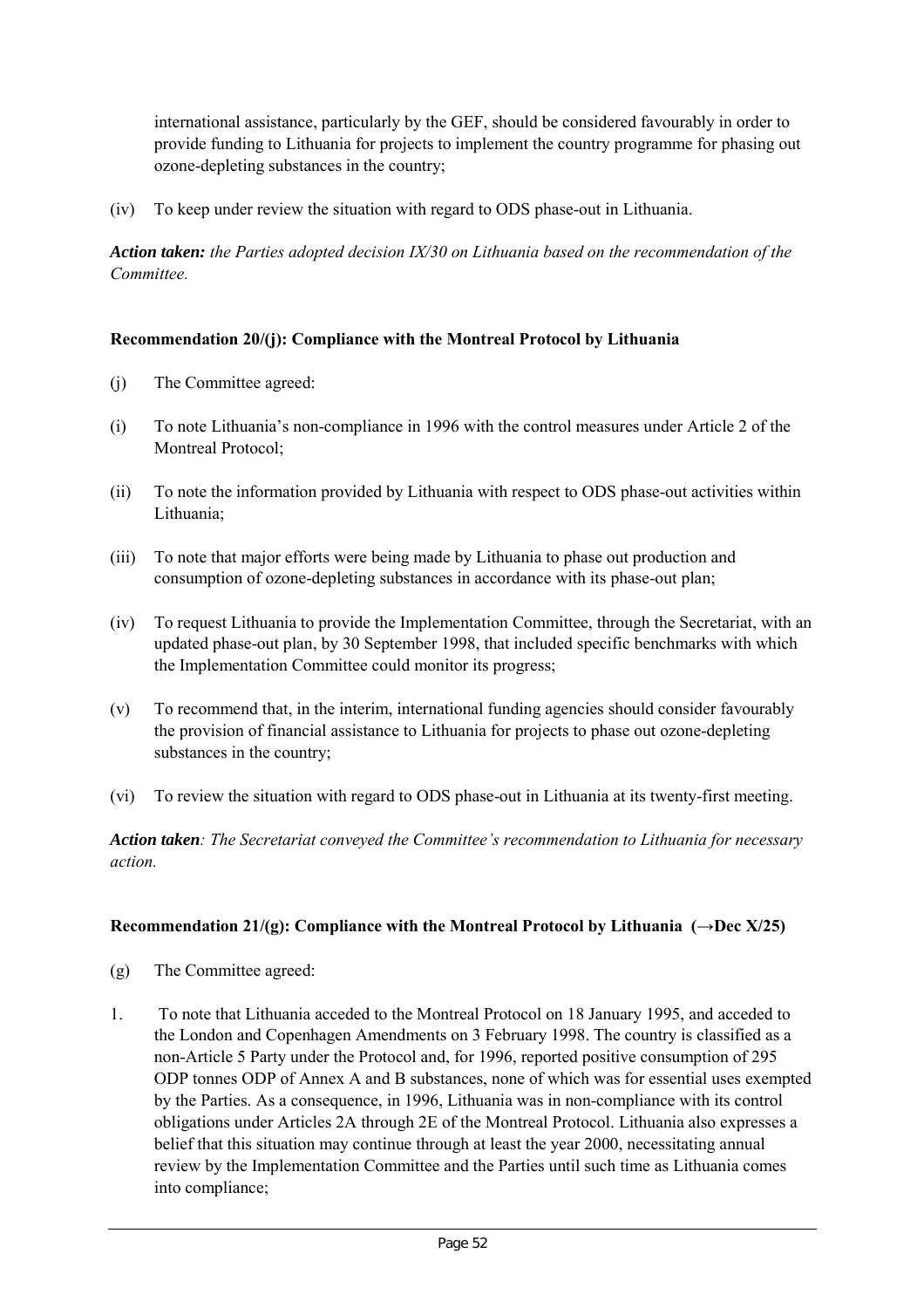- 2. To note with appreciation the fact that Lithuania has made tremendous strides in coming into compliance with the Montreal Protocol. Although Lithuania ratified the Protocol just three years ago, it has decreased its consumption steadily from 1986, when it was estimated at 6,089 tonnes, to 1993, when its consumption was estimated at 935 ODP tonnes, to 1995, when its consumption was 428 tonnes, to 1996 when its consumption of Annex A and B substances is reported at 295 tonnes. Lithuania is very clear in admitting that a substantial reason for the significant reduction in consumption is due to the economic turmoil that has been taking place in its country. After review of the submissions and presentation to the Implementation Committee, it is noted that Lithuania commits:
	- To ban the import of CFC-113, carbon tetrachloride and methyl chloroform by 1 January 2000; and
	- To reduce the consumption of Annex A and B substances by 86 per cent from 1996 levels by 1 January 2000;
- 3. To note that achievement of these goals will necessitate a strict application of Lithuania's existing import licensing system to ensure that phased reductions and reduced reliance on ozone-depleting substances continue to take place, and indeed, the Lithuania country programme includes a commitment to make arrangements with its customs department to ensure that imports are ceased. Ensuring that requirement to cease imports is particularly important given the pending closure of CFC producers in Russian Federation, supply on which Lithuania has traditionally depended. Noting Lithuania's obvious commitment to the Montreal Protocol, it is hopeful that the country will be able to achieve a total phase-out of Annex A and B substances by 1 January 2001. In so stating, the Parties noted but specifically rejected a request by Lithuania to allow for continuous imports until 2005 for servicing existing refrigeration equipment. The Parties, in so doing, note that achieving a phase-out by 1 January 2001 may necessitate that Lithuania increase the recovery of existing ODS or the import of recycled material, and urge Lithuania to plan carefully for its future refrigerant-servicing needs and invite the Technology and Economic Assessment Panel to help in this endeavour. The Parties will closely monitor the progress of Lithuania towards meeting the above-noted commitments to reduce CFC-113, carbon-tetrachloride and methyl-chloroform use prior to the next Meeting of the Parties, and to put in place by June 1999 a requirement to cease imports of these substances by 1 January 2000 (save for essential uses authorised by the Parties);
- 4. To closely monitor the progress of Lithuania with regard to the phase-out of ozone-depleting substances, particularly towards meeting the specific commitments noted above. In this regard, the Parties request that Lithuania submit a complete copy of its country programme, and subsequent updates, if any, to the Ozone Secretariat. To the degree that Lithuania is working towards and meeting the specific time-based commitments noted above and continues to report data annually demonstrating a decrease in imports and consumption, Lithuania should continue to be treated in the same manner as a Party in good standing. In this regard, Lithuania should receive international assistance to enable it to meet these commitments in accordance with item A of the indicative list of measures that might be taken by a meeting of the Parties in respect of non-compliance. However, through this decision, the Parties caution Lithuania, in accordance with item B of the indicative list of measures, that in the event that the country fails to meet the commitments noted above in the times specified, the Parties shall consider measures, consistent with item C of the indicative list of measures. These measures could include the possibility of actions that may be available under Article 4, designed to ensure that the supply of CFCs and halons that is the subject of non-compliance is ceased, and that exporting Parties are not contributing to a continuing situation of non-compliance;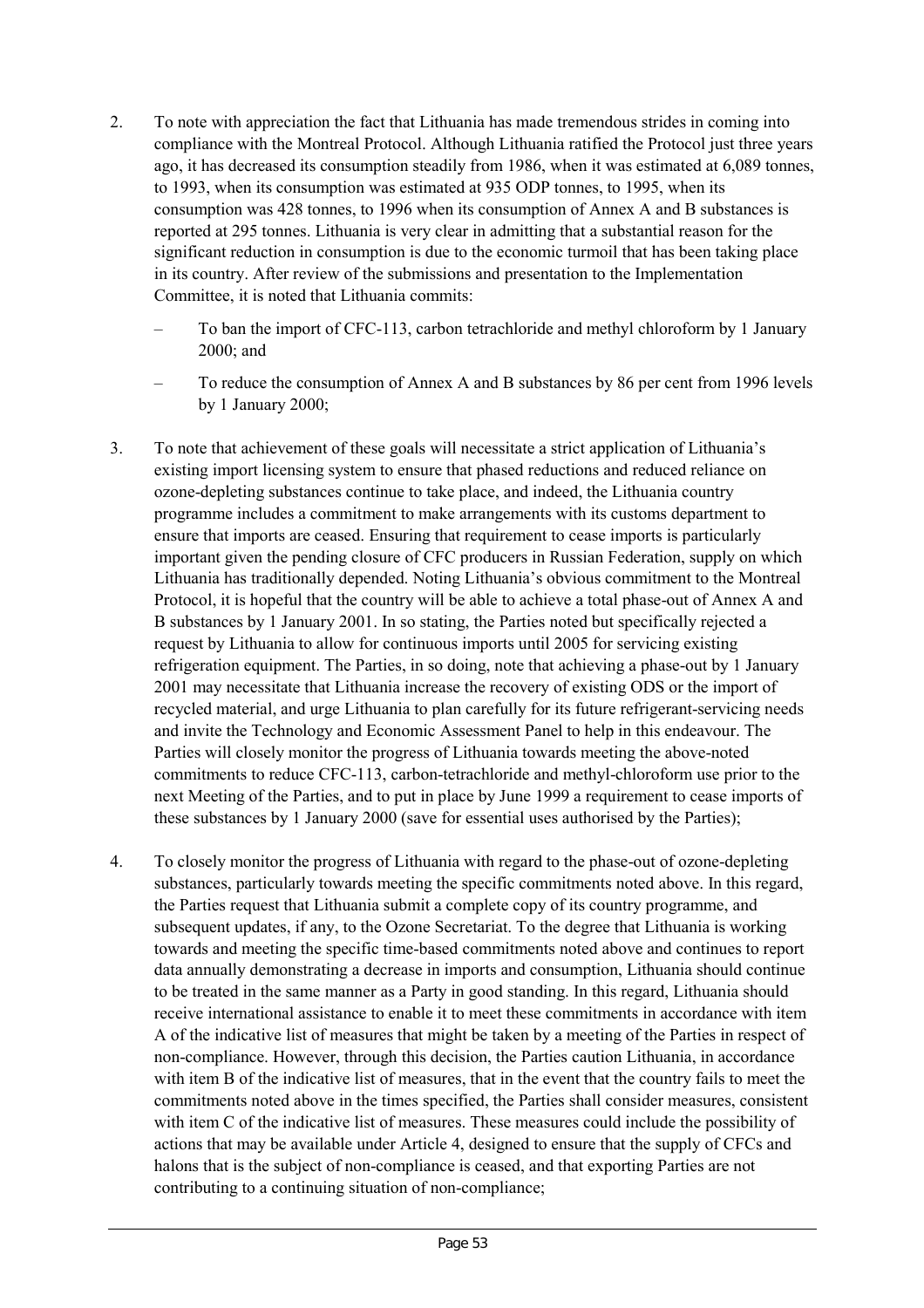*Action taken: The Parties adopted decision X/25 on Lithuania on the basis of the recommendation of the Committee.*

# **7.14 Poland**

## Recommendation 11/(a): Compliance with the Montreal Protocol by Poland  $(\rightarrow$ Dec VII/15)

- (a) The Committee agreed:
- (i) To note the statement of the representative of Poland;
- (ii) To recommend that the Seventh Meeting of the Parties accept the assurance given by the representative of Poland that his country was likely to be in compliance with the Protocol in 1996, even though there were still some doubts concerning the availability of substitutes;
- (iii) To remind Poland that, should it have doubts about the feasibility of compliance, it should submit the information to the Secretariat as soon as possible so that the necessary action could be initiated;

*Action taken: The Parties adopted decision VII/15 on Poland based on the recommendation by the Committee.*

## **Recommendation 15/(b): Compliance with the Montreal Protocol by Poland**

- (c) The Committee:
- (i) Welcomed Poland's ratification of both the London and Copenhagen Amendments to the Montreal Protocol;
- (ii) Requested that Poland submit in time for its next meeting an update of the situation with regard to compliance with the Montreal Protocol for the year 1996.

*Action taken: Poland complied with the recommendation of the committee and no further action was taken.*

#### **Recommendation 17/(d): Compliance with the Montreal Protocol by Poland**

- (d) The Committee agreed:
- (i) To note with satisfaction the information given by Poland that its use of ODS for essential uses was less than the quantities exempted for 1996 by the Sixth Meeting of the Parties;
- (ii) To urge Poland to submit to the Secretariat complete information for all controlled substances for 1995.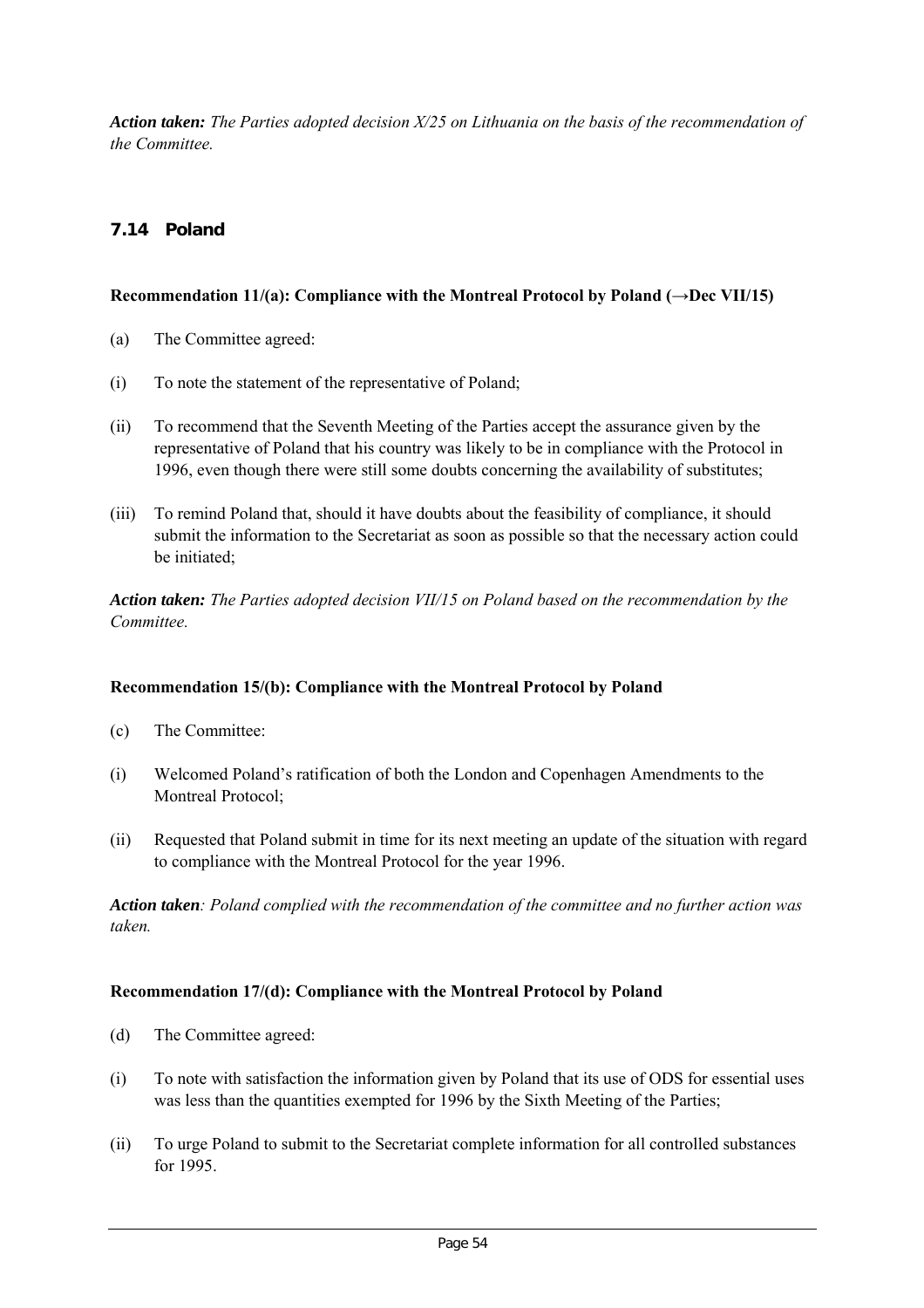*Action taken: The Secretariat conveyed to Poland, the Committee's recommendation for action.*

## **7.15 Russian Federation**

## **Recommendation 10/(c): Compliance with the Montreal Protocol by the Russian Federation (→Dec VII/18)**

- (c) After considering the statement by the Russian Federation on behalf of certain Parties regarding non-fulfilment of their obligations under the Montreal Protocol, the Committee decided:
	- (i) That the Decree adopted by the Government of the Russian Federation was a first step but did not provide a sufficient basis for a recommendation to the Meeting of the Parties;
	- (ii) That the Russian Federation should supply further information, including data on production and consumption of controlled substances and a schedule for achieving compliance with the control measures under the Protocol. In that connection, it was recalled that the Russian Federation should also submit a list of recycling facilities, in accordance with the decision adopted by the Sixth Meeting of the Parties. The Committee also drew attention to the provision of Article 7 of the Protocol whereby Parties should submit best available estimates where actual data were not available;
	- (iii) That it would consider the information to be provided by the Russian Federation at a meeting immediately prior to the Seventh Meeting of the Parties with a view to making recommendations to the Parties. Such recommendations could include, as part of the whole package of measures to respond to the problem of non-compliance, the adoption of restrictions on trade in new or recycled substances between the Russian Federation and the other non-Article 5 countries;
	- (iv) That every possible assistance should be provided to the Russian Federation in the collection of data and that close coordination and contacts between Russian Federation and the Ad Hoc Working Group of the Technology and Economic Assessment Panel on CEIT Aspects should be encouraged;
	- (v) That, in accordance with paragraph 7 (c) of the non-compliance procedure, the Secretariat should address a communication to the appropriate authority in the Russian Federation summarizing the decisions of the Implementation Committee.

*Action taken: The Parties adopted Decision VII/18 based on the Committee's recommendation.*

#### **Recommendation 13/(f): Compliance with the Montreal Protocol by the Russian Federation**

- (f) The Committee:
- (i) Recognized that, while the information available showed a situation of non-compliance for 1996, the Russian Federation had by its actions taken important steps to comply with decision VII/18 and towards achieving full compliance with the control measures of the Protocol;
- (ii) Noted that there were many additional points on which information was needed;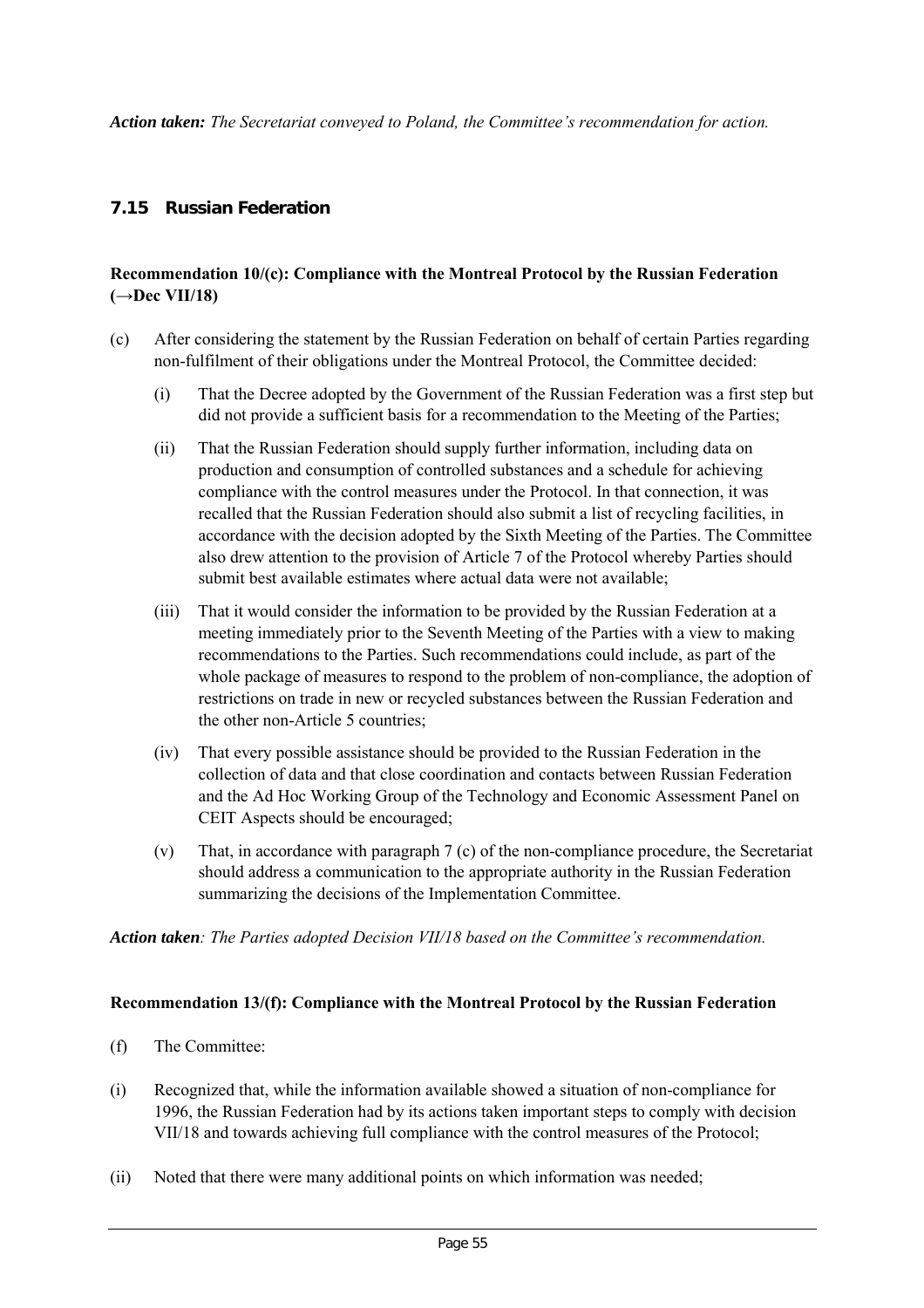- (iii) Requested the Russian Federation to provide further information \* pursuant to paragraph 9 of decision VII/18 before the next meeting of the Implementation Committee, to be convened in August 1996;
- (iv) Reiterated that the Russian Federation should monitor and report on the Implementation of the trade restrictions referred to in decision VII/18.

*Action taken: The Secretariat conveyed the Committee's recommendation to the Russian Federation for action and the requested information was placed before the Committee at its subsequent meeting.*

The Implementation Committee further recommended that:

- (i) The GEF Council and other funding agencies should consider favourably additional steps to expedite financial assistance for projects proposed for approval within their work programmes;
- (ii) Future projects should be considered in the list of further clarifications and information to be provided by the Russian Federation to the Implementation Committee.

*Action taken: The GEF Council approved funding for projects submitted by the Russian Federation.*

#### **Recommendation 14/(d): Compliance with the Montreal Protocol by the Russian Federation**

(d) The Committee:

 $\overline{a}$ 

- (i) Noted that, according to its written submission and the statements of its representative, the Russian Federation was in a situation of non-compliance with the Protocol in 1996;
- (ii) Agreed that the written and oral submissions of the Russian Federation satisfactorily answered all the questions that had been raised by the Committee at its thirteenth meeting and that the information provided should be considered adequate for the purpose of the present meeting;
- (iii) Expressed its satisfaction at the considerable progress that had been made since the Committee had entered into its dialogue with the Russian Federation under the non-compliance procedure;
- (iv) Decided that the situation regarding the phase-out of ozone-depleting substances should be kept under review, specifically with regard to the additional information requested of the Russian

<sup>∗</sup> – Would the Russian Federation be receiving any international assistance other than from GEF?

<sup>–</sup> What is the purpose of taking an inventory of stocks of ODS contained in operating equipment referred to in the Russian submission?

<sup>–</sup> What are the specific restrictions being considered by the Russian Federation concerning the export of products containing ODS?

<sup>–</sup> What are the production and consumption levels of controlled substances for 1986 and later years?

<sup>–</sup> What is understood by the term "required production" in appendix 2 to the letter of the Russian Federation?

<sup>–</sup> Is it for the basic domestic needs of the Russian Federation and/or CIS countries? How much is intended for export and to where?

<sup>–</sup> Would the Russian Federation provide the details on imports and export of used, recovered, recycled or reclaimed substances in terms of decision VI/19 of the Sixth Meeting of the Parties and, for exports, provide details on the destination of such substances?

<sup>–</sup> Would the Russian Federation provide a list of recycling facilities, their location and capacities, as called for in decision VI/19?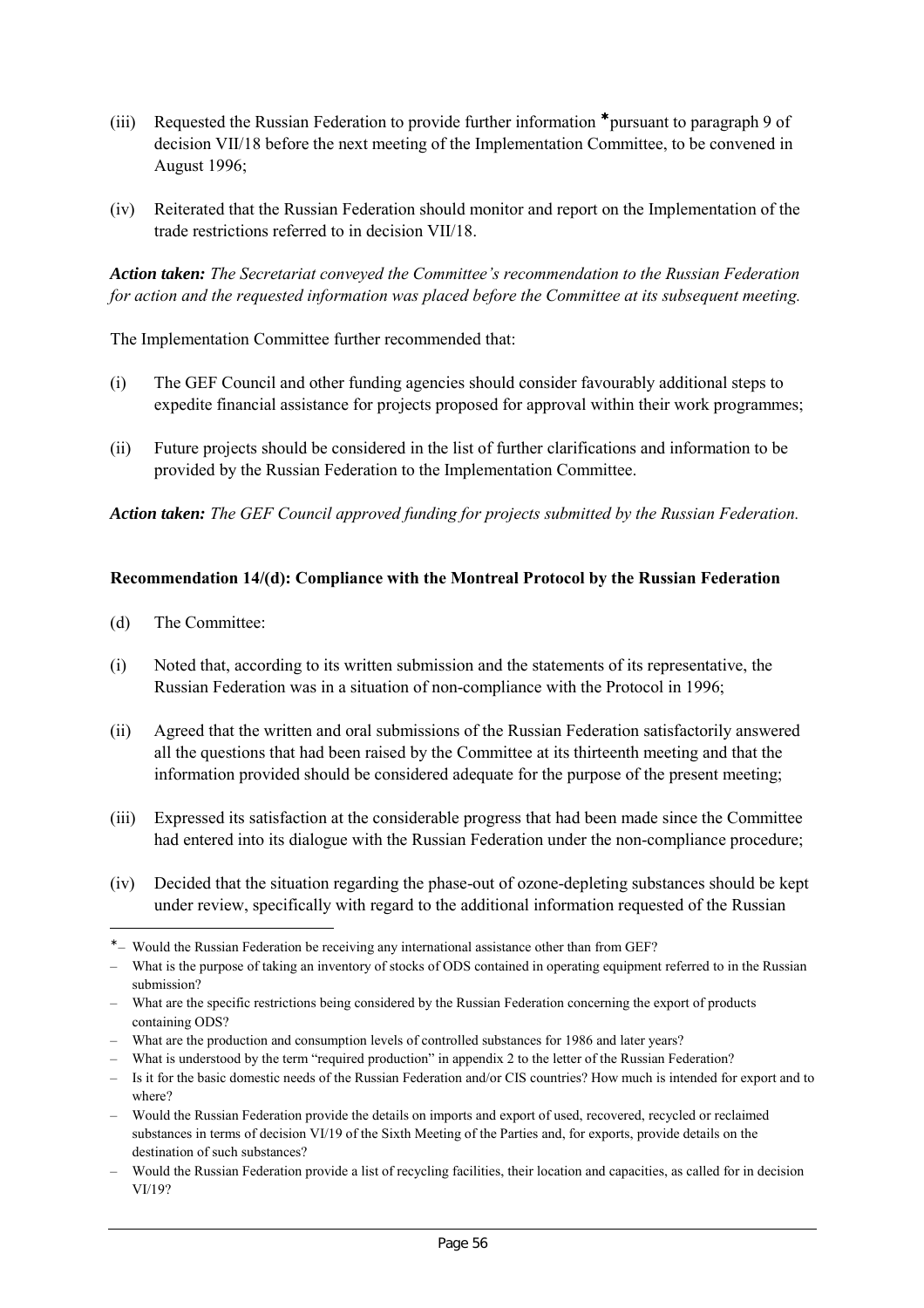Federation in paragraph 9 (c) of decision VIII/18 of the Seventh Meeting of the Parties and, in particular, the detailed information on trade in ozone-depleting substances, which the Committee has been assured by the Russian Federation would be forthcoming;

- (v) Recommended that the disbursement of financial assistance for ODS phase-out in the Russian Federation should be expedited;
- (vi) Further recommended, however, that the disbursement of financial assistance for ODS-phaseout in the Russian Federation should continue to be contingent on further developments with regard to non-compliance and the settlement with the Implementation Committee of any problems related to the reporting requirements and the actions of the Russian Federation;
- (vii) Suggested that the Russian Federation should maximize the use of its recycling facilities to meet its internal needs and therefore diminish the production of new CFCs accordingly.

*Action taken: The Secretariat conveyed the Committee's recommendation to the Russian Federation for implementation.*

## **Recommendation 15/(c)/16/(b): Compliance with the Montreal Protocol by the Russian Federation (→Dec VIII/25)**

The Committee:

- (i) Took note of the report submitted by the Russian Federation and decided to request that a representative of the Russian Federation meet the Committee to elaborate on its report and, in particular, provide information on the destination of ODS exports. Subsequently, the Committee recommended draft decision VIII/21 to the Meeting of the Parties:
- (ii) To recall decision VII/18 of the Seventh Meeting of the Parties by which the Russian Federation was, *inter alia*, requested to provide to the Implementation Committee in 1996, additional information relative to the implementation of the Montreal Protocol;
- (iii) To note that according to its written submissions and the statements of the representative of the Russian Federation at the thirteenth , fourteenth, fifteenth and sixteenth meetings of the Implementation Committee, the Russian Federation was in a situation of non-compliance with the Montreal Protocol in 1996;
- (iv) To also note the considerable progress made by the Russian Federation to address noncompliance progress made by the Russian Federation to address non-compliance issues raised by the Seventh Meeting of the Parties;
- (v) That the situation regarding the phase-out of ozone-depleting substances should be kept under review, specifically with regard to the additional information requested from the Russian Federation in paragraph 9 (c) of decision VII/18 of the Seventh Meeting of the Parties and, in particular, the detailed information on trade in ozone-depleting substances;
- (vi) That the disbursement of financial assistance for ODS phase-out in the Russian Federation should continue to be contingent on further developments with regard to non-compliance and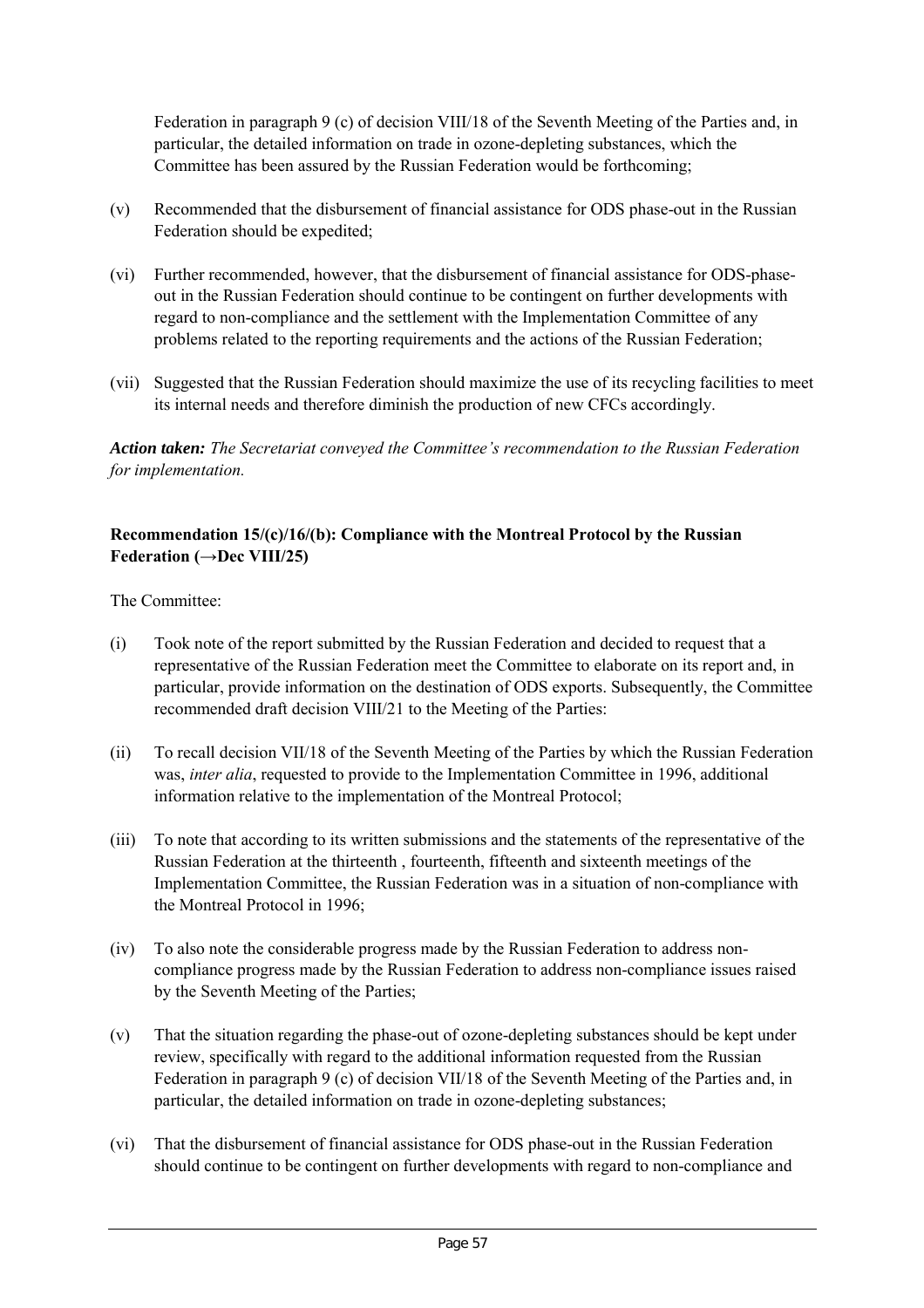the settlement with the Implementation Committee of any problems related to the reporting requirements and the actions of the Russian Federation;

- (vii) That the Russian Federation should maximize the use of its recycling facilities to meet its internal needs and therefore diminish the production of new CFCs accordingly;
- (viii) To note that the Russian Federation has undertaken to report detailed information, including quantities, on imports and exports of ODS and products containing such substances; data on the type of ODS (freshly produced, recovered, recycled, reclaimed, re-used, used in feedstock); and details of the supplier, recipient and conditions of delivery of the substances for 1996 not later than February 1997;
- (ix) To keep under review the situation regarding the phase-out of ozone-depleting substances in the Russian Federation.

*Action taken: The Parties adopted the Committee's draft decision as decision VIII/25.*

## **Recommendation 17/(e): Compliance with the Montreal Protocol by the Russian Federation**

- (e) The Committee decided:
- (i) To note the data provided by the Russian Federation for 1996, in accordance with paragraphs 4 and 7 of decisionVIII/25;
- (ii) To note that the Russian Federation was in non-compliance with the Protocol for 1996;
- (iii) To note that the Russian Federation had continued to produce ODS during 1996 contrary to the provisions of the Montreal Protocol and decisionVII/18 adopted at the Seventh Meeting of the Parties;
- (iv) To note also that the Russian Federation had exported both new and reclaimed substances to, and also imported ODS from, many Parties operating under Article 5 and those Parties not operating under that Article;
- (v) To urge the Secretariat to draw the data report of the Russian Federation to the attention of the Parties that had reportedly imported ODS from or exported ODS to the Russian Federation and to request those Parties to provide detailed comments by 15 May 1997 on the imports/exports of ODS;
- (vi) To request the Russian Federation to submit to the Secretariat by 15 May 1997 information on the ways in which it was maximizing the use of its recycling facilities to meet its internal needs and to diminish its production of new CFCs, in accordance with paragraph 6 of decision VIII/25;
- (vii) To request the Russian Federation to provide by 15 May 1997 details on the conditions of delivery of imports and exports of ODS in 1996, including the specific purpose for which the substances were intended to be used, in accordance with paragraph 7 of decision VIII/25;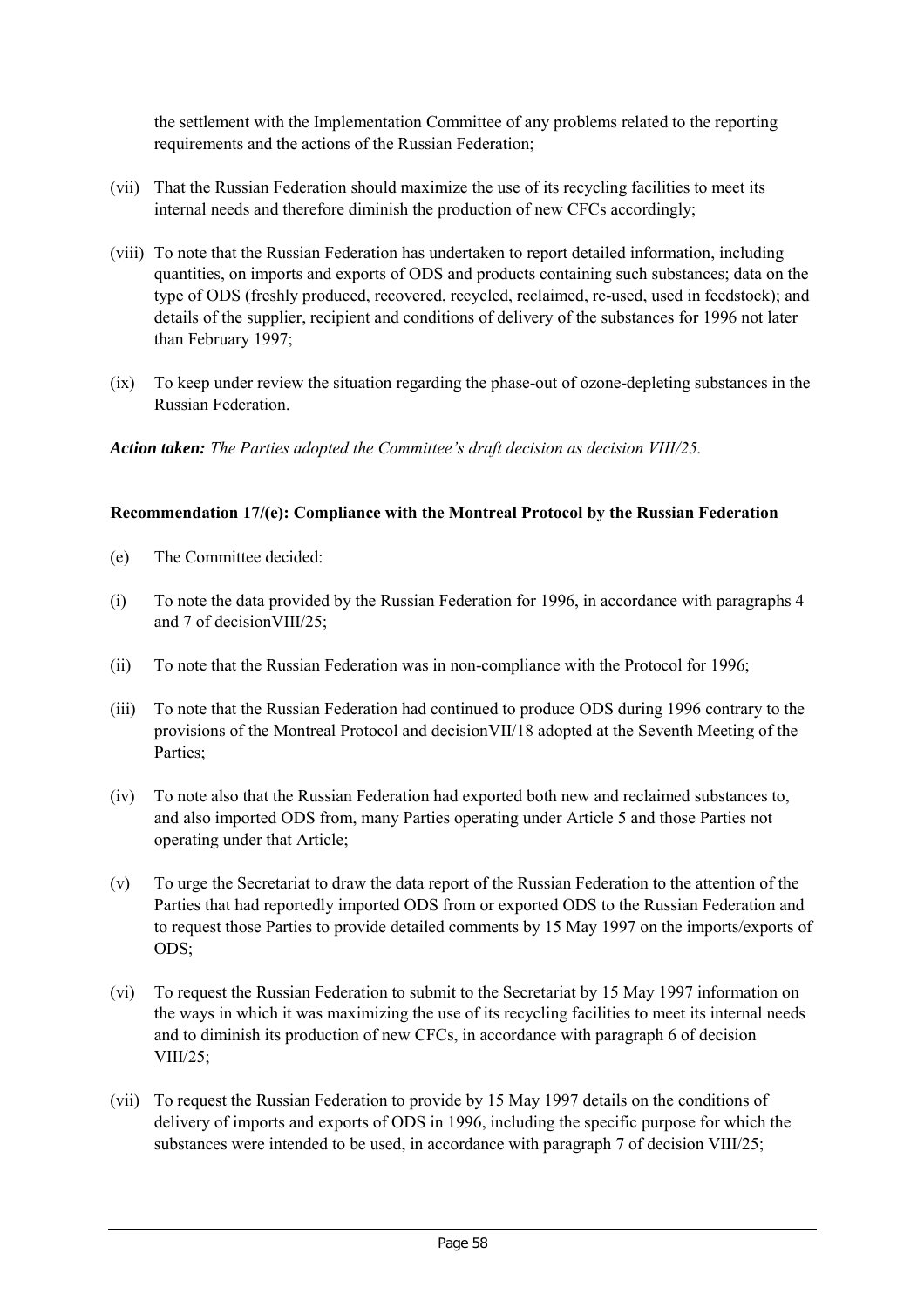- (viii) To request the Russian Federation to provide the names of the members of the Commonwealth of Independent States (CIS) to which it had exported ODS in 1996, together with the quantities exported;
- (ix) To revert to the question at its eighteenth meeting, which the Russian Federation was invited to attend.

*Action taken: The Secretariat conveyed to the Russian Federation the Committee's recommendations for action.*

## **Recommendation 18/(d): Compliance with the Montreal Protocol by the Russian Federation**

- (d) The Committee agreed:
- (i) To note the detailed information reported by the Russian Federation in response to decision VIII/25 of the Eighth Meeting of the Parties on quantities of imports and exports of ODS and products containing such substances; data on the type of ODS (new, recovered, recycled, reclaimed, reused, used as feedstock); details of suppliers, recipient countries and conditions of delivery of the substances for 1996;
- (ii) To note with appreciation the clarifications on details of imports and/or exports of ODS from the Russian Federation in 1996, provided by some Parties mentioned in the Russian Federation's submission to the Implementation Committee;
- (iii) To note the information reported by the Russian Federation in response to the Implementation Committee's request (UNEP/OzL.Pro/ImpCom/17/3, para. 25 (f) and decision VIII/25) regarding information on ways in which the Russian Federation was maximizing the use of its recycling facilities to meet internal needs and to diminish production of new CFCs;
- (iv) To note that the Russian Federation was in a situation of non-compliance with the Protocol for 1996 and there is an expectation of non-compliance in 1997 so that the Implementation Committee might have to revert to this question at the appropriate time;
- (v) To note also that the Russian Federation had exported both new and reclaimed substances to some Parties operating under Article 5 and those Parties not operating under that Article and had imported small quantities of ODS from the Russian Federation in 1996;
- (vi) To note further that the Russian Federation has started implementation of its export control of ozone-depleting substances from July 1996 by not exporting any ODS including used, new, recycled or reclaimed to any Party with the exception of Parties operating under Article 5 and of Parties that are members of the Commonwealth of Independent States, including Belarus and Ukraine, as per decision VII/18;
- (vii) To remind all Parties and regional economic integration organizations that pursuant to decision IV/14 of the Fourth Meeting of the Parties, all cases of import and re-export of ODS should be treated as two separate transactions: the country of origin should report shipment to the country of intermediate destination, which subsequently should report the import from the country of origin and the export to the country of final destination, while the country of final destination should report the import;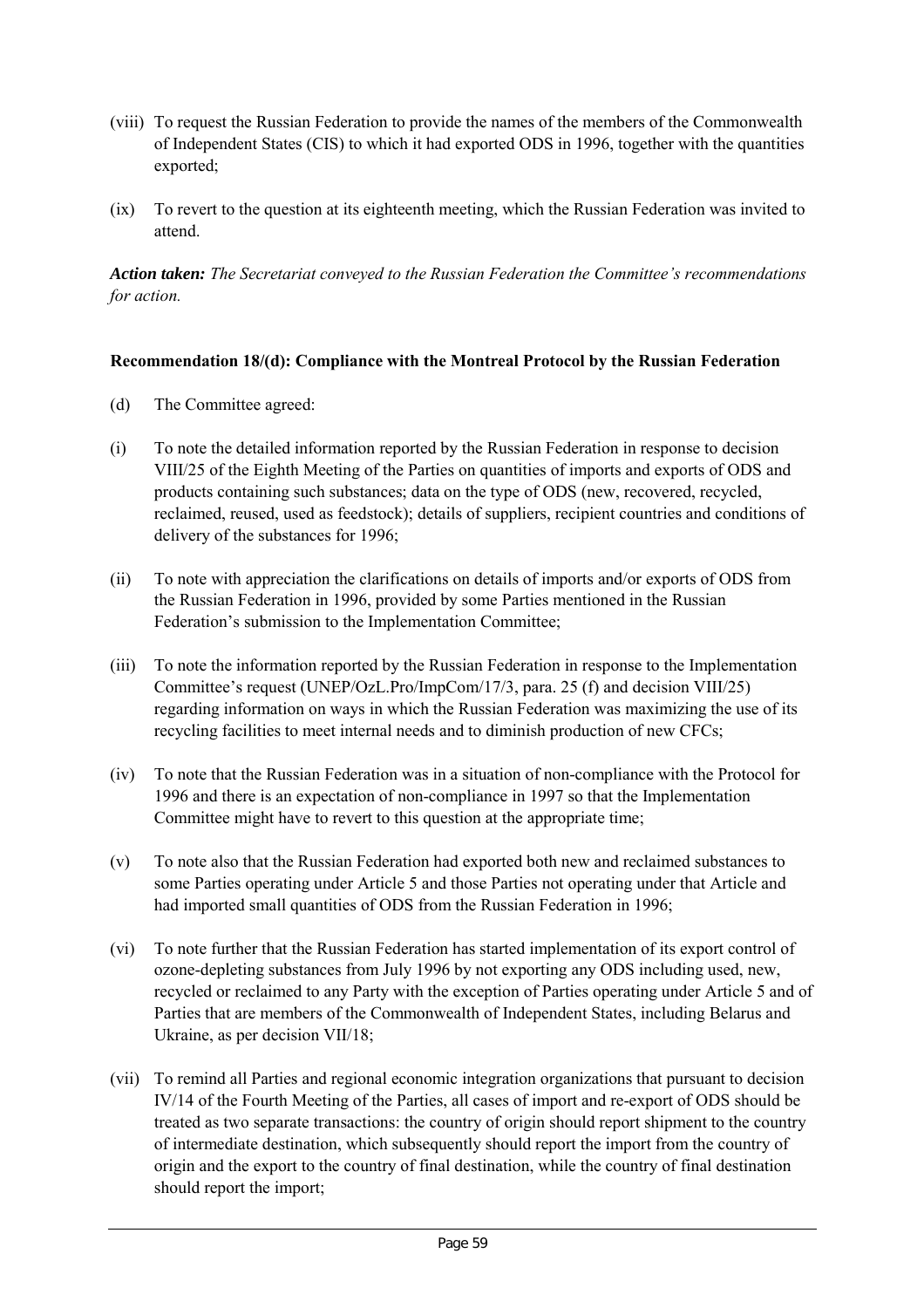- (viii) To request the Russian Federation to report to the Implementation Committee at its meeting in September 1997, on the efforts under way to set up a recovery and recycling system to alleviate the difficulties in securing recycled ODS due to lack of a collection system and the great distances involved in such collection;
- (ix) To keep under review the situation regarding the phase-out of ozone-depleting substances in the Russian Federation.

*Action taken: The Secretariat conveyed the Committee's recommendations to the Russian Federation for action and took note of its observations.*

## **Recommendation 19/(d): Compliance with the Montreal Protocol by the Russian Federation (→Dec IX/31)**

(d) After the Committee had considered the information from the Russian Federation and Czech Republic on their progress towards compliance with the Montreal Protocol, it decided that in the light of the information on the recovery and recycling in the Russian Federation provided by the representative of that country, international assistance, particularly by the Global Environment Facility, should continue to be considered favourably in order to provide funding for the Russian Federation for projects to implement the programmes for the phase-out of the production and consumption of ozone-depleting substances in the country.

*Action taken: The Parties adopted IX/31 on Russian Federation based on the recommendation of the Committee.*

## **Recommendation 20/(k): Compliance with the Montreal Protocol by the Russian Federation**

- (k) The Committee agreed:
- (i) To note the Russian Federation's non-compliance in 1996 with the control measures under Article 2 of the Montreal Protocol;
- (ii) To note that major efforts are being made by the Russian Federation to phase out production and consumption of ozone-depleting substances in accordance with its phase-out plan;
- (iii) To recommend that international funding agencies should continue to consider favourably the provision of financial assistance to the Russian Federation for projects to phase-out ozonedepleting substances in the country;
- (iv) To keep under review the situation with regard to phase-out of ozone-depleting substances in the Russian Federation.

*Action taken: The Secretariat conveyed this recommendation to the Russian Federation, the Global Environment Facility (GEF) and the World Bank for necessary action.*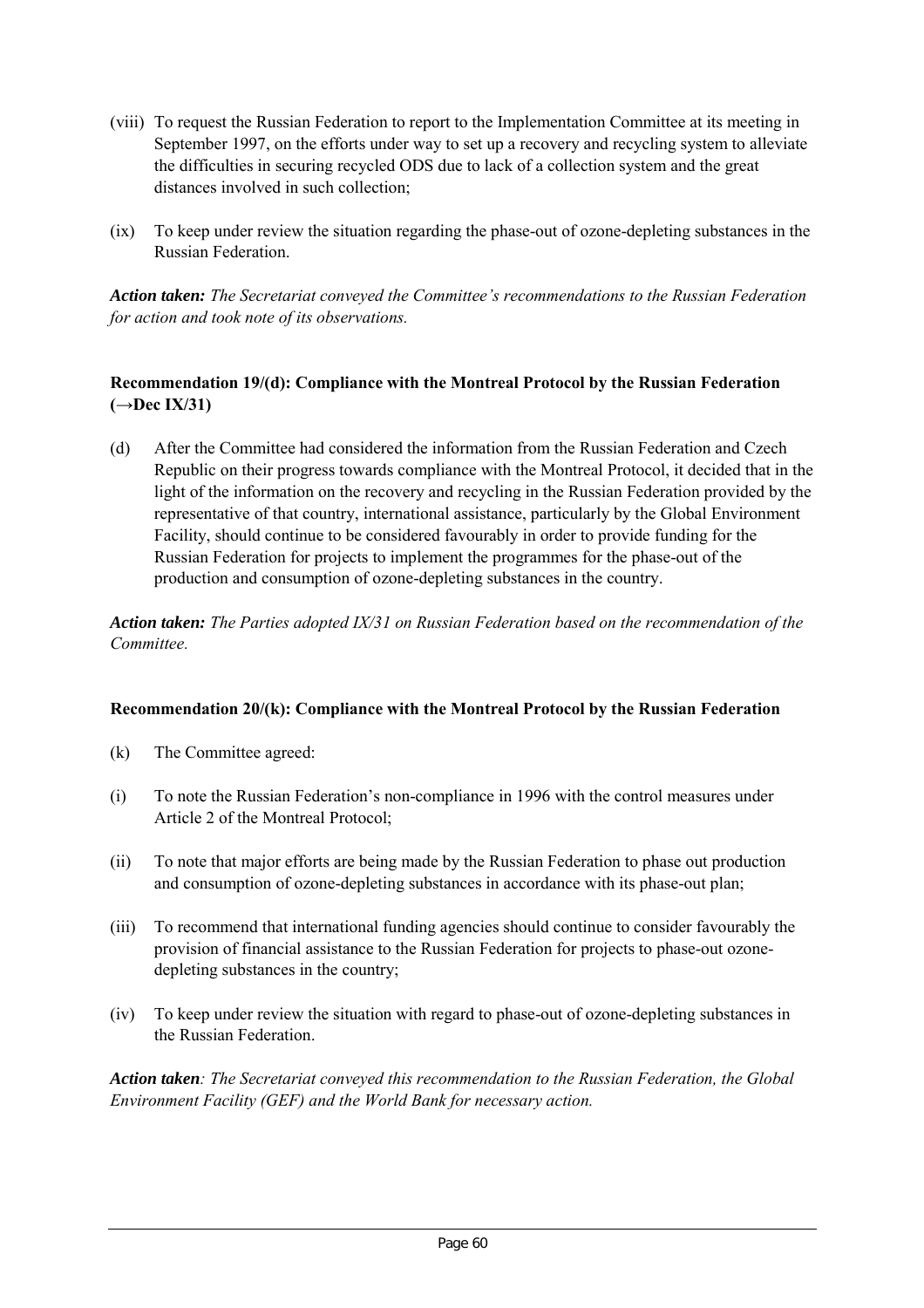## **Recommendation 21/(h): Compliance with the Montreal Protocol by the Russian Federation (→Dec X/26)**

- (h) The Committee agreed:
- 1. To note that the Russian Federation ratified the London Amendment on 13 January 1992. The country is classified as a non-Article 5 Party under the Protocol and, for 1996, reported positive consumption of 13,955 ODP tonnes, none of which was for essential uses exempted by the Parties. As a consequence, in 1996, the Russian Federation was in non-compliance with its control obligations under Articles 2A through 2E of the Montreal Protocol. The Russian Federation also expresses a belief that this situation will continue through at least the year 2000, necessitating annual review by the Implementation Committee and the Parties until such time as the Russian Federation comes into compliance;
- 2. To note with appreciation that the Russian Federation is making significant progress in coming into compliance with the Montreal Protocol. Data reported for 1996 indicates that the Russian Federation reduced consumption of CFCs from 20,990 ODP tonnes in 1995, to a level of 12,345 ODP tonnes. The Russian Federation submitted a country programme in October 1995 (revised in November 1995) that contains specific benchmarks and a phase-out schedule. In 1996, production of Annex A, Group I, substances was 16,770 ODP tonnes, well below the benchmark of 28,000 ODP tonnes contained in the country programme. Further steps were taken to bring the Russian Federation into compliance with its obligations under Articles 2A through 2E of the Montreal Protocol when, in October 1998, the Special Initiative for ODS Production Closure in the Russian Federation" (Special Initiative) was signed. The Parties note that, in the country programme and the Special Initiative, the Russian Federation commits:
	- (a) To reduce consumption of Annex A, Group I, substances to no more than 6,280 ODP tonnes in1999;
	- (b) To reduce consumption of Annex A, Group II, substances to no more than 960 ODP tonnes in 1999;
	- (c) To reduce consumption of Annex B, Group I, substances to no more than 18 ODP tonnes in 1999;
	- (d) To phase out the production of Annex A substances by 1 June 2000; and
	- (e) To phase out the consumption of Annex A and B substances by 1 June 2000;
- 3. To closely monitor the progress of the Russian Federation with regard to the phase-out of ozone-depleting substances, particularly towards meeting the specific commitments in the 1995 country programme and the Special Initiative noted above. In this regard, the Parties request that the Russian Federation submit a complete copy of its country programme, and subsequent updates, if any, to the Ozone Secretariat. To the degree that the Russian Federation is working towards and meeting the specific time-based commitments in the country programme and the Special Initiative and continues to report data annually demonstrating a decrease in imports and consumption, the Russian Federation should continue to be treated in the same manner as a Party in good standing. In this regard, the Russian Federation should continue to receive international assistance to enable it to meet these commitments in accordance with item A of the indicative list of measures that might be taken by a meeting of the Parties in respect of noncompliance. However, through this decision, the Parties caution the Russian Federation, in accordance with item B of the indicative list of measures, that in the event that the country fails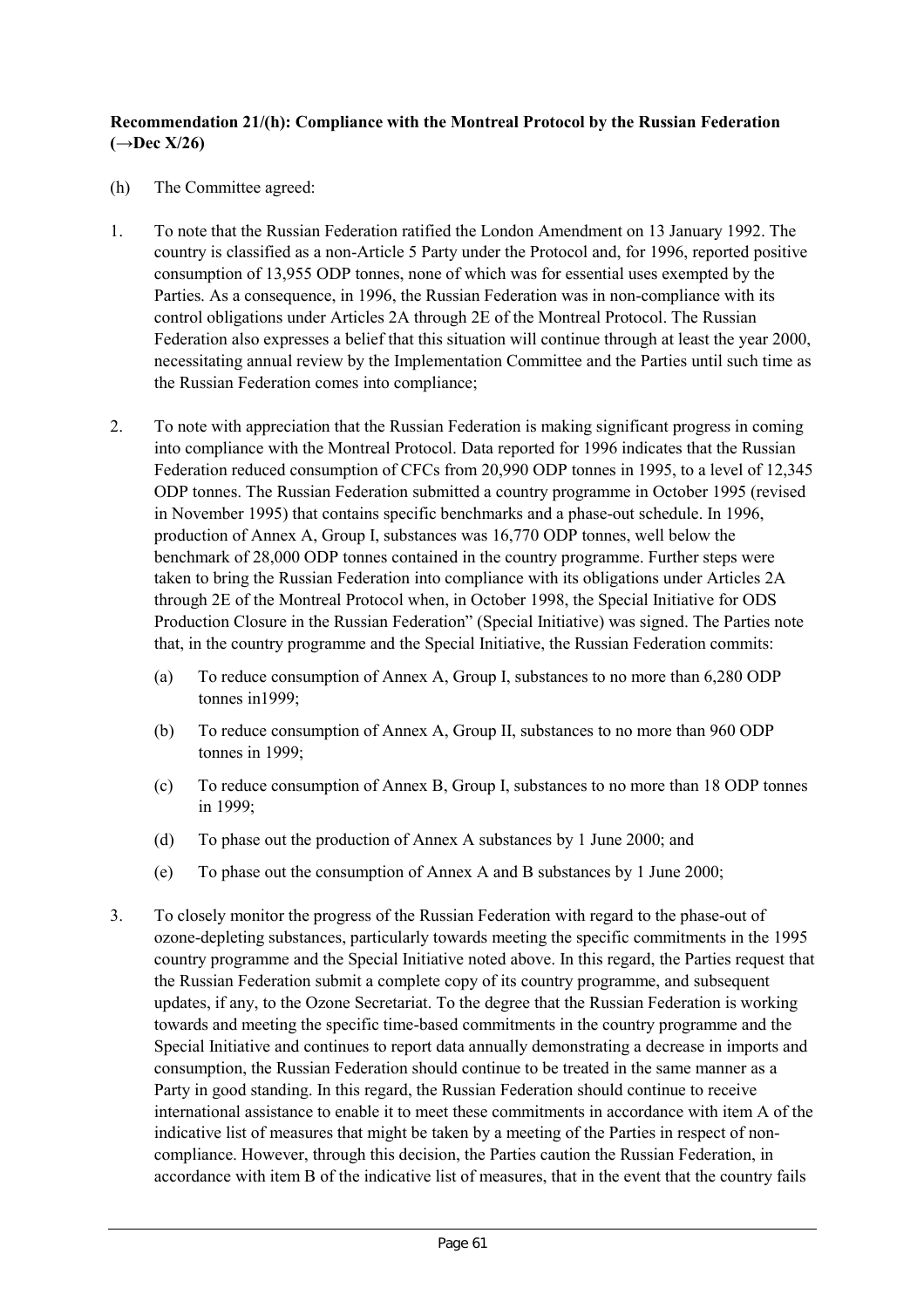to meet the commitments noted in prior decisions as well as in the above documents in the times specified, the Parties shall consider measures, consistent with item C of the indicative list of measures. These measures could include the possibility of actions that may be available under Article 4, designed to ensure that the supply of CFCs and halons that is the subject of noncompliance is ceased, and that exporting Parties are not contributing to a continuing situation of non-compliance;

*Action taken: the Parties adopted decision X/26 on Russian Federation on the basis of the recommendation of the Committee.*

## **Recommendation 25/(h): Compliance with the Montreal Protocol by the Russian Federation**

- (h) After the Committee had considered the report of the Secretariat on data compliance issues and follow-up on the recommendations of the previous meetings of the Implementation Committee, it:
	- Noted that the Russian Federation had not complied with its commitments to a CFC phase-out under decision X/26 and expressed serious concern that large amounts of CFCs had been stockpiled in the country in anticipation of the closure of CFC production facilities. It further noted that an agreement had been reached to halt all production of CFCs by 20 December 2000, and looked forward to receiving a report confirming the halt at its next meeting.

*Action taken: The Secretariat conveyed the Committee's observation to the Russian Federation.*

## **7.16 Samoa**

## **Recommendation 20/(l): Compliance with the Montreal Protocol by Samoa**

- (l) The Committee decided:
- (i) To note the data submitted by Samoa to the Secretariat for the base year and for 1995;
- (ii) To request Samoa to supply additional data as required under Article 7 by 30 September 1998.

*Action taken: The Secretariat conveyed the Committee's recommendation to Samoa for necessary action.*

## **7.17 Turkmenistan**

## **Recommendation 22/(c): Compliance with the Montreal Protocol by Turkmenistan**

(c) The Committee: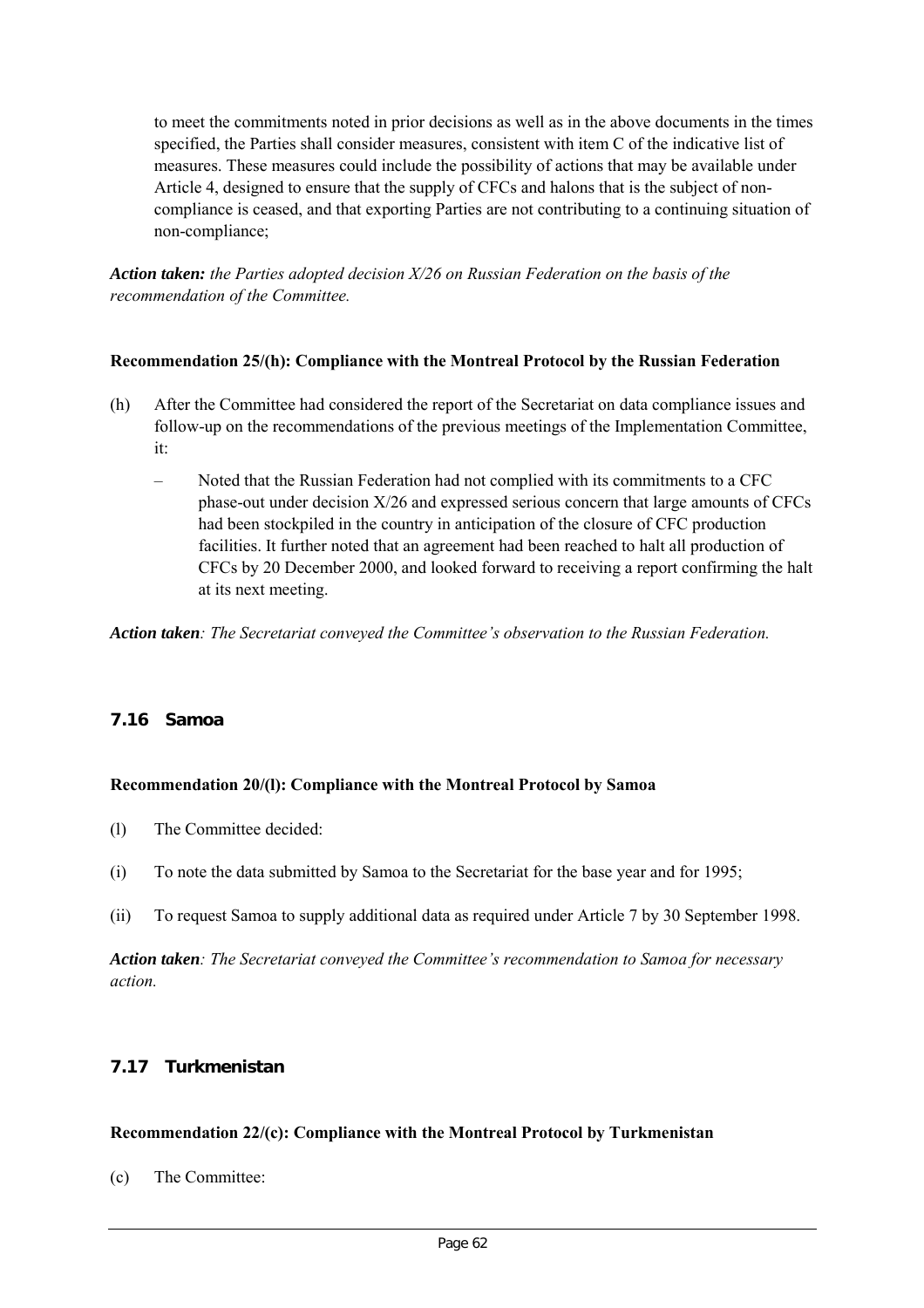- (i) Noted that Turkmenistan had not yet provided base-year data;
- (ii) Noted that Turkmenistan had apparently been in non-compliance with the Protocol in 1996 and 1997, although it appeared to have been in compliance in 1998;
- (iii) Requested the Secretariat to write to the Government of Turkmenistan and request it to report the required data to the Secretariat; provide the Implementation Committee, through the Secretariat, with a phase-out plan that included specific benchmarks. Turkmenistan should be invited to attend the next meeting of the Implementation Committee to provide a verbal explanation of the situation in Turkmenistan with respect to compliance with the Montreal Protocol.

*Action taken: The Secretariat wrote to both Bulgaria and Turkmenistan and obtained the information requested by the Committee and placed before it at its subsequent meeting.*

## **Recommendation 23/(d): Compliance with the Montreal Protocol by Turkmenistan (→Dec XI/25)**

- (d) The Committee agreed:
- 1. *To note* that Turkmenistan acceded to the Vienna Convention and the Montreal Protocol on 18 November 1993 and acceded to the London Amendment on 15 March 1994. The country is classified as a non-Article 5 Party under the Protocol and, for 1996, reported positive consumption of 29.6 ODP tonnes of Annex A and B substances, none of which was for essential uses exempted by the Parties. As a consequence, in 1996 Turkmenistan was in non-compliance with its control obligations under Articles 2A through 2E of the Montreal Protocol;
- 2. *To note* with appreciation the work done by Turkmenistan in cooperation with the Global Environment Facility to develop a country programme and establish a phase-out plan to bring Turkmenistan into compliance with the Montreal Protocol in 2003;
- 3. *To note* that Turkmenistan, in cooperation with the Global Environment Facility, had delineated the following draft benchmarks that could serve to measure progress in the phase-out process until 2003:
	- (a) 1999: Import of CFCs should not exceed 22 ODP tonnes;
	- (b) 1 January 2000: Import/export licensing system in place; bans on import of equipment using and containing ozone-depleting substances; import quota for CFCs in 2000 not exceeding 15 ODP tonnes (roughly - 50 per cent compared to 1996)
	- (c) 1 January 2000: Ban on the import of all Annexes A and B substances except CFCs listed in Annex A (1);
	- (d) 1 January 2000: Import quota for CFCs in 2001 not exceeding 10 ODP tonnes (-66 per cent compared to 1996); effective system for monitoring and controlling ozone-depleting substance trade in place and working;
	- (e) 1 July 2001: recovery and recycling and training projects completed;
	- (f) 1 January 2002: Import quota for CFCs in 2002 not to exceed 6 ODP tonnes (-80 per cent compared to 1996);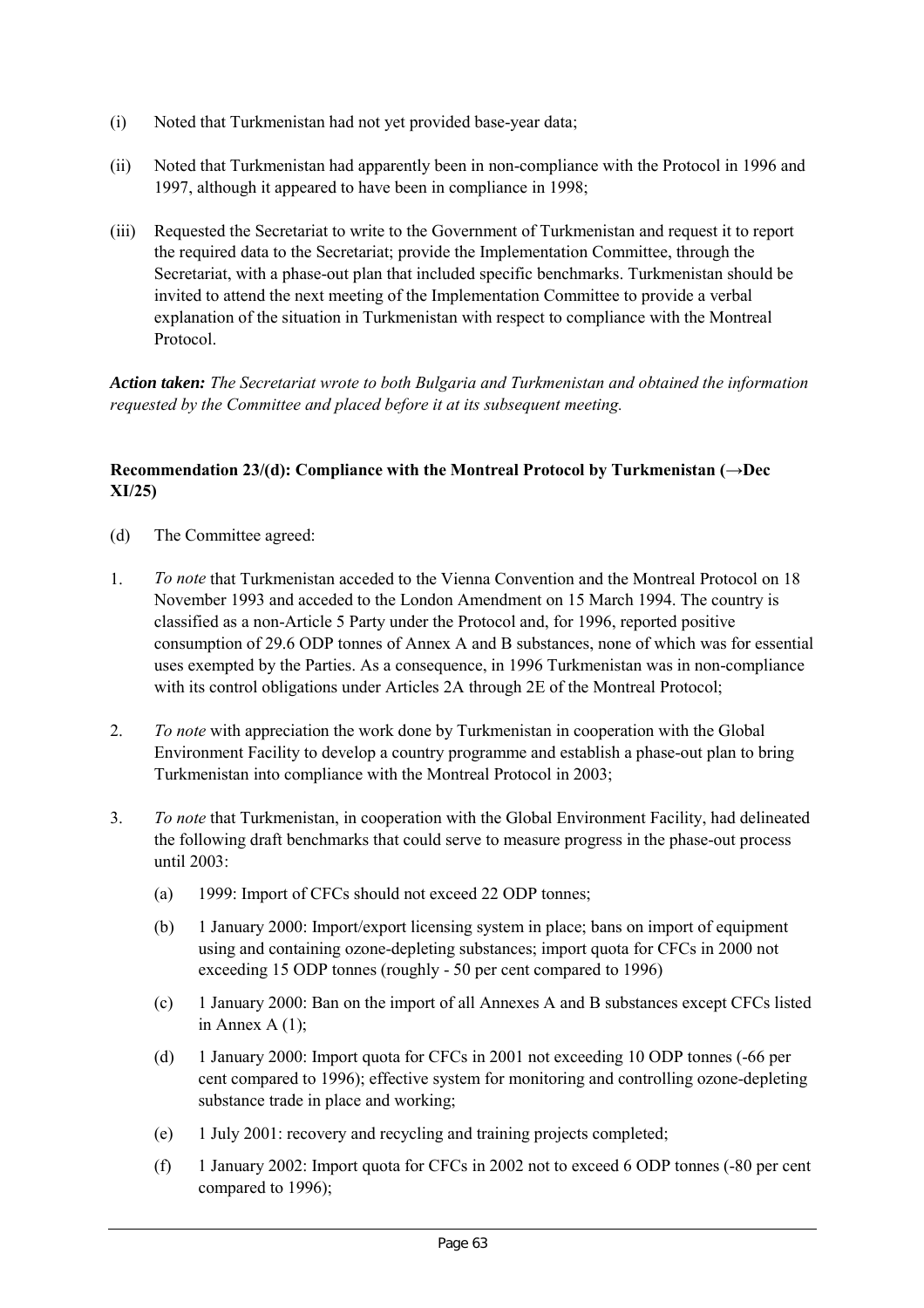- (g) 1 January 2003: Total prohibition of imports of Annex A and B substances/zero quota; completion of Global Environment Facility project.
- 4. *To monitor* closely the progress of Turkmenistan with regard to the phase-out of ozone depleting substances, particularly towards meeting the specific commitments noted above and, in this regard, to request that Turkmenistan submit a complete copy of its country programme when approved, including the specific benchmarks, to the Implementation Committee, through the Ozone Secretariat, for its consideration at its next meeting. To the degree that Turkmenistan is working towards and meeting the specific time-based commitments noted above and continues to report data annually demonstrating a decrease in imports and consumption, Turkmenistan should continue to be treated in the same manner as a Party in good standing. In this regard, Turkmenistan should continue to receive international assistance to enable it to meet these commitments in accordance with item A of the indicative list of measures that might be taken by a Meeting of the Parties in respect of non-compliance. Through this decision, however, the Parties caution Turkmenistan, in accordance with item B of the indicative list of measures, that in the event that the country fails to meet the commitments noted above in the times specified, the Parties shall consider measures, consistent with item C of the indicative list of measures. These measures could include the possibility of actions that may be available under Article 4, designed to ensure that the supply of CFCs and halons that is the subject of noncompliance is ceased and that exporting Parties are not contributing to a continuing situation of non-compliance.

*Action taken: The Parties adopted XI/25 on Turkmenistan on the basis of the recommendation of the Committee.*

## **Recommendation 24/(f): Compliance with the Montreal Protocol by Turkmenistan**

- (f) After the Committee had considered the report of the Secretariat on compliance and on the follow-up to the recommendations of the previous meetings of the Implementation Committee, it noted that:
	- In the cases of Israel, Kazakhstan and Turkmenistan, a satisfactory explanation was not given for the deviation from the consumption reduction schedule, the Committee decided to ask the Secretariat to send letters to those countries, requesting an explanation.

*Action taken: The Secretariat followed up the Committee's findings with relevant Parties.*

## **7.18 Ukraine**

## **Recommendation 11/(d): Compliance with the Montreal Protocol by Ukraine (→Dec VII/19)**

- (d) The Committee agreed:
- (i) To note that Ukraine had fulfilled its data-reporting obligations under the Protocol;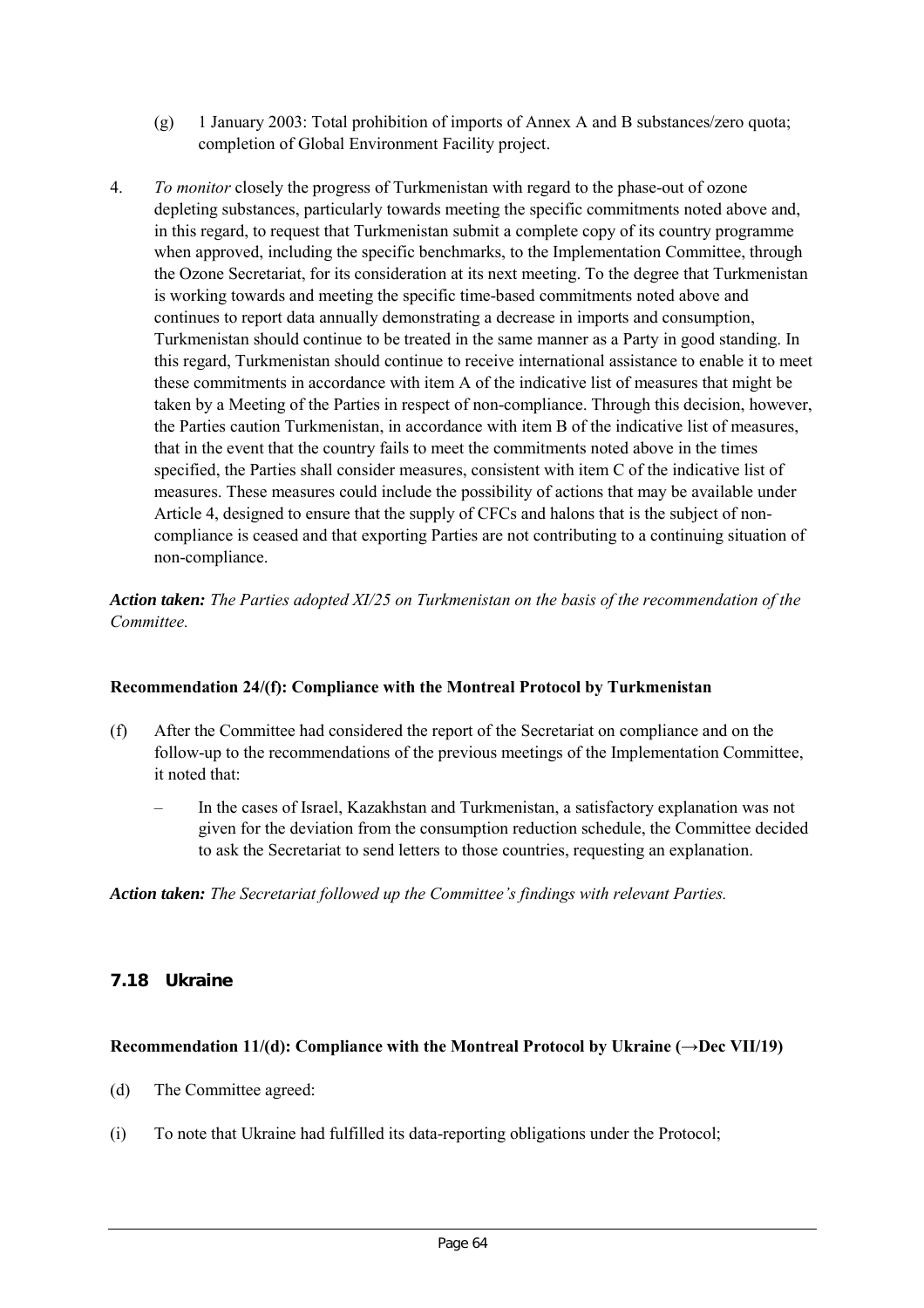- (ii) That Ukraine should supply further information, including a schedule for achieving compliance with the control measures under the Protocol. In that connection, it was recalled that Ukraine should also submit a list of its recycling facilities, if any, in accordance with the decision adopted by the Sixth Meeting of the Parties;
- (iii) That consideration could be given to the application or non-application of trade restrictions in respect of Ukraine and the possible forms that such restrictions might take;
- (iv) That it would consider the information to be provided by Ukraine at a meeting immediately prior to the Seventh Meeting of the Parties with a view to making recommendations to the Parties;
- (v) That it would welcome any assistance that could be provided to Ukraine for data collection and that close coordination and contacts between Ukraine and the Ad Hoc Working Group of the Technology and Economic Assessment Panel (TEAP) on CEIT Aspects should be encouraged;
- (vi) That, in accordance with Paragraph 7 (c) of the non-compliance procedure, the Secretariat should address a communication to the appropriate authority in Ukraine summarizing the decisions of the Implementation Committee;
- (vii) That the case of Ukraine would be reviewed by the Implementation Committee at its meeting immediately preceding the Seventh Meeting of the Parties.

*Action taken: The Parties adopted decision VII/19 based on the recommendation of the Committee.*

## **Recommendation 13/(g): Compliance with the Montreal Protocol by Ukraine**

- (g) The Committee:
- (i) Noted that, while the information available showed a situation of non-compliance for 1996, Ukraine had by its actions taken important steps to comply with decision VII/19 and towards achieving full compliance with the control measures of the Protocol;
- (ii) Noted that the national programme for the phase-out of ODS in Ukraine was under preparation and requested that is should be submitted to the Committee, through the Secretariat, as soon as it was completed;
- (iii) Called upon Ukraine to expedite the process of ratification of the London Amendment;
- (iv) Recommended that the GEF Council should consider funding for the projects to be submitted;
- (v) Requested Ukraine to continue to provide the Committee with reports on progress made in phasing out ODS in line with the schedule in its national programme;
- (vi) Recommended international financial assistance to Ukraine from GEF and other international funding agencies.

*Action taken: GEF Council approved funding for projects submitted by Ukraine.*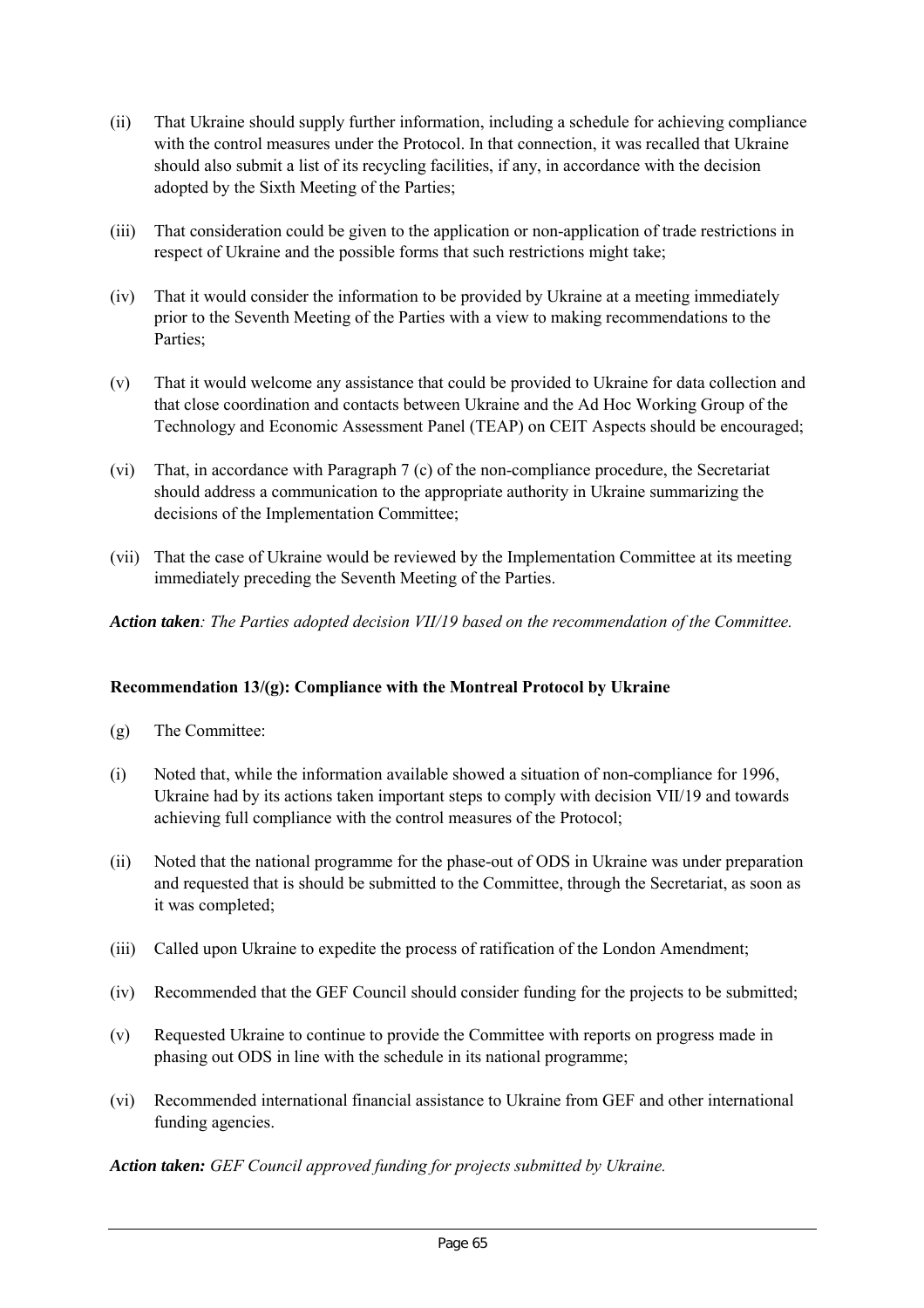## **Recommendation 20/(m): Compliance with the Montreal Protocol by Ukraine**

- (m) The Committee agreed:
- (i) To note Ukraine's non-compliance in 1996 with the control measures under Article 2 of the Montreal Protocol;
- (ii) To note the information provided by Ukraine with respect to ODS phase-out activities within Ukraine;
- (iii) To note that major efforts are being made by Ukraine to phase out the consumption of ozonedepleting substances in accordance with its phase-out plan;
- (iv) To request Ukraine to provide the Implementation Committee, through the Secretariat, with updated data by 30 September 1998;
- (v) To request Ukraine to provide the Implementation Committee, through the Secretariat, with an updated phase-out plan, by 30 September 1998, that included specific benchmarks with which the Implementation Committee could monitor its progress;
- (vi) To recommend that, in the interim, international funding agencies should continue to consider favourably the provision of financial assistance to Ukraine for projects to phase out ozonedepleting substances in the country;
- (vii) To review the situation with regard to the phase-out of ozone-depleting substances in Ukraine at its twenty-first meeting.

*Action taken: The Secretariat conveyed the Committee's recommendation to Ukraine for necessary action.*

## **Recommendation 21/(i): Compliance with the Montreal Protocol by Ukraine (** $\rightarrow$ **Dec X/27)**

- (i) The Committee agreed:
- 1. To note that Ukraine ratified the London Amendment on 6 February 1997. The country is classified as a non-Article 5 Party under the Protocol and, for 1996, reported positive consumption of 1,470 ODP tonnes of Annex A and B controlled substances, none of which was for essential uses exempted by the Parties. As a consequence, in 1996, Ukraine was in noncompliance with its control obligations under Articles 2A through 2E of the Montreal Protocol. Ukraine also expresses a belief that this situation will continue through at least the year 2000, necessitating annual review by the Implementation Committee and the Parties until such time as Ukraine comes into compliance;
- 2. To express great concern about the non-compliance of Ukraine, as well as the significant increase in consumption of ozone-depleting substances in Ukraine from 1995 to 1996, when total consumption doubled from 767 to 1,470 ODP tonnes. The Parties note the commendable actions taken by Ukraine in working with customs and industry to monitor imports and improve the accuracy of the data reported to the Ozone Secretariat. After reviewing Ukraine's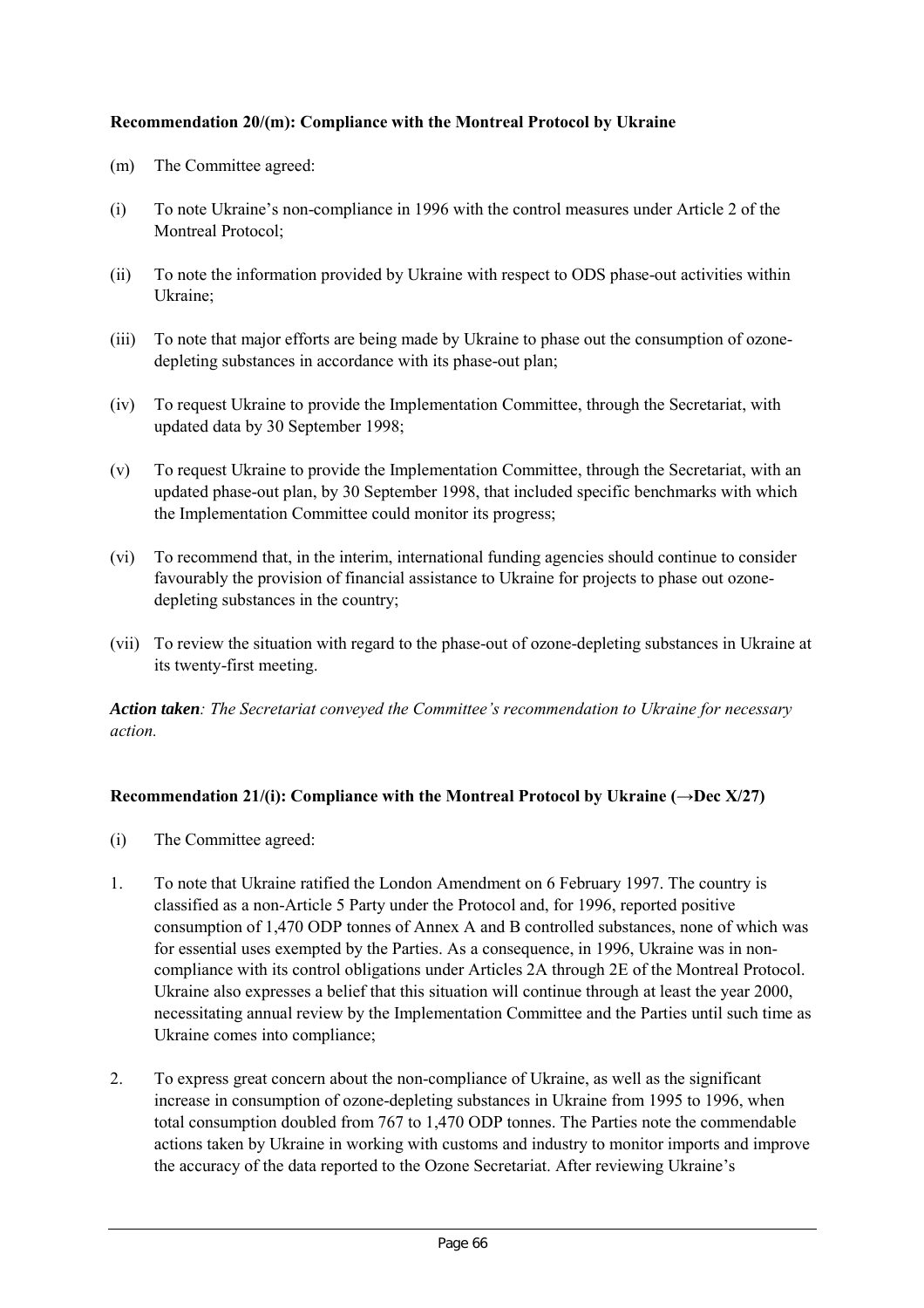submission to the Implementation Committee, the Parties note that the Ukraine, through its acceptance of this decision, specifically commits:

3. To a phase-out of the consumption of Annex A and B substances by 1 January 2002 (save for essential uses authorized by the Parties);

Ukraine notes, however, that there may be difficulty in phasing out consumption in the domestic refrigeration sector;

- 4. To urge Ukraine to work with relevant Implementing Agencies to shift current consumption to non-ozone-depleting alternatives, and to quickly develop a plan for managing existing supplies of CFCs as well as training in the refrigeration sector to encourage recovery and recycling. The Parties note that these actions are made all the more urgent due to the expected closure of CFC and halon-2402 production capacity in its major source (Russian Federation) by the year 2000, and the very limited international availability of halon-2402 from other sources. Noting Ukraine's obvious commitment to the Montreal Protocol, it is hopeful that the country will be able to achieve a total phase-out of Annex A and B substances by 1 January 2002. In so stating, the Parties noted but specifically rejected a request by Ukraine to allow for continuous imports until 2010 for servicing existing refrigeration equipment. The Parties, in so doing, note that achieving a phase-out by 1 January 2002 may necessitate that Ukraine increase the recovery of existing ozone-depleting substances or the import of recycled material, and urge Ukraine to plan carefully for its future refrigerant servicing needs and invite the Technology and Economic Assessment Panel to help in this endeavour;
- 5. To closely monitor the progress of Ukraine with regard to the phase-out of ozone-depleting substances, particularly towards meeting the specific commitments noted above. In this regard, the Parties request that Ukraine submit a complete copy of its country programme, and subsequent updates, if any, to the Ozone Secretariat. To the degree that Ukraine is working towards and meeting the specific time-based commitments noted above and continues to report data annually demonstrating a decrease in imports and consumption, Ukraine should continue to be treated in the same manner as a Party in good standing. In this regard, Ukraine should continue to receive international assistance to enable it to meet these commitments in accordance with item A of the indicative list of measures that might be taken by a meeting of the Parties in respect of non-compliance. However, through this decision, the Parties caution Ukraine, in accordance with item B of the indicative list of measures, that in the event that the country fails to meet the commitments noted above in the times specified, the Parties shall consider measures, consistent with item C of the indicative list of measures. These measures could include the possibility of actions that may be available under Article 4, designed to ensure that the supply of CFCs and halons that is the subject of non-compliance is ceased, and that exporting Parties are not contributing to a continuing situation of non-compliance;

*Action taken: The Parties adopted decision X/27 on Ukraine on the basis of the recommendation of the Committee.*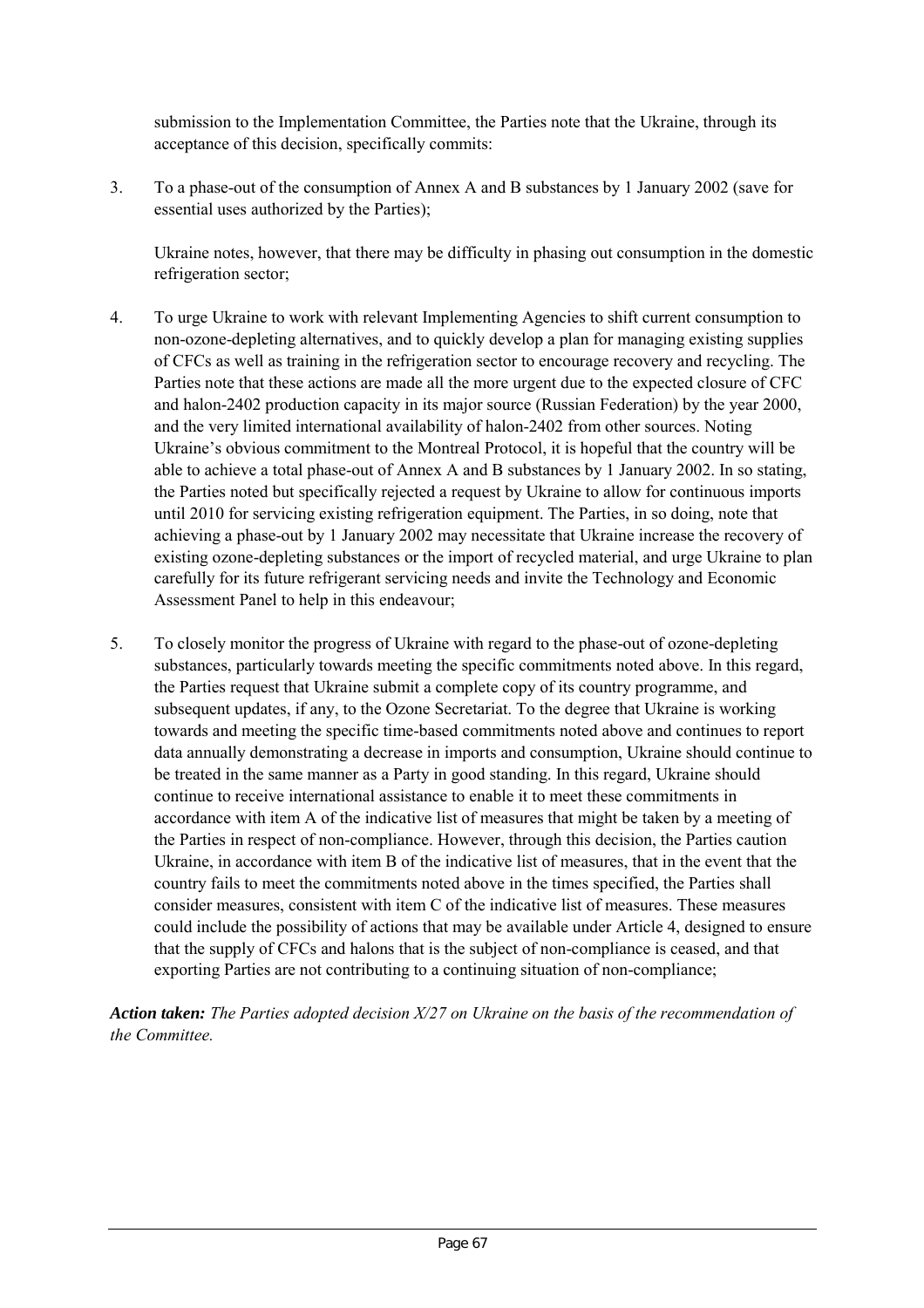# **7.19 Uzbekistan**

#### **Recommendation 20/(n): Compliance with the Montreal Protocol by Uzbekistan**

- (n) The Committee agreed:
- (i) To note Uzbekistan's non-compliance in 1996 with the control measures under Article2 of the Montreal Protocol;
- (ii) To note the information provided by Uzbekistan with respect to ODS phase-out activities within Uzbekistan;
- (iii) To request Uzbekistan to provide the Implementation Committee, through the Secretariat, with a final version of its phase-out plan, by 30 September 1998, that included specific benchmarks with which the Implementation Committee could monitor its progress;
- (iv) To recommend that, in the interim, international funding agencies should consider favourably the provision of financial assistance to Uzbekistan for projects to phase out ozone-depleting substances in Uzbekistan;
- (v) To review the situation with regard to phase-out of ozone-depleting substances in Uzbekistan at its twenty-first meeting.

*Action taken: The Secretariat conveyed the Committee's recommendation to Uzbekistan for necessary action.*

## **Recommendation 21/(j): Compliance with the Montreal Protocol by Uzbekistan (→Dec X/28)**

- (j) The Committee agreed:
- 1. To note that Uzbekistan ratified the Montreal Protocol on 18 May 1993, and ratified the London and Copenhagen Amendments on 10 June 1998. The country is classified as a non-Article 5 Party under the Protocol and, for 1996, reported positive consumption of 272 ODP tonnes of Annex A and Annex B substances, none of which was for essential uses exempted by the Parties. As a consequence, in 1996, Uzbekistan was in non-compliance with its obligations under Articles 2A through 2E of the Montreal Protocol. Uzbekistan also expresses a belief that this situation may continue through at least the year 2001, necessitating annual review by the Implementation Committee and the Parties until such time as Uzbekistan comes into compliance;
- 2. To note with appreciation the fact that Uzbekistan has made significant strides in coming into compliance with the Montreal Protocol, decreasing consumption steadily from an estimated 1,300 tonnes in 1992 to 275 tonnes in 1996. Its country programme shows its determination and commitment to phase out of Annex A and B substances by 2002. Specifically, the Parties note that the Uzbekistan country programme includes a commitment:
	- To reduce consumption of CFCs by 40% by 2000, by 80% by 2001, and completely by 2002;